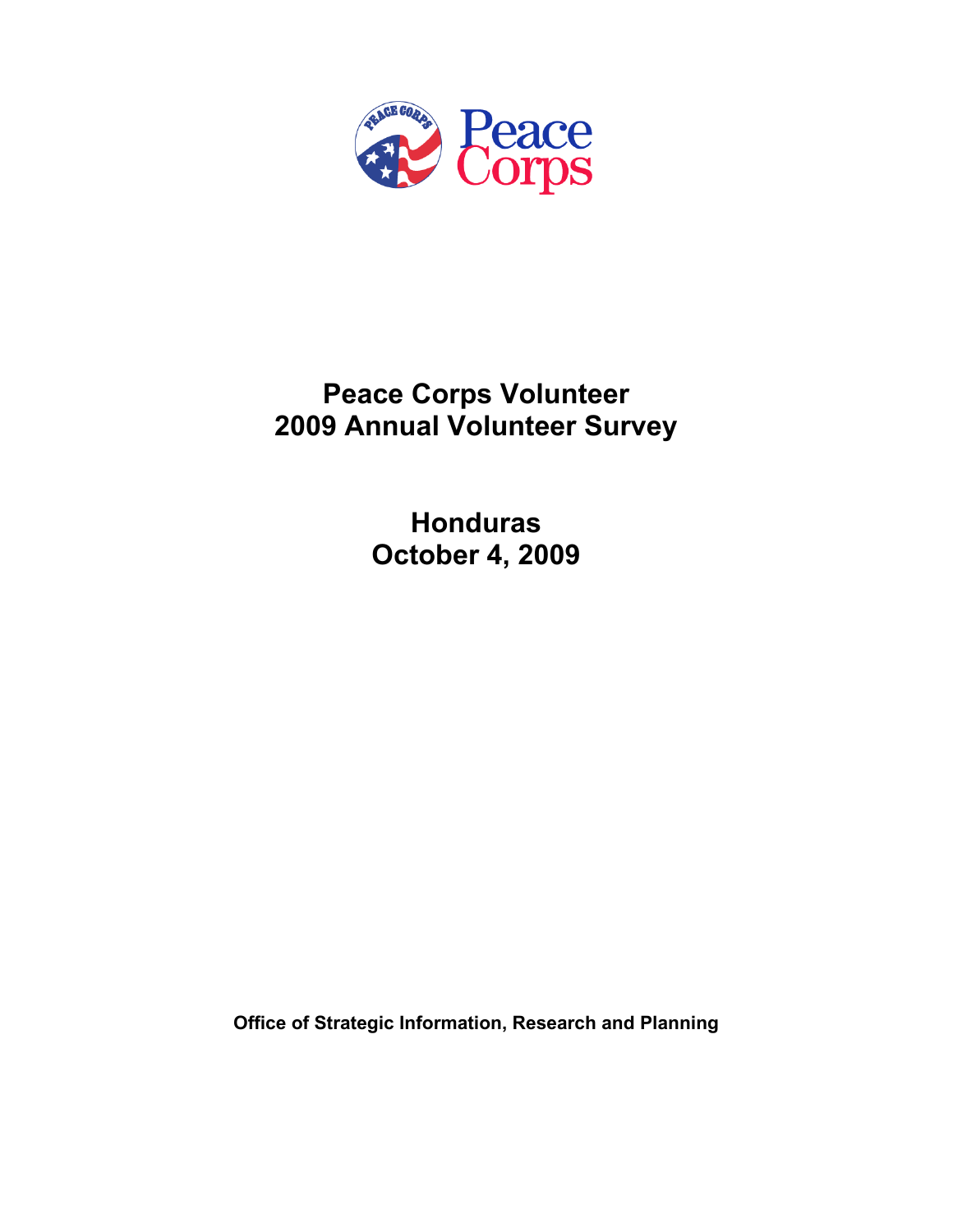# **Table of Contents**

| Introduction to the 2009 Annual Volunteer Survey Report 3 |    |
|-----------------------------------------------------------|----|
| Overview of the Post's 2009 Volunteer Survey Respondents4 |    |
|                                                           |    |
|                                                           |    |
|                                                           |    |
|                                                           |    |
|                                                           |    |
|                                                           | 27 |
|                                                           |    |
|                                                           |    |
|                                                           |    |
|                                                           |    |
|                                                           |    |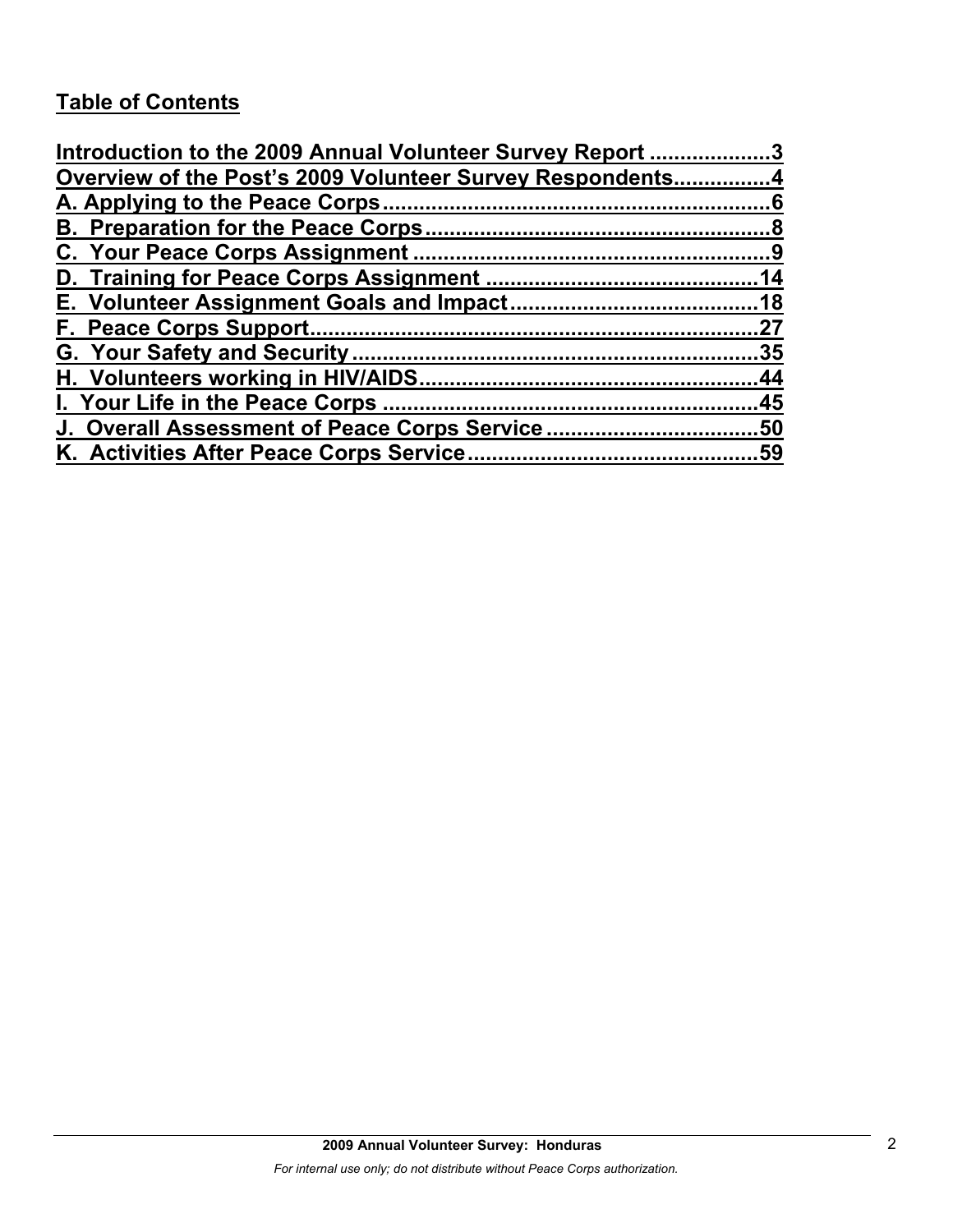# **Introduction to the 2009 Annual Volunteer Survey Report**

This country report contains the tables and charts from the Volunteers in your country who completed the 2009 Annual Volunteer Survey (AVS). The results provide a picture of the activities, experiences and views of Peace Corps Volunteers in 2009. The results show areas where Volunteers' needs are met and identify areas where improvements may be needed. The survey was fielded from May through August 2009.

A core set of questions was asked of all Volunteers. For the first time, Volunteers were also asked a series of questions relevant to their time in country:

- Volunteers in country 8 or less months were asked about applying to and preparing for the Peace Corps.
- Volunteers in country 18 or less months were asked about the effectiveness of their preservice training (PST).
- Volunteers in country 19 or more months were asked about their post-service plans, as well as the Peace Corps' resources for their post-service transition.

Tables and graphs are labeled by survey section and the survey question. The tables show the percent of post respondents that selected each choice and the total number of post respondents that answered the question. The number of responses for each question will vary, depending on:

- whether the question was asked of all Volunteers or only the Volunteers in-country a certain number of months and
- how many of the Volunteers who were "eligible" to answer the question did respond.

Most survey questions asked respondents to select only one from a set of choices. The percentages for the "select one" responses add up to 100 percent. Other questions asked Volunteers to "mark all that apply" in situations, for example, where it is likely that respondents are involved in more than one secondary activity. The percentages of the "mark all that apply" responses will total more than 100 percent; each percentage equals the number of respondents selecting that choice divided by the number of respondents who answered the question.

Posts are encouraged to compare these 2009 results with the 2006 and 2008 survey results to note trends and changes over time. Because questions are revised from one survey to the next, a crosswalk between the 2008 and 2009 questions is posted on the OSIRP intranet page under 2009 AVS Reports "Reference Documents." The earlier 2008 survey global, regional and post reports are also posted on the OSIRP Intranet page.

Volunteers' extensive narrative responses to the 29 open-ended questions on the survey are in the post's 2009 Annual Volunteer Survey Open Ended Reponses report. All Volunteers' narrative responses to key questions will be analyzed for global themes and presented in a later report.

The number of surveys for each post includes surveys submitted online by Volunteers and completed paper surveys sent to the Peace Corps headquarters for hand-entry into the online survey system. The final count may include mostly completed partial surveys added to the final dataset after the survey closed.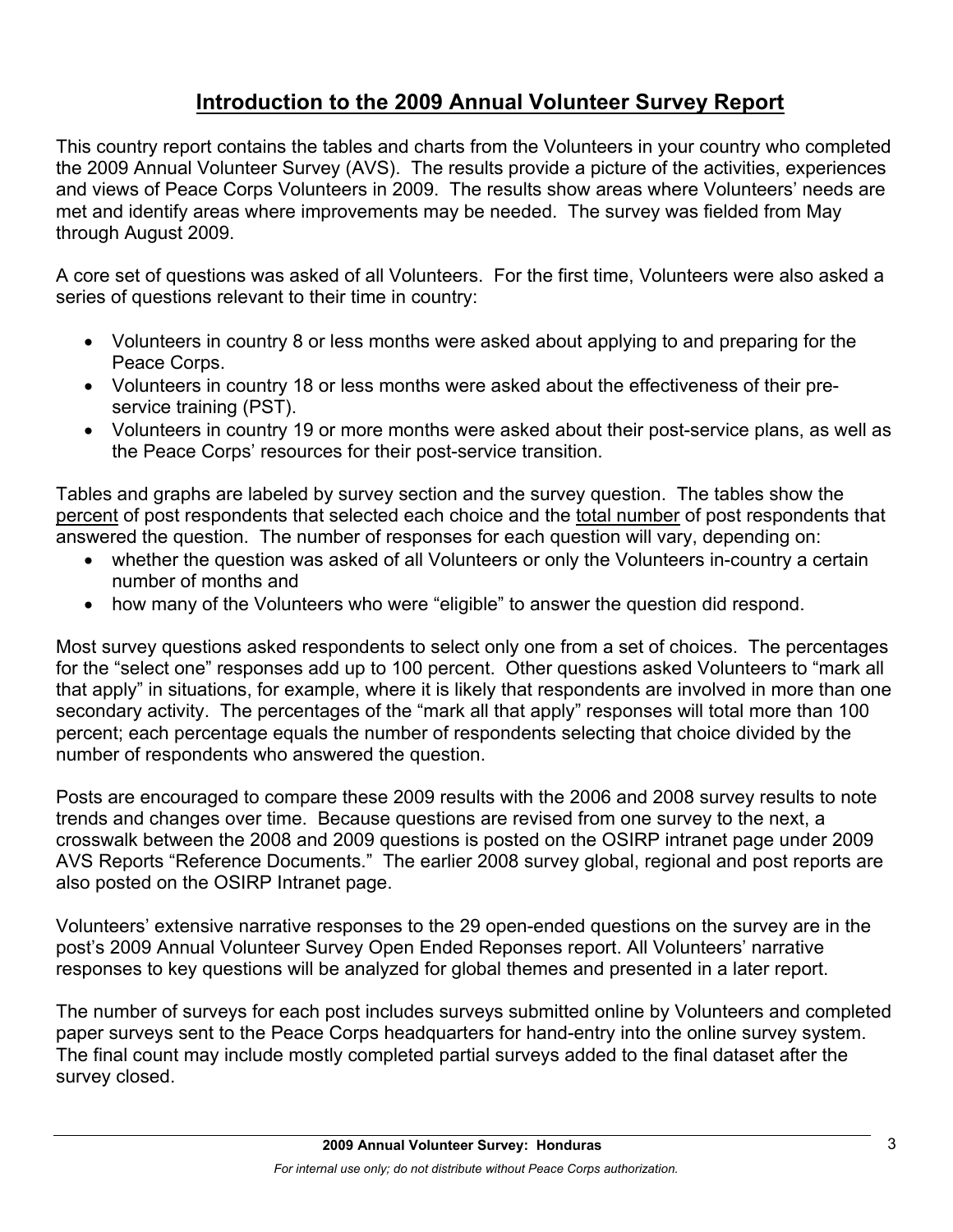# **Overview of the Post's 2009 Volunteer Survey Respondents**

This overview presents basic information about the characteristics of Volunteers who completed the 2009 Annual Volunteer Survey at post.

| <b>Completed Surveys by Months in Country</b> |  |  |  |  |
|-----------------------------------------------|--|--|--|--|
|-----------------------------------------------|--|--|--|--|

|            | 9 to 18 months<br>19 months or more<br>8 months or less |         |        |         |        | Total   |        |         |
|------------|---------------------------------------------------------|---------|--------|---------|--------|---------|--------|---------|
|            | Number                                                  | Percent | Number | Percent | Number | Percent | Number | Percent |
| Months3grp | 21                                                      | 29%     | 32     | 44%     | 19     | 26%     | 721    | 100%    |

#### **L1: What is your age?**

|         | 20-29 | 30-49 | $50+$ | Total |
|---------|-------|-------|-------|-------|
| AGE3grp | 93%   | 6%    | $1\%$ | 69    |

#### **L2: What is your gender?**

|                 | Female | Male | Total |
|-----------------|--------|------|-------|
| <b>I</b> GENDER | 200L   | 38%  |       |

## **Completed surveys by project.**

|                                                           | Count | Column N % |
|-----------------------------------------------------------|-------|------------|
| <b>Business</b>                                           | 10    | 14%        |
| <b>HIV - AIDS Prevention and</b><br><b>Child Survival</b> | 10    | 14%        |
| <b>Municipal Development</b>                              | 13    | 18%        |
| Protected Areas Management                                | 10    | 14%        |
| <b>Water and Sanitation</b>                               | 18    | 25%        |
| Youth Development                                         | 11    | 15%        |
| Other. Please specify                                     |       |            |
| Total                                                     | 72    | 100%       |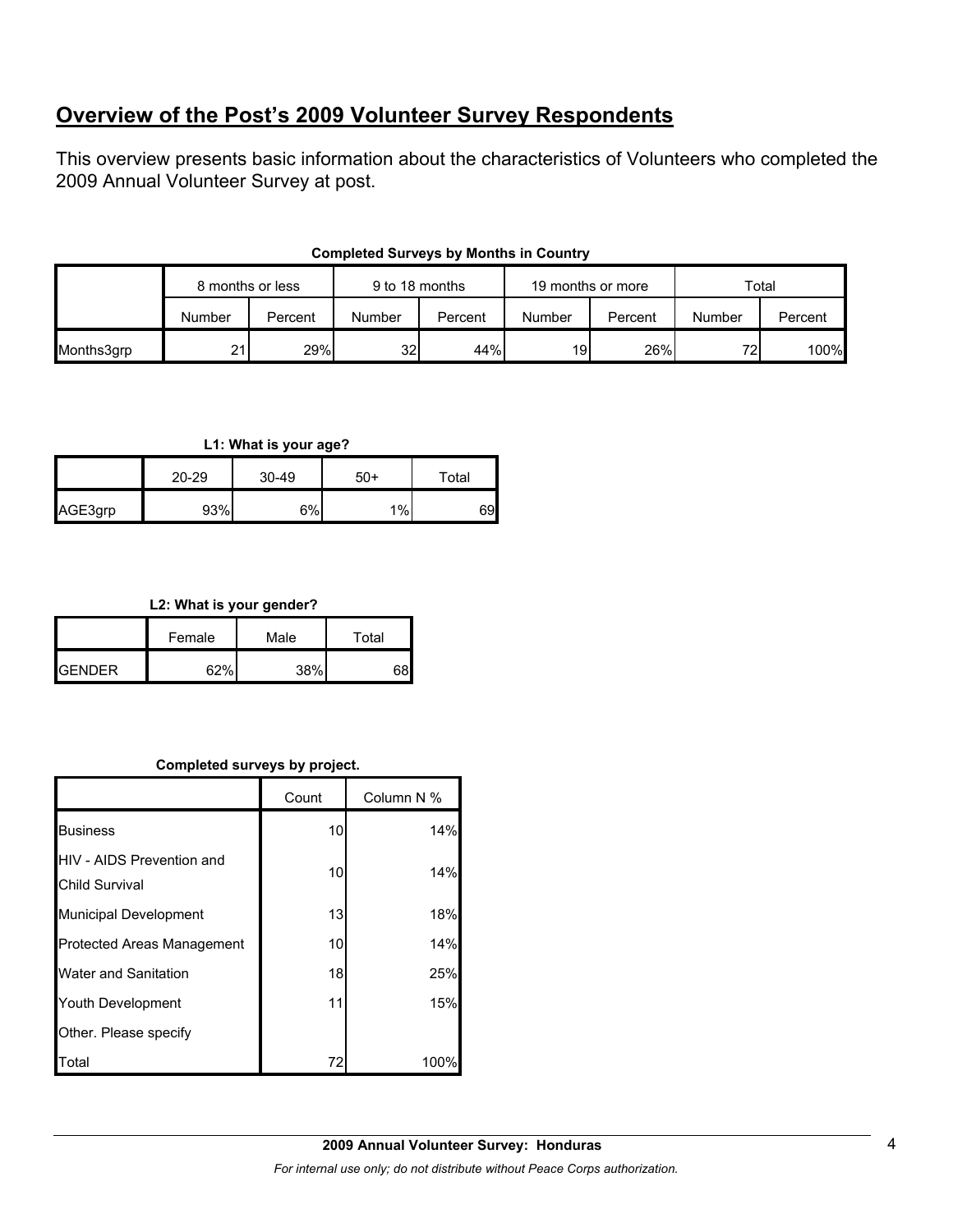|                |                                                 | Percent | Number         |
|----------------|-------------------------------------------------|---------|----------------|
| C <sub>2</sub> | Water sanitation                                | 25%     | 18             |
|                | Business education/advising                     | 11%     | 8              |
|                | Community development                           | 11%     | 8              |
|                | Youth development                               | 8%      | 6              |
|                | <b>HIV/AIDS</b>                                 | 8%      | 6              |
|                | Health extension                                | 6%      | 4              |
|                | Teacher training                                | 6%      | 4              |
|                | Urban & regional planning/municipal development | 4%      | 3              |
|                | Other education                                 | 4%      | 3              |
|                | NGO development                                 | 4%      | 3              |
|                | Environmental education                         | 3%      | $\overline{a}$ |
|                | Agriculture/fish/livestock                      | 3%      | $\overline{a}$ |
|                | Other: Please specify                           | 1%      |                |
|                | Forestry/parks                                  | 1%      |                |
|                | English teaching                                | 1%      |                |
|                | Agroforestry                                    | 1%      |                |
|                | Information & communications technology (ICT)   | 1%      |                |
|                | Math/science teaching                           |         |                |
|                | Total                                           | 100%    | 72             |

#### **C2: Which best describes the focus of your primary assignment/work?**

#### **C2.TEXT: Which of the following initiatives does your primary**

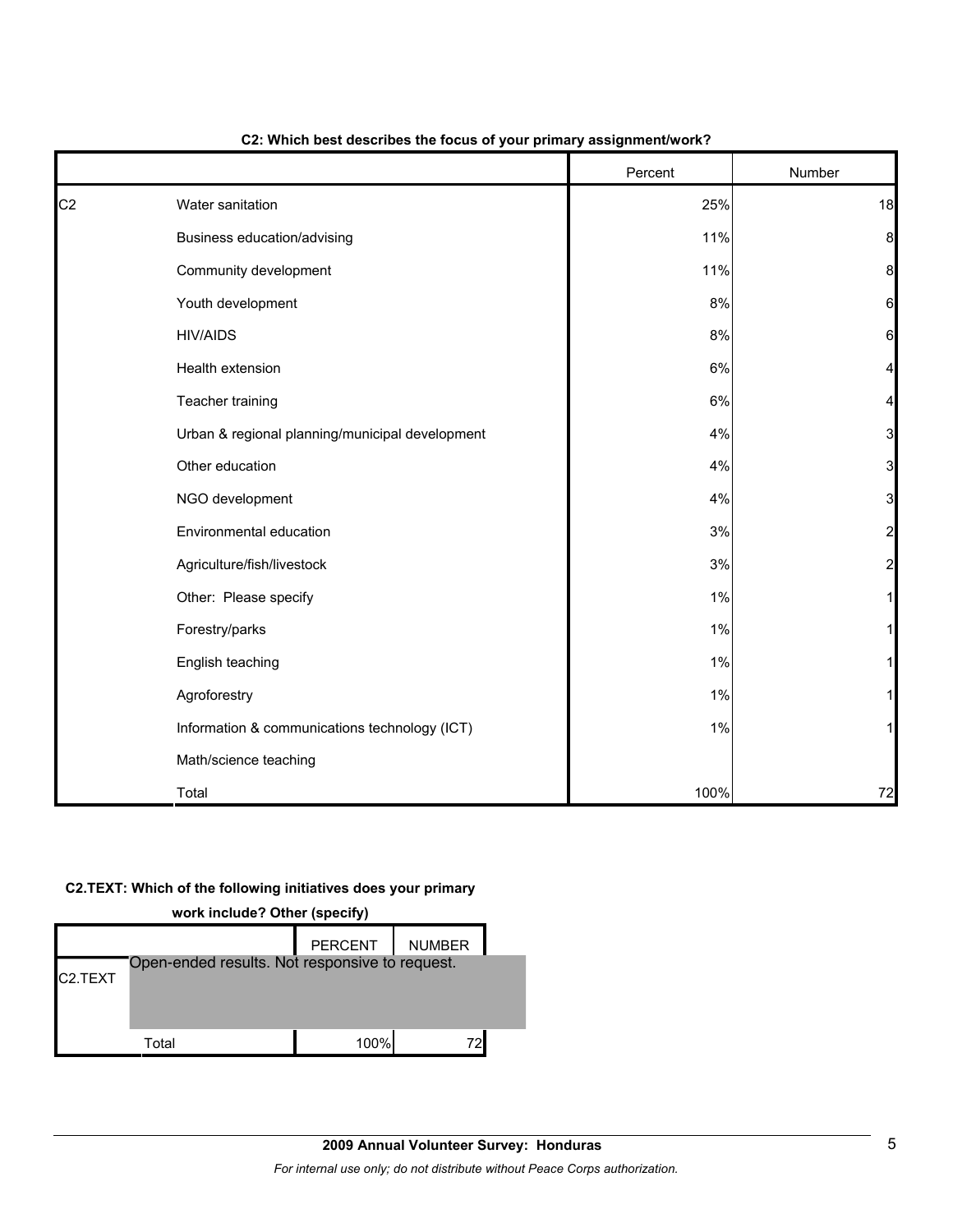# **A. Applying to the Peace Corps**

*This section reports Volunteers' motivations in applying and accepting a Peace Corps assignment.* 

|                             | Not Important | Somewhat<br>important | Important | NA. | Total |
|-----------------------------|---------------|-----------------------|-----------|-----|-------|
| Different culture           |               | 19%                   | 81%       |     | 21    |
| Work experience             | 14%           | 14%                   | 71%       |     | 21    |
| Help others                 |               | 5%                    | 95%       |     | 21    |
| International experience    | 10%           |                       | 90%       |     | 21    |
| Language                    | 10%           | 10%                   | 81%       |     | 21    |
| Personal growth             |               | 24%                   | 76%       |     | 21    |
| U. S. job market            | 57%           | 24%                   | 19%       |     | 21    |
| Serve my country            | 29%           | 43%                   | 29%       |     | 21    |
| Travel/adventure            |               | 14%                   | 86%       |     | 21    |
| Other: Please specify below |               |                       | 20%       | 80% | 10    |

| A1: How important were the following factors in accepting a PC assignment? |  |  |
|----------------------------------------------------------------------------|--|--|
|                                                                            |  |  |

## **A1\_OTHER: How important were the following factors in accepting a PC**

| ٠.<br><br>-- , , |                                                |      |  |  |  |  |  |  |
|------------------|------------------------------------------------|------|--|--|--|--|--|--|
|                  | <b>PERCENT</b><br><b>NUMBER</b>                |      |  |  |  |  |  |  |
| A1 OTHER         | Open-ended results. Not responsive to request. |      |  |  |  |  |  |  |
|                  | Total                                          | 100% |  |  |  |  |  |  |

**assignment? Other (specify)**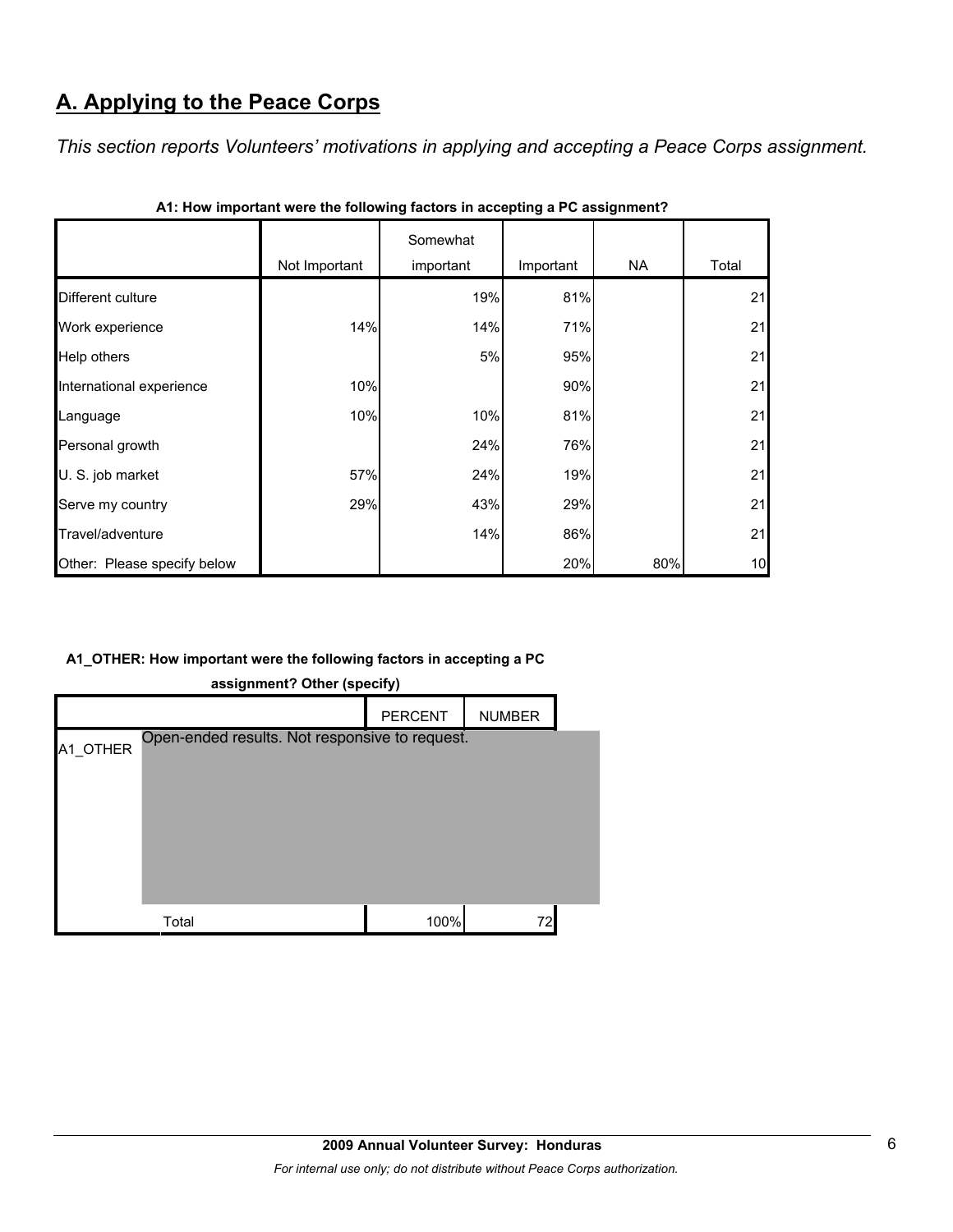|                                                   |                                                                                                        | <b>PCV Responses</b> | % Involved in<br>Initiative | <b>Total PCVs</b><br>Responding |
|---------------------------------------------------|--------------------------------------------------------------------------------------------------------|----------------------|-----------------------------|---------------------------------|
| What prompted you to apply to Peace Corps website |                                                                                                        | 14                   | 67%                         |                                 |
| PC                                                | Personal interest in the Peace<br>Corps                                                                | 13                   | 62%                         |                                 |
|                                                   | <b>Returned Peace Corps</b><br>Volunteer (e.g., someone you<br>met or know personally                  | 12                   | 57%                         |                                 |
|                                                   | Peace Corps campus or<br>community information session                                                 | 7                    | 33%                         |                                 |
|                                                   | Article or book about the Peace<br>Corps                                                               | 4                    | 19%                         |                                 |
|                                                   | Peace Corps recruiter                                                                                  | 3                    | 14%                         |                                 |
|                                                   | <b>Returned Peace Corps</b><br>Volunteer who spoke to your<br>school or group about the<br>Peace Corps | $\overline{2}$       | 10%                         |                                 |
|                                                   | Peace Corps material in the<br>mail                                                                    | 2                    | 10%                         |                                 |
|                                                   | Radio, TV, or print<br>advertisement                                                                   |                      |                             |                                 |
|                                                   | Other: Please specify                                                                                  |                      |                             |                                 |
|                                                   | Total                                                                                                  |                      |                             | 21                              |

## **A2. What prompted you to apply to the PC? Mark all that apply.**

Percents may total to more than 100% since Volunteers were asked to "Mark all that apply."

## **A2.OTHER.TEXT: What prompted you to apply to the PC?**

| Other (specify) |       |                |               |
|-----------------|-------|----------------|---------------|
|                 |       | <b>PERCENT</b> | <b>NUMBER</b> |
| A2.OTHER.TEXT   |       | 100%           | 72            |
|                 | Total | 100%           |               |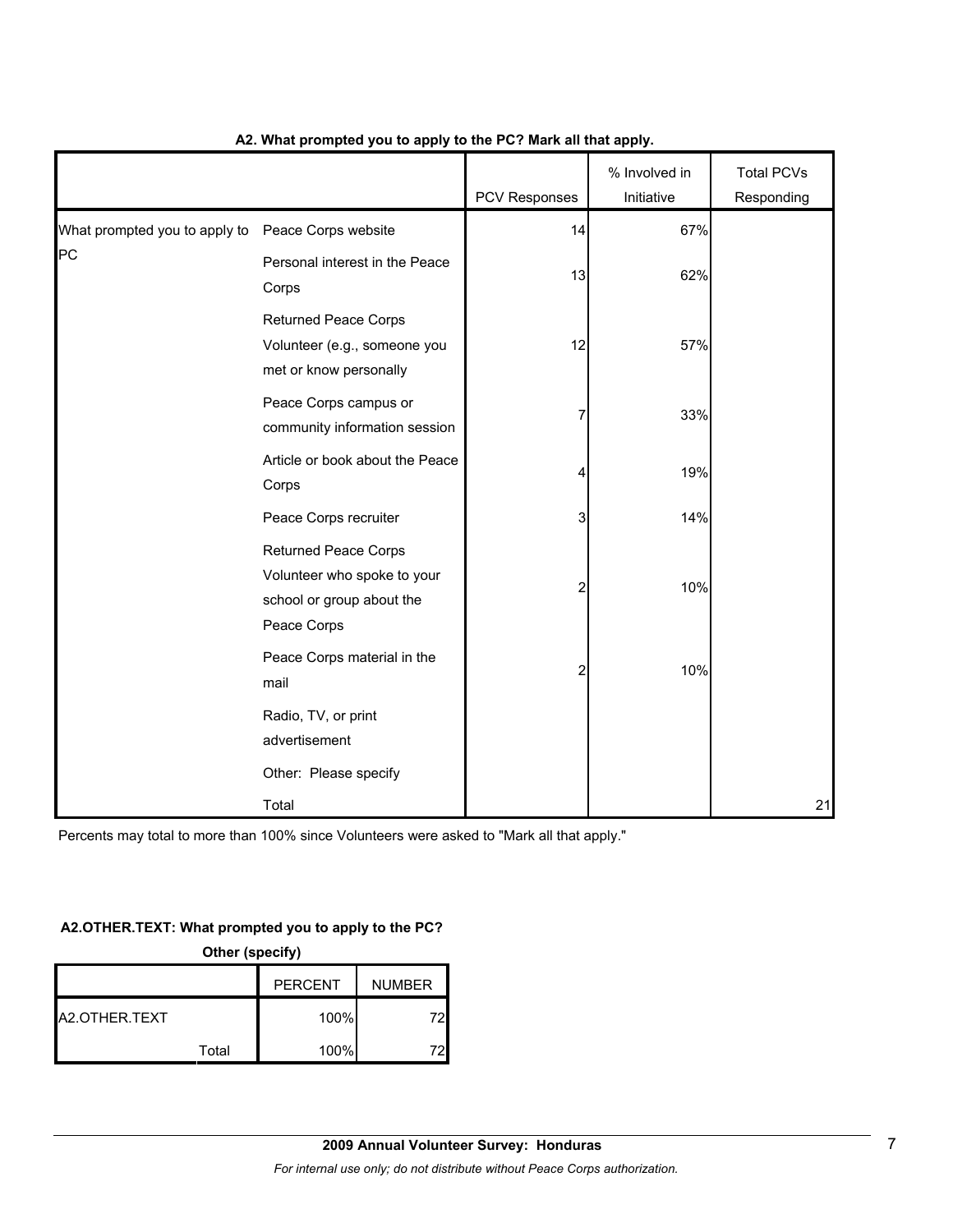## **B. Preparation for the Peace Corps**

*This section reports on Volunteers' assessment of the materials and information available before their service.* 

## **B1: How useful was the information on the PC website in preparing you for the realities of living and working**

|                |              |     |     |     |             | Don't know (did<br>not access |       |  |  |
|----------------|--------------|-----|-----|-----|-------------|-------------------------------|-------|--|--|
|                |              |     | ິ   |     |             | information)                  | Total |  |  |
|                | Not at all 1 |     |     | 4   | Extremely 5 |                               |       |  |  |
| B <sub>1</sub> | 10%          | 14% | 33% | 24% | 19%         |                               | 21    |  |  |

**as a Volunteer?**

## **B2: How useful were the PC materials about your country in helping you prepare for your service?**

|                |              |     |     |     |             | Don't know (did |       |
|----------------|--------------|-----|-----|-----|-------------|-----------------|-------|
|                |              |     |     |     |             | not access      |       |
|                | Not at all 1 | ◠   | 2   | 4   | Extremely 5 | information)    | Total |
| B <sub>2</sub> |              | 10% | 19% | 62% | 10%         |                 | 21    |

## **B3: How useful were the materials you received from the PC about your primary assignment in helping you**

**prepare for your service?**

|                |              |     |     |     |             | Don't know (did |       |
|----------------|--------------|-----|-----|-----|-------------|-----------------|-------|
|                |              |     |     |     |             | not access      |       |
|                | Not at all 1 |     |     | 4   | Extremely 5 | information)    | Total |
| B <sub>3</sub> | 5%           | 19% | 24% | 43% | 10%         |                 | 21    |

#### **B4: How useful were the materials you received from the PC regarding the need for flexibility in adapting to**

**your work?**

|                 |              |     |     |     |             | Don't know (did            |       |
|-----------------|--------------|-----|-----|-----|-------------|----------------------------|-------|
|                 | Not at all 1 |     |     | 4   | Extremely 5 | not access<br>information) | Total |
| IB <sub>4</sub> |              | 10% | 29% | 29% | 24%         | 10%                        | 21    |

#### **B7: How prepared do you feel to meet the challenges of PC service?**

|     | Not at all 1 |    |     |     | Exceptionally 5 | $\tau$ otal |
|-----|--------------|----|-----|-----|-----------------|-------------|
| IB7 |              | 5% | 14% | 57% | 24%             | n 11        |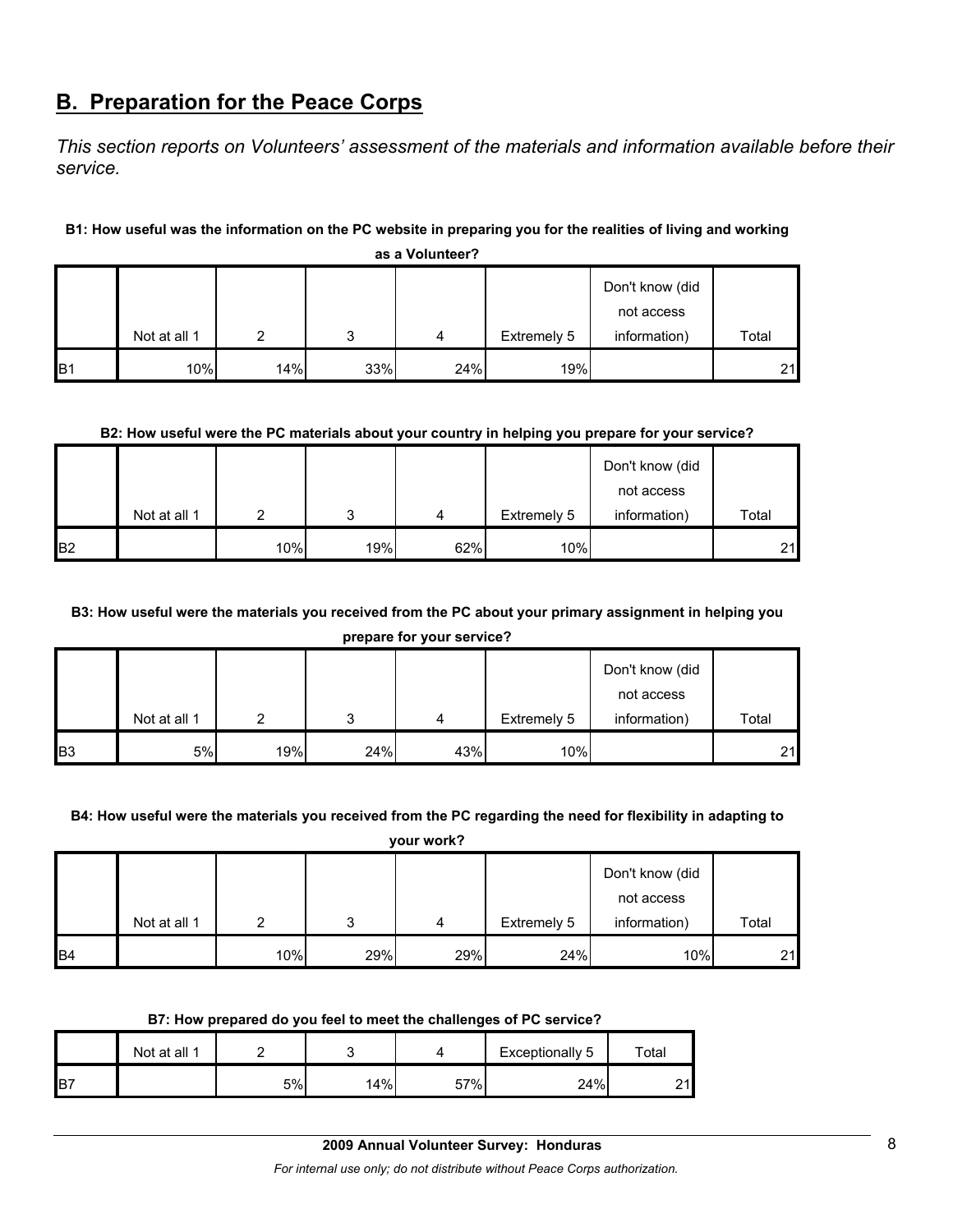# **C. Your Peace Corps Assignment**

*This section reports Volunteers' primary assignment work and secondary activities. The term "primary assignment" refers to the Volunteers' assignment which is part of an overall project plan designed by your host country partners and in-country Peace Corps staff.* 

|            |                                                        | apply.               |               |                   |
|------------|--------------------------------------------------------|----------------------|---------------|-------------------|
|            |                                                        |                      | % Involved in | <b>Total PCVs</b> |
|            |                                                        | <b>PCV Responses</b> | Initiative    | Responding        |
| \$C3PrmAct | Working with NGO(s)                                    | 25                   | 35%           |                   |
|            | Working with youth                                     | 22                   | 31%           |                   |
|            | Water and sanitation                                   | 21                   | 29%           |                   |
|            | Environment work                                       | 19                   | 26%           |                   |
|            | <b>HIV/AIDS</b>                                        | 14                   | 19%           |                   |
|            | Rural development                                      | 14                   | 19%           |                   |
|            | English teaching                                       | 13                   | 18%           |                   |
|            | Income generation                                      | 13                   | 18%           |                   |
|            | Natural resources management                           | 13                   | 18%           |                   |
|            | Urban development/municipal<br>development             | 13                   | 18%           |                   |
|            | <b>Business advertising</b>                            | 11                   | 15%           |                   |
|            | Microenterprise development                            | 10                   | 14%           |                   |
|            | Girls' education                                       | 9                    | 12%           |                   |
|            | Nutrition education                                    | 9                    | 12%           |                   |
|            | Information and<br>communications technology<br>(ICT)  | 8                    | 11%           |                   |
|            | Biodiversity conservation                              | 6                    | 8%            |                   |
|            | Child survival                                         | 6                    | 8%            |                   |
|            | Sports/fitness                                         | 6                    | 8%            |                   |
|            | Other: Please specify                                  | 6                    | 8%            |                   |
|            | Mobilize host country nationals<br>(HCNs) to volunteer | 5                    | $7\%$         |                   |

## **C3: Which of the following activities does your primary assignment/work include? Mark all that**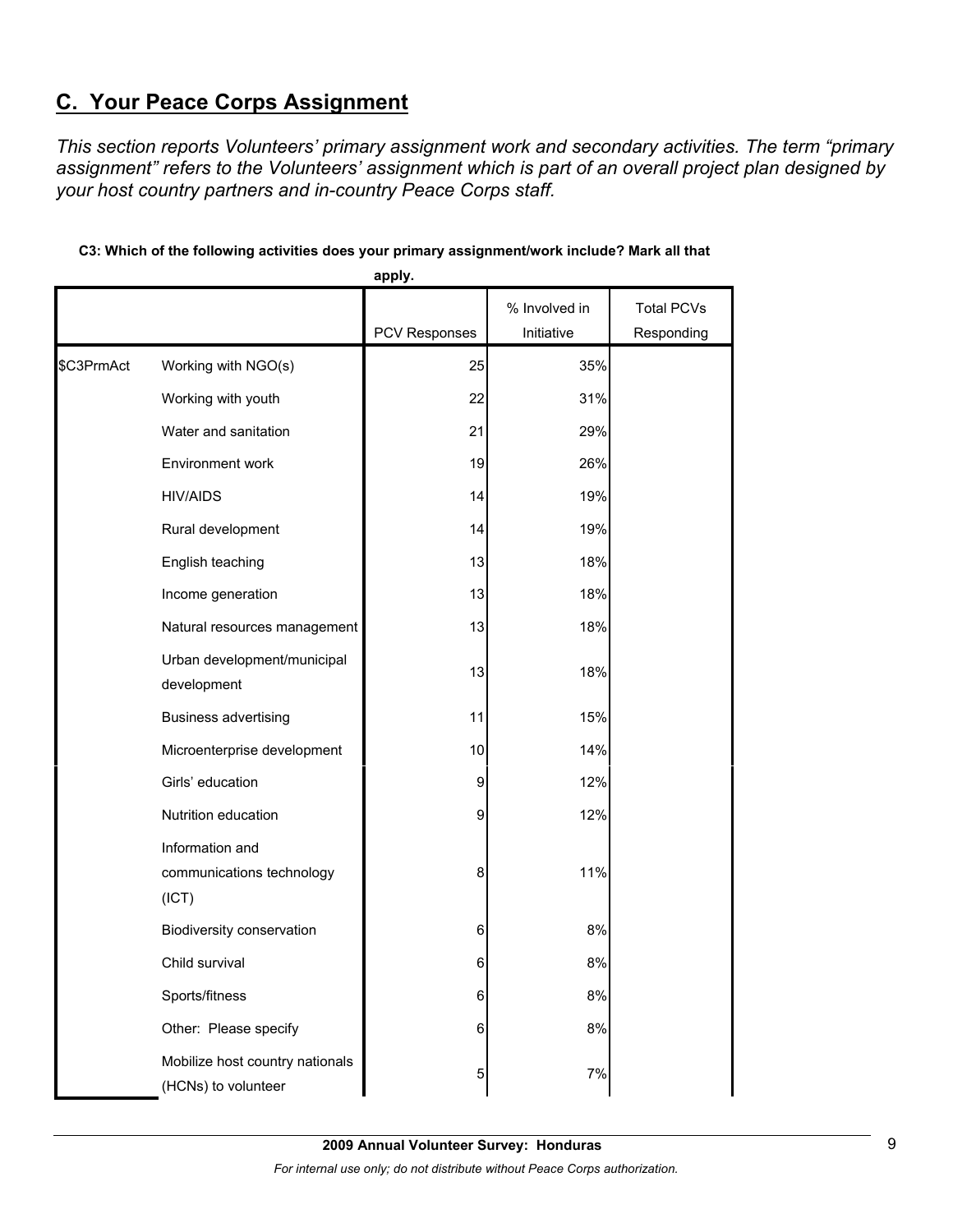| Working with special groups<br>(e.g., disabled, elderly, ethnic<br>minorities, orphans) | 5 | 7% |    |
|-----------------------------------------------------------------------------------------|---|----|----|
| Literacy                                                                                | 4 | 6% |    |
| World Wise Schools/<br>Correspondence Match                                             | 4 | 6% |    |
| Community food security<br>(production/marketing)                                       | 3 | 4% |    |
| Household food security                                                                 | 2 | 3% |    |
| Library development                                                                     | 2 | 3% |    |
| WID/GAD                                                                                 | 2 | 3% |    |
| Arts                                                                                    |   | 1% |    |
| Total                                                                                   |   |    | 72 |

Percents may total to more than 100% since Volunteers were asked to "Mark all that apply."

## **C3: Which of the following activities does your primary assignment/work include? Other**

|               | (specify)                                      |            |       |         |  |
|---------------|------------------------------------------------|------------|-------|---------|--|
|               |                                                | Column N % | Count | Row N % |  |
| C3.OTHER.TEXT | Open-ended results. Not responsive to request. |            |       |         |  |
|               |                                                |            |       |         |  |
|               |                                                |            |       |         |  |
|               |                                                |            |       |         |  |
|               |                                                |            |       |         |  |
|               |                                                |            |       |         |  |
|               |                                                |            |       |         |  |
|               |                                                |            |       |         |  |
|               |                                                |            |       |         |  |
|               | Total                                          |            | 72    | 100%    |  |
|               |                                                |            |       |         |  |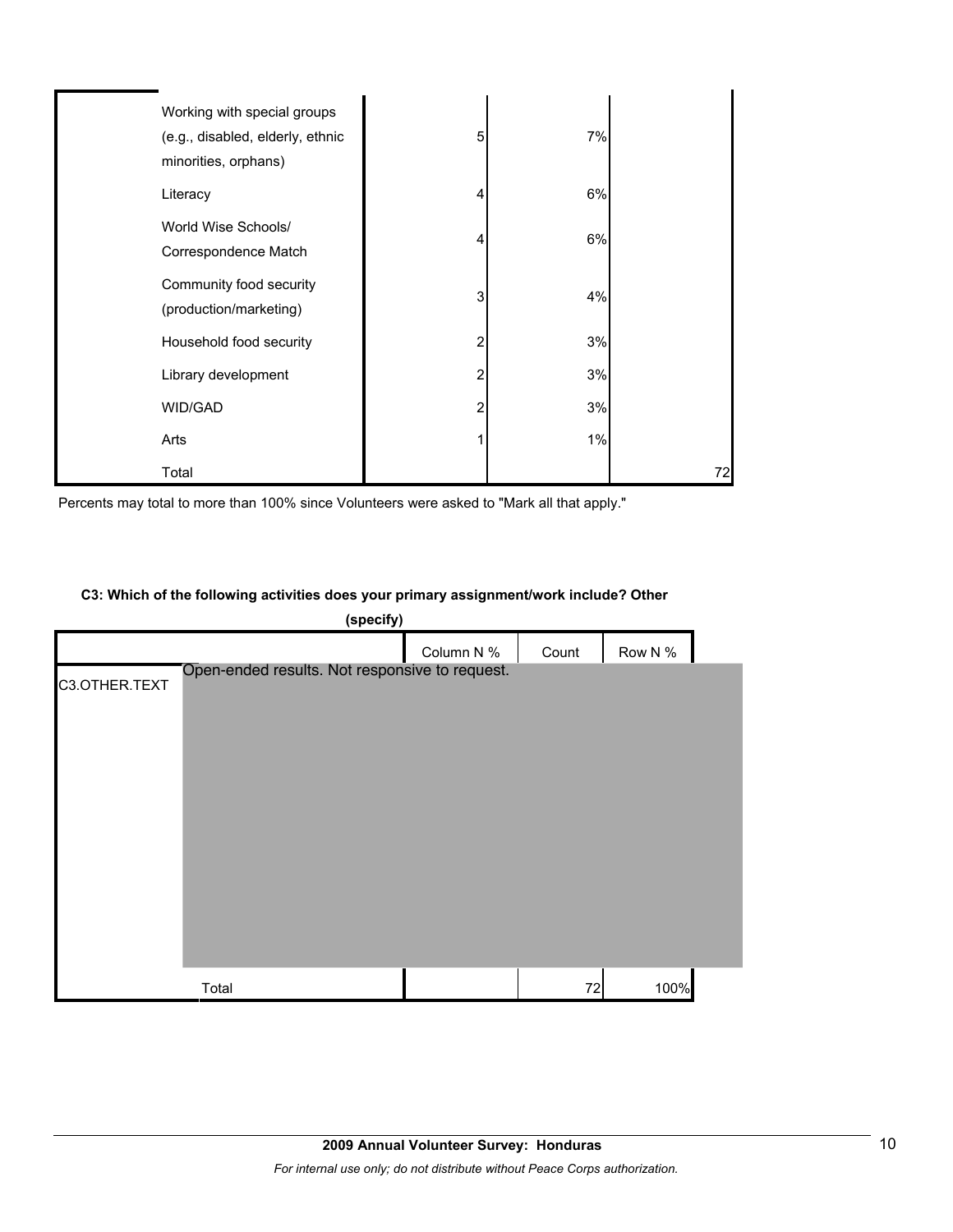|           | None | $1-10$ hrs | 11-20 hrs | 21-30 hrs | 31-40 hrs | More than 40 hrs | Total |
|-----------|------|------------|-----------|-----------|-----------|------------------|-------|
| C4Hrs6grp |      | 24%        | 31%       | 29%       | 15%       | 1%               | 72    |

**C4: Hours Spent on Primary Assignment During Average Work Week**

## **C4: How many hours do you spend on your primary assignment during an average work**

|                | All Volunteers | Average | Lowest reported | Highest reported | Did not answer |
|----------------|----------------|---------|-----------------|------------------|----------------|
| C <sub>4</sub> | 70.            | 21.3    |                 |                  | N              |

## **C5: Which of the following do your secondary activities (other than your primary assignment work) include? Mark all that apply.**

|            |                                             | PCV Responses | % Involved in<br>Initiative | <b>Total PCVs</b><br>Responding |
|------------|---------------------------------------------|---------------|-----------------------------|---------------------------------|
| \$C5SecAct | English teaching                            | 29            | 45%                         |                                 |
|            | Working with youth                          | 26            | 40%                         |                                 |
|            | Sports/fitness                              | 16            | 25%                         |                                 |
|            | Arts                                        | 11            | 17%                         |                                 |
|            | Environment work                            | 11            | 17%                         |                                 |
|            | Working with NGO(s)                         | 11            | 17%                         |                                 |
|            | World Wise Schools/<br>Correspondence Match | 11            | 17%                         |                                 |
|            | <b>HIV/AIDS</b>                             | 9             | 14%                         |                                 |
|            | Income generation                           | 6             | 9%                          |                                 |
|            | Urban development/municipal<br>development  | 6             | 9%                          |                                 |
|            | Water and sanitation                        | 6             | 9%                          |                                 |
|            | <b>Business advertising</b>                 | 5             | 8%                          |                                 |
|            | Nutrition education                         | 5             | 8%                          |                                 |
|            | Other: Please specify                       | 5             | 8%                          |                                 |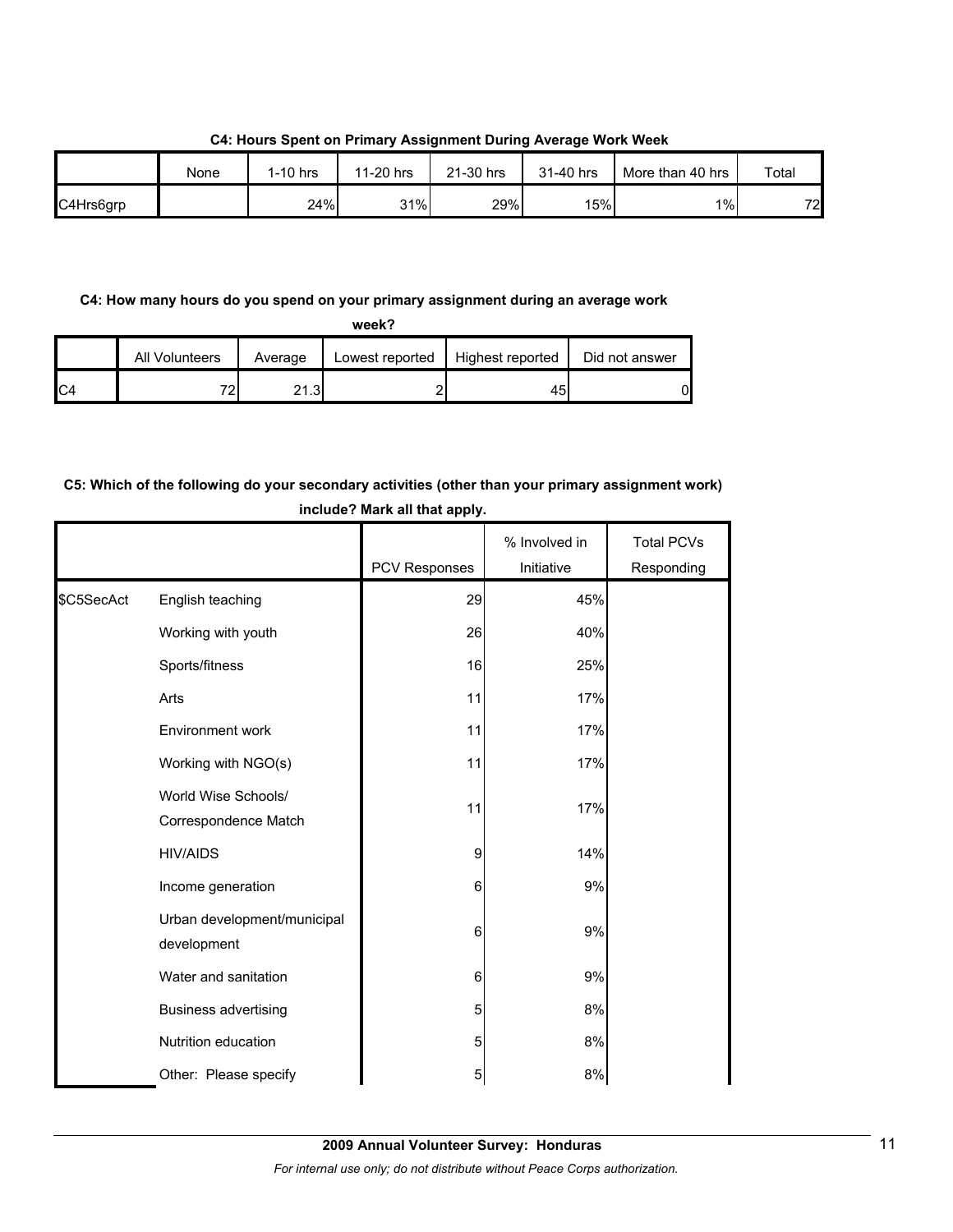| Girls' education                                                                        | 4              | 6% |    |
|-----------------------------------------------------------------------------------------|----------------|----|----|
|                                                                                         |                |    |    |
| Library development                                                                     | 4              | 6% |    |
| Literacy                                                                                | 4              | 6% |    |
| Microenterprise development                                                             | 4              | 6% |    |
| Information and<br>communications technology<br>(ICT)                                   | 3              | 5% |    |
| Mobilize host country nationals<br>(HCNs) to volunteer                                  | 3              | 5% |    |
| Natural resources management                                                            | 3              | 5% |    |
| Rural development                                                                       | 3              | 5% |    |
| Working with special groups<br>(e.g., disabled, elderly, ethnic<br>minorities, orphans) | 3              | 5% |    |
| Biodiversity conservation                                                               | $\overline{c}$ | 3% |    |
| Household food security                                                                 | $\overline{c}$ | 3% |    |
| Child survival                                                                          | 1              | 2% |    |
| WID/GAD                                                                                 | 1              | 2% |    |
| Community food security<br>(production/marketing)                                       |                |    |    |
| Total                                                                                   |                |    | 65 |

Percents may total to more than 100% since Volunteers were asked to "Mark all that apply."

|               | <b>CJ. WHICH OF the following ab your secondary activities include: Other (specify)</b> |            |       |         |  |
|---------------|-----------------------------------------------------------------------------------------|------------|-------|---------|--|
|               |                                                                                         | Column N % | Count | Row N % |  |
| C5.OTHER.TEXT | Open-ended results. Not responsive to request.                                          |            |       |         |  |
|               | Total                                                                                   |            | 72    | 100%    |  |

## **C5: Which of the following do your secondary activities include? Other (specify)**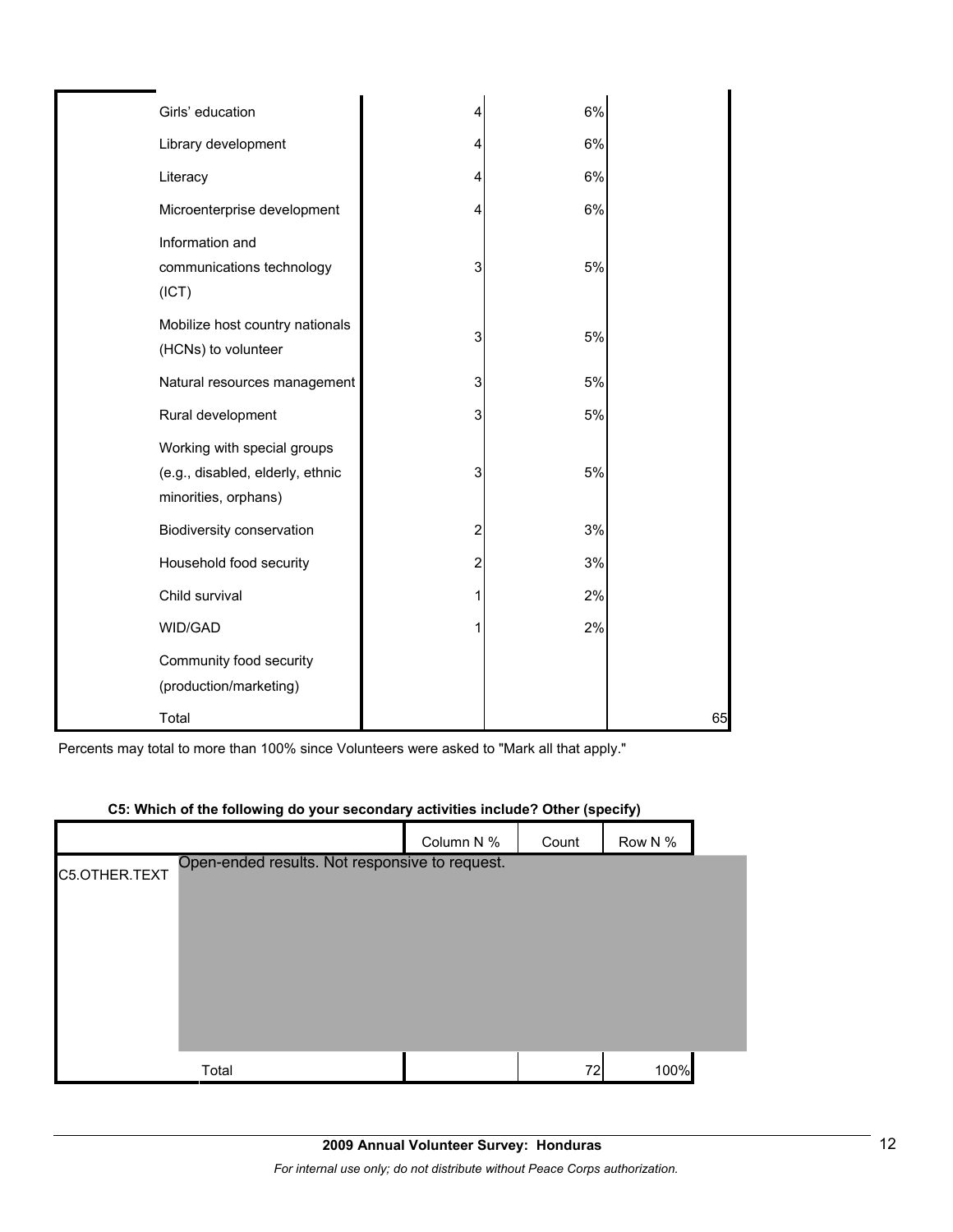## **C5: No Secondary Activities**

|         |       | Percent | Number |
|---------|-------|---------|--------|
| C5.NONE | No    | 90%     | 65     |
|         | Yes   | 10%     |        |
|         | Total | 100%    |        |

## **C6: Hours Spent on Secondary Activities During Average Work Week**

|           | None | $1-10$ hrs | 11-20 hrs | 21-30 hrs | 31-40 hrs | More than 40 hrs | Total |
|-----------|------|------------|-----------|-----------|-----------|------------------|-------|
| C6Hrs6grp |      | 80%        | 14%       | 6%        |           |                  | 70    |

## **C6. How many hours do you spend on secondary activities during an average work week?**

|     | All Volunteers | Average | Lowest reported | Highest reported | Did not answer |
|-----|----------------|---------|-----------------|------------------|----------------|
| IC6 | 70             | 8.9I    |                 | 30               | റ              |

**C7: How personally satisfying is your--?**

|                              | Not at all 1 |     |     |     | Exceptionally 5 | Total |
|------------------------------|--------------|-----|-----|-----|-----------------|-------|
| <b>Primary assignment</b>    | 1%           | 11% | 31% | 35% | 22%             | 72    |
| Secondary project/activities | 3%           | 9%  | 33% | 38% | 17%             | 66    |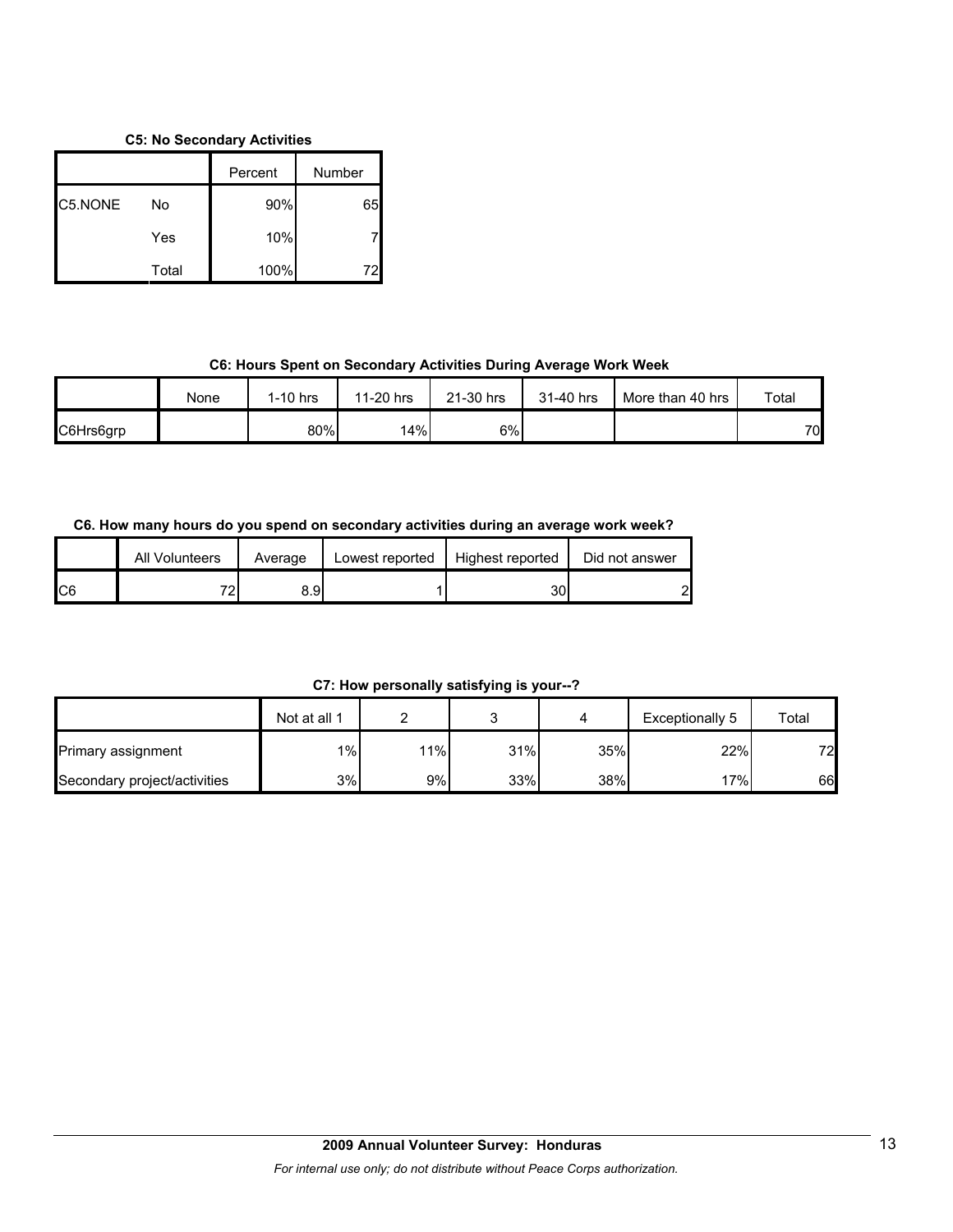# **D. Training for Peace Corps Assignment**

*This section reports Volunteers' assessments of the effectiveness of their Pre-Service Training and In-Service Training at post. In-Service Training (IST) includes: Reconnect; Technical IST; Mid-Service and Close of Service conferences; project management/leadership conferences; and other post-sponsored training sessions.* 

|                               | Not effective | Poor | Adequate | Effective | Very Effective | NA/No training | Total |
|-------------------------------|---------------|------|----------|-----------|----------------|----------------|-------|
| Manage cultural differences   |               | 4%   | 25%      | 45%       | 26%            |                | 53    |
| Deal with adjustment issues   |               | 4%   | 40%      | 43%       | 13%            |                | 53    |
| Work with                     |               |      |          |           |                |                |       |
| counterparts/community        | 6%            | 25%  | 38%      | 23%       | 9%             |                | 53    |
| partners                      |               |      |          |           |                |                |       |
| Use language needed in        |               |      | 23%      | 45%       | 32%            |                | 53    |
| work and social interactions  |               |      |          |           |                |                |       |
| Perform technical aspects of  | 2%            | 11%  | 28%      | 38%       | 21%            |                | 53    |
| your work                     |               |      |          |           |                |                |       |
| Work on your project goals    |               | 11%  | 25%      | 32%       | 32%            |                | 53    |
| and objectives                |               |      |          |           |                |                |       |
| Conduct a participatory       |               |      |          |           |                |                |       |
| community needs               |               | 11%  | 49%      | 21%       | 15%            | 4%             | 53    |
| assessment (e.g., PACA)       |               |      |          |           |                |                |       |
| Monitor your project goals    | 2%            | 4%   | 45%      | 34%       | 15%            |                | 53    |
| and outcomes                  |               |      |          |           |                |                |       |
| Maintain your physical health |               | 8%   | 36%      | 36%       | 19%            | 2%             | 53    |
| Maintain your                 | 2%            |      |          |           |                |                |       |
| mental/emotional health       |               | 9%   | 30%      | 47%       | 9%             | 2%             | 53    |
| Maintain your personal safety |               |      |          |           |                |                |       |
| and security                  |               |      | 8%       | 25%       | 64%            | 4%             | 53    |

| D1: (PCVs at post 18 months or less) How effective was your Pre-Service Training (PST) in preparing you to-- |  |  |  |
|--------------------------------------------------------------------------------------------------------------|--|--|--|
|--------------------------------------------------------------------------------------------------------------|--|--|--|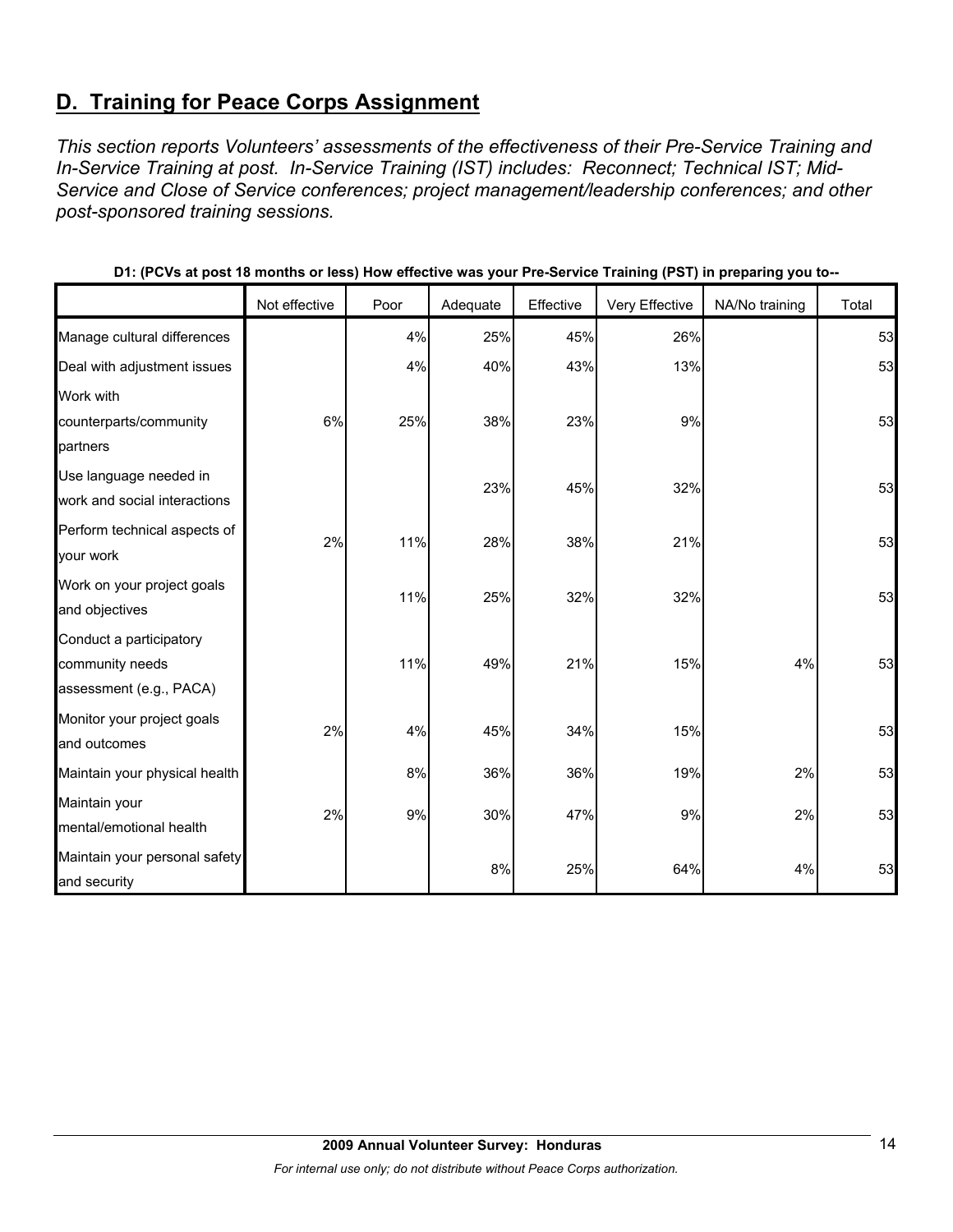|                                                                                          | Not effective | Poor | Adequate | Effective | $\frac{1}{2}$ is the mass from the control training (i.e. i) in properting from the<br>Very Effective | NA/No training | Total |
|------------------------------------------------------------------------------------------|---------------|------|----------|-----------|-------------------------------------------------------------------------------------------------------|----------------|-------|
| Manage cultural differences                                                              | 2%            | 2%   | 20%      | 24%       | 24%                                                                                                   | 28%            | 46    |
| Deal with adjustment issues                                                              | 2%            | 4%   | 28%      | 30%       | 13%                                                                                                   | 22%            | 46    |
| Build and strengthen working<br>relationships with<br>counterparts/community<br>partners | 7%            | 17%  | 22%      | 17%       | 20%                                                                                                   | 17%            | 46    |
| Use language needed in<br>work and social interactions                                   | 4%            | 2%   | 24%      | 17%       | 26%                                                                                                   | 26%            | 46    |
| Perform technical aspects of<br>your work                                                | 4%            | 4%   | 15%      | 52%       | 22%                                                                                                   | 2%             | 46    |
| Work on your project goals<br>and objectives                                             | 4%            | 4%   | 22%      | 37%       | 28%                                                                                                   | 4%             | 46    |
| Conduct a participatory<br>community needs<br>assessment (e.g., PACA)                    | 7%            | 9%   | 26%      | 11%       | 17%                                                                                                   | 30%            | 46    |
| Monitor project goals and<br>outcomes                                                    | 2%            | 4%   | 30%      | 33%       | 15%                                                                                                   | 15%            | 46    |
| Maintain your physical health                                                            | 2%            | 11%  | 22%      | 24%       | 20%                                                                                                   | 22%            | 46    |
| Maintain your<br>mental/emotional health                                                 | 2%            | 2%   | 30%      | 26%       | 20%                                                                                                   | 20%            | 46    |
| Maintain your personal safety<br>and security                                            |               | 2%   | 4%       | 22%       | 53%                                                                                                   | 18%            | 45    |

**D5: How effective was your In-Service Training (IST) in preparing you to--**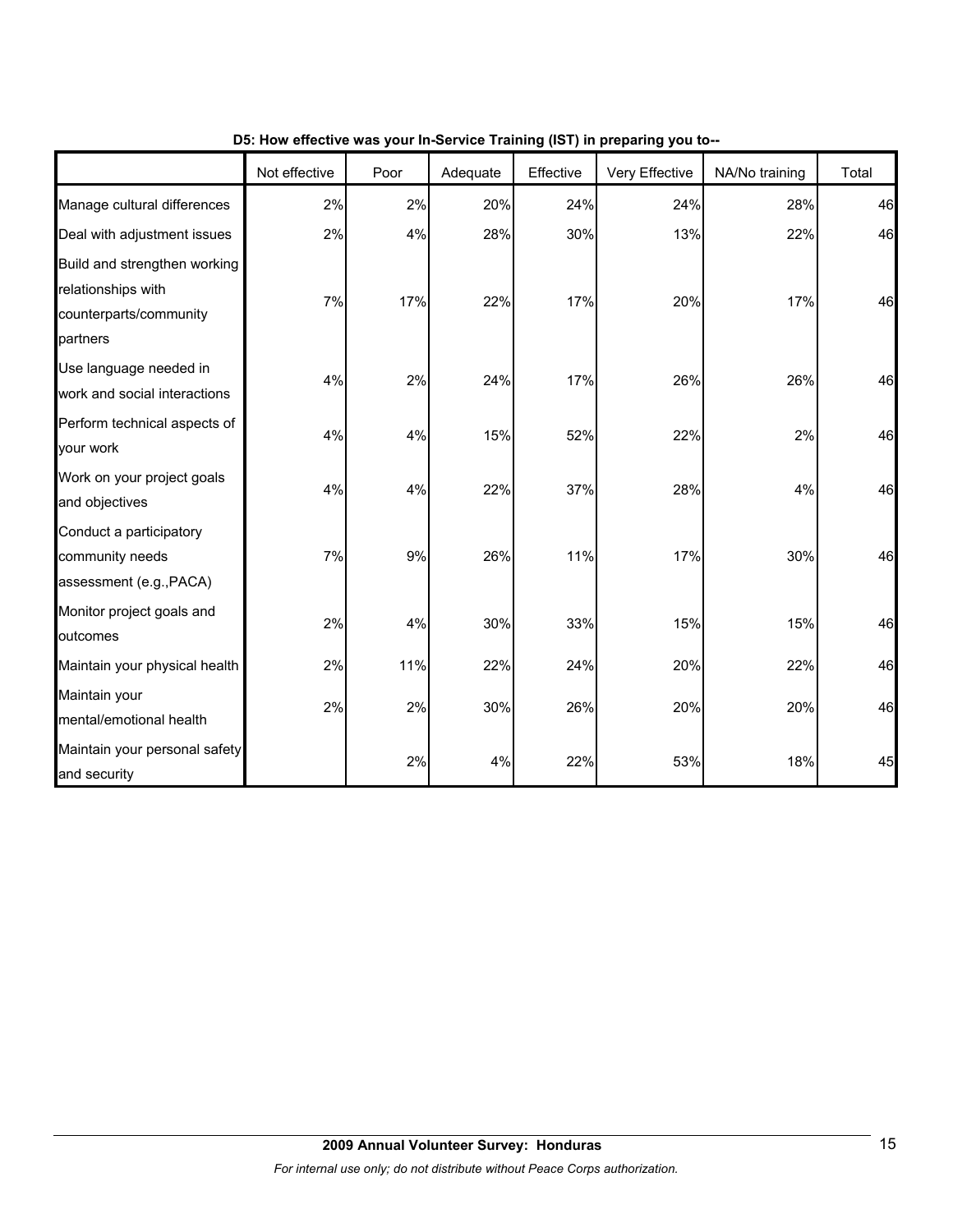|  | D8: Did you have this skill before joining the Peace Corps? |  |  |  |  |
|--|-------------------------------------------------------------|--|--|--|--|
|  |                                                             |  |  |  |  |

|                                                  | No/ No answer | Yes | Total |
|--------------------------------------------------|---------------|-----|-------|
| Skills specific to my assignment                 | 24            | 48  | 72    |
| Assessing community needs                        | 50            | 22  | 72    |
| Organizing/implementing<br>community activities  | 37            | 35  | 72    |
| Building capacity of local<br>organizations      | 61            | 11  | 72    |
| Monitoring, reporting, and<br>evaluating my work | 15            | 57  | 72    |
| Designing and implementing<br>training sessions  | 42            | 30  | 72    |

## **D8: Is the skill needed for your Peace Corps work?**

|                                                  | No/ No answer | Yes | Total |
|--------------------------------------------------|---------------|-----|-------|
| Skills specific to my assignment                 | 6             | 66  | 72    |
| Assessing community needs                        | 6             | 66  | 72    |
| Organizing/implementing<br>community activities  | 8             | 64  | 72    |
| Building capacity of local<br>organizations      | 13            | 59  | 72    |
| Monitoring, reporting, and<br>evaluating my work | 6             | 66  | 72    |
| Designing and implementing<br>training sessions  | 11            | 61  | 72    |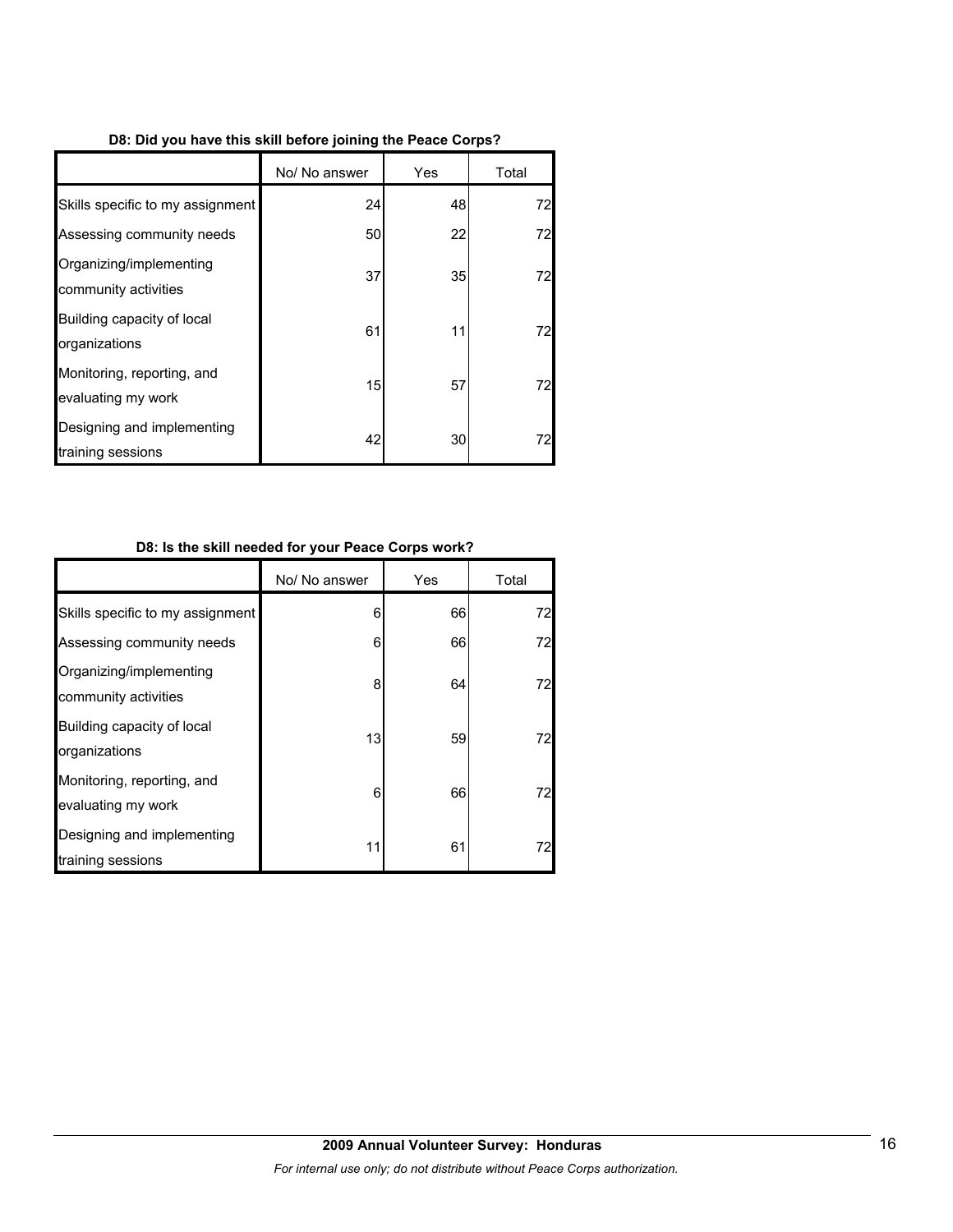## **D8: Have you had adequate Peace Corps training to acquire the skill?**

|                                                  | No/ No answer | Yes | Total |
|--------------------------------------------------|---------------|-----|-------|
| Skills specific to my assignment                 |               | 56  | 63    |
| Assessing community needs                        | 13            | 56  | 69    |
| Organizing/implementing<br>community activities  | 19            | 50  | 69    |
| Building capacity of local<br>organizations      | 27            | 40  | 67    |
| Monitoring, reporting, and<br>evaluating my work | 13            | 48  | 61    |
| Designing and implementing<br>training sessions  | 15            | 51  | 66    |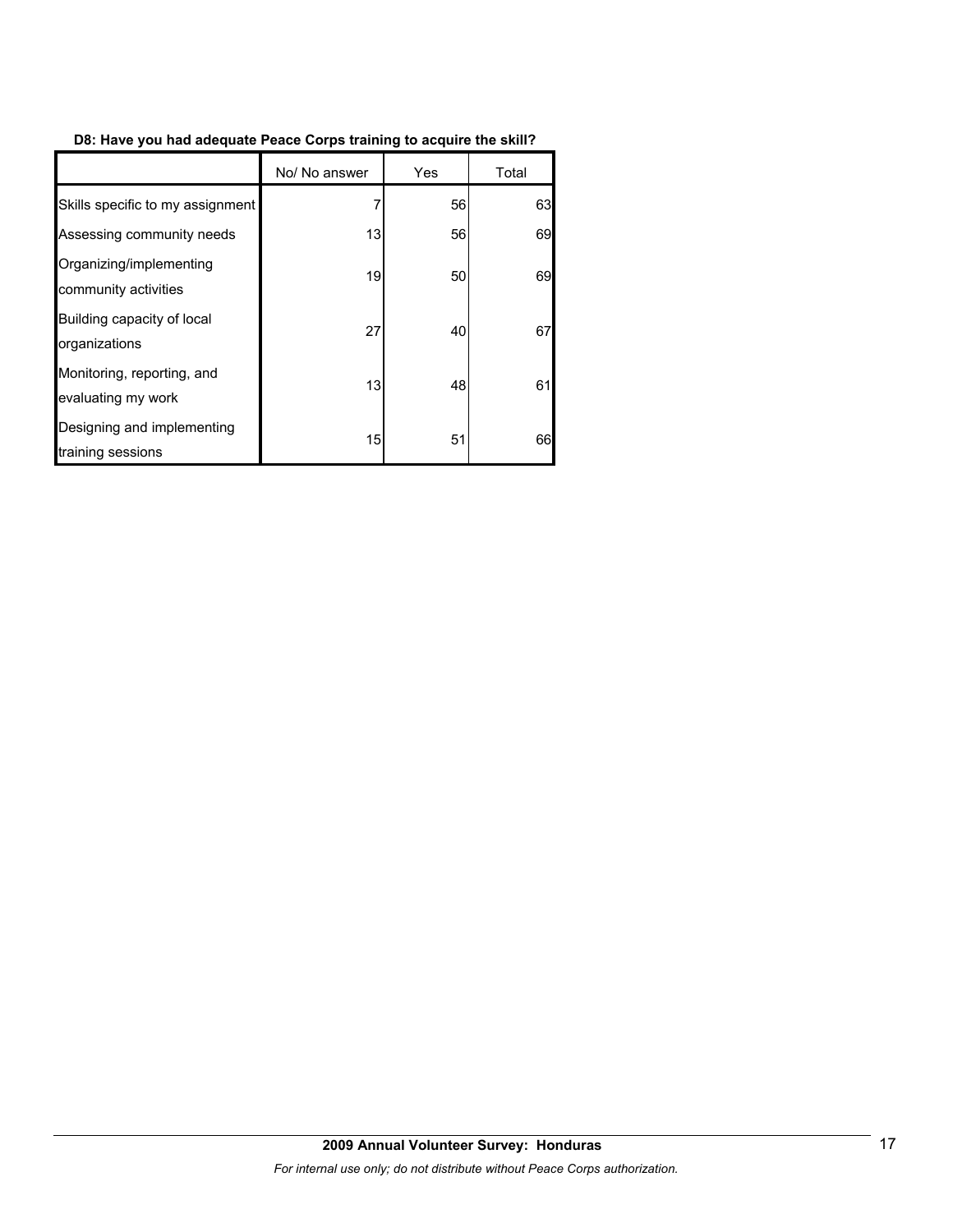# **E. Volunteer Assignment Goals and Impact**

*This section reports Volunteers' self-assessments of their impact on the individuals and organizations in the communities in which they serve. At the end of this section, Volunteers' third goal activities, participation in Coverdell World Wise School/Correspondence Match (CWWS/CM) and use of Peace Corps resources to support their work are reported in questions.* 

|                                                                                                       | Not at all 1 | $\overline{2}$ | 3   | 4   | <b>Exceptionally 5</b> | <b>NA</b> | Total |
|-------------------------------------------------------------------------------------------------------|--------------|----------------|-----|-----|------------------------|-----------|-------|
| Meets the objectives of the<br>project plan                                                           | 1%           | 3%             | 17% | 45% | 32%                    | 1%        | 71    |
| Builds local capacity for<br>sustainability                                                           | 3%           | 18%            | 32% | 27% | 18%                    | 1%        | 71    |
| Involves local people in<br>planning and implementing<br>activities                                   | 1%           | 4%             | 34% | 37% | 23%                    | 1%        | 71    |
| Complements other local<br>development activities                                                     | 3%           | 14%            | 22% | 38% | 23%                    |           | 69    |
| Transfers skills to host country<br>individuals and organizations                                     | 4%           | 10%            | 25% | 41% | 18%                    | 1%        | 71    |
| Mobilizes host country<br>nationals (HCNs) to volunteer                                               | 16%          | 20%            | 26% | 21% | 11%                    | 6%        | 70    |
| Helps promote a better<br>understanding of Americans<br>on the part of the peoples<br>served (goal 2) |              | 6%             | 18% | 48% | 28%                    |           | 71    |
| Helps promote a better<br>understanding of other<br>peoples on the part of<br>Americans (goal 3)      | 3%           | 4%             | 21% | 36% | 33%                    | 3%        | 70    |

## **E1: To what extent does your Volunteer work assignment address the following?**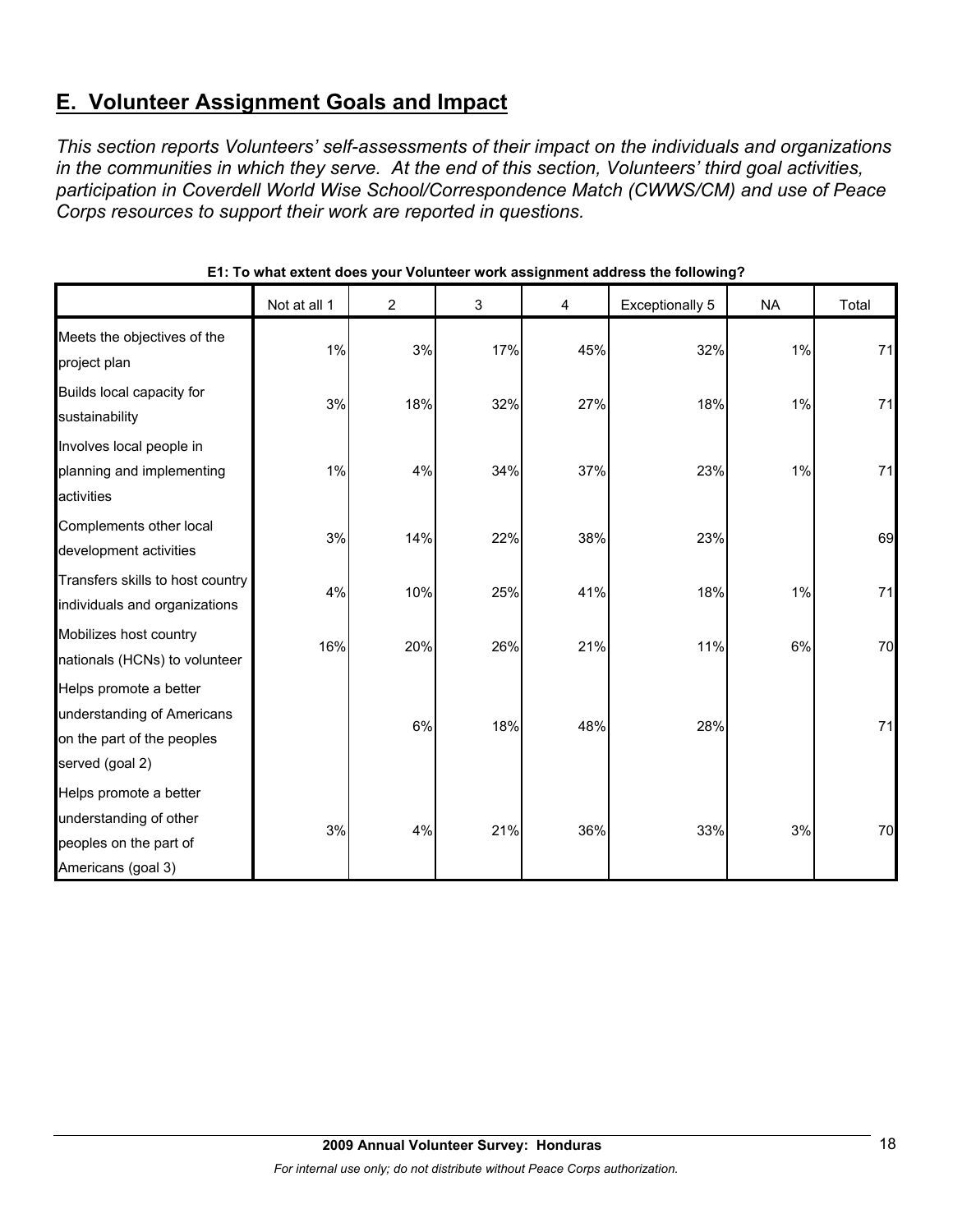**E2: To what extent does your host community--?**

|                                          | Not at all 1 | ◠  | 3   | 4   | Exceptionally 5 | <b>NA</b> | Total |
|------------------------------------------|--------------|----|-----|-----|-----------------|-----------|-------|
| Need the assistance that you<br>provided |              | 5% | 26% | 42% | 26%             |           | 19    |
| Want the assistance that you<br>provided |              | 5% | 26% | 37% | 32%             |           | 19    |

#### **E3: How much impact does your assignment have on the capacities of your host counterparts/community partners?**

|                                                                  | None 1 | $\overline{2}$ | 3   | 4   | Exceptional 5 | <b>NA</b> | Total |
|------------------------------------------------------------------|--------|----------------|-----|-----|---------------|-----------|-------|
| Ability to access information<br>(e.g., library, Internet, etc.) | 27%    | 13%            | 30% | 18% | 6%            | 7%        | 71    |
| Leadership skills                                                | 10%    | 18%            | 28% | 35% | 6%            | 3%        | 71    |
| Planning and management                                          | 8%     | 17%            | 21% | 39% | 13%           | 1%        | 71    |
| Problem solving/critical thinking                                | 8%     | 17%            | 30% | 34% | 10%           | 1%        | 71    |
| Self-esteem                                                      | 11%    | 20%            | 33% | 26% | 7%            | 3%        | 70    |
| <b>Technical skills</b>                                          | 4%     | 13%            | 33% | 33% | 14%           | 3%        | 70    |
| Use of local resources                                           | 14%    | 10%            | 40% | 30% | 4%            | 1%        | 70    |
| Use of external resources (e.g.,<br>grants, international NGOs)  | 15%    | 15%            | 27% | 28% | 8%            | 6%        | 71    |
| Better understanding of<br>Americans                             | 1%     | 3%             | 21% | 45% | 28%           | 1%        | 71    |
| Other: Please specify below                                      | 4%     |                | 4%  | 4%  |               | 87%       | 23    |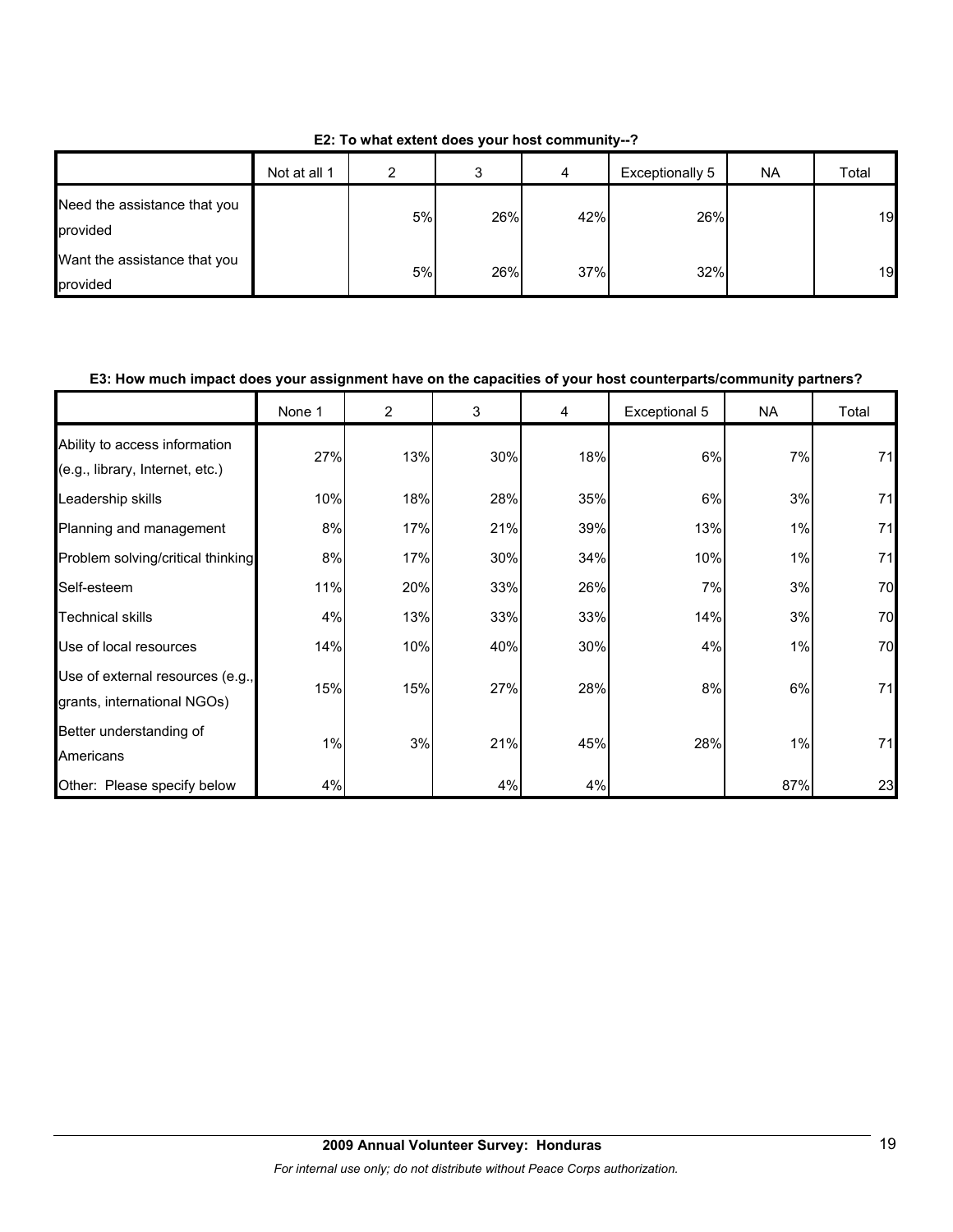#### **E3: How much impact does your assignment have on the capacities of your host**

| counterparts/community partners: Other (specify) |                                                |            |       |         |  |  |  |
|--------------------------------------------------|------------------------------------------------|------------|-------|---------|--|--|--|
|                                                  |                                                | Column N % | Count | Row N % |  |  |  |
|                                                  | Open-ended results. Not responsive to request. |            |       |         |  |  |  |
| E3_OTHER                                         |                                                |            |       |         |  |  |  |
|                                                  |                                                |            |       |         |  |  |  |
|                                                  |                                                |            |       |         |  |  |  |
|                                                  |                                                |            |       |         |  |  |  |
|                                                  |                                                |            |       |         |  |  |  |
|                                                  |                                                |            |       |         |  |  |  |
|                                                  |                                                |            |       |         |  |  |  |
|                                                  |                                                |            |       |         |  |  |  |
|                                                  |                                                |            |       |         |  |  |  |
|                                                  |                                                |            |       |         |  |  |  |
|                                                  |                                                |            |       |         |  |  |  |
|                                                  |                                                |            |       |         |  |  |  |
|                                                  |                                                |            |       |         |  |  |  |
|                                                  |                                                |            |       |         |  |  |  |
|                                                  | Total                                          |            | 72    | 100%    |  |  |  |

## **counterparts/community partners? Other (specify)**

## **E4: How much impact does your assignment have on the capacities of your host individuals with whom you work?**

|                                                                  | None 1 | $\overline{2}$ | 3   | 4   | Exceptional 5 | <b>NA</b> | Total |
|------------------------------------------------------------------|--------|----------------|-----|-----|---------------|-----------|-------|
| Ability to access information<br>(e.g., library, Internet, etc.) | 23%    | 15%            | 32% | 17% | 3%            | 10%       | 71    |
| Leadership skills                                                | 4%     | 7%             | 34% | 38% | 13%           | 4%        | 71    |
| Planning and management                                          | 6%     | 14%            | 42% | 28% | 6%            | 4%        | 71    |
| Problem solving/critical thinking                                | 4%     | 14%            | 31% | 33% | 13%           | 4%        | 70    |
| Self-esteem                                                      | 4%     | 14%            | 23% | 38% | 15%           | 6%        | 71    |
| <b>Technical skills</b>                                          | 10%    | 14%            | 34% | 25% | 11%           | 6%        | 71    |
| Use of local resources                                           | 9%     | 14%            | 37% | 23% | 14%           | 3%        | 70    |
| Use of external resources (e.g.,<br>grants, international NGOs)  | 20%    | 23%            | 29% | 14% | 6%            | 9%        | 70    |
| Better understanding of<br>Americans                             |        | 3%             | 21% | 36% | 37%           | 3%        | 70    |
| Other: Please specify below                                      |        |                | 4%  |     |               | 96%       | 23    |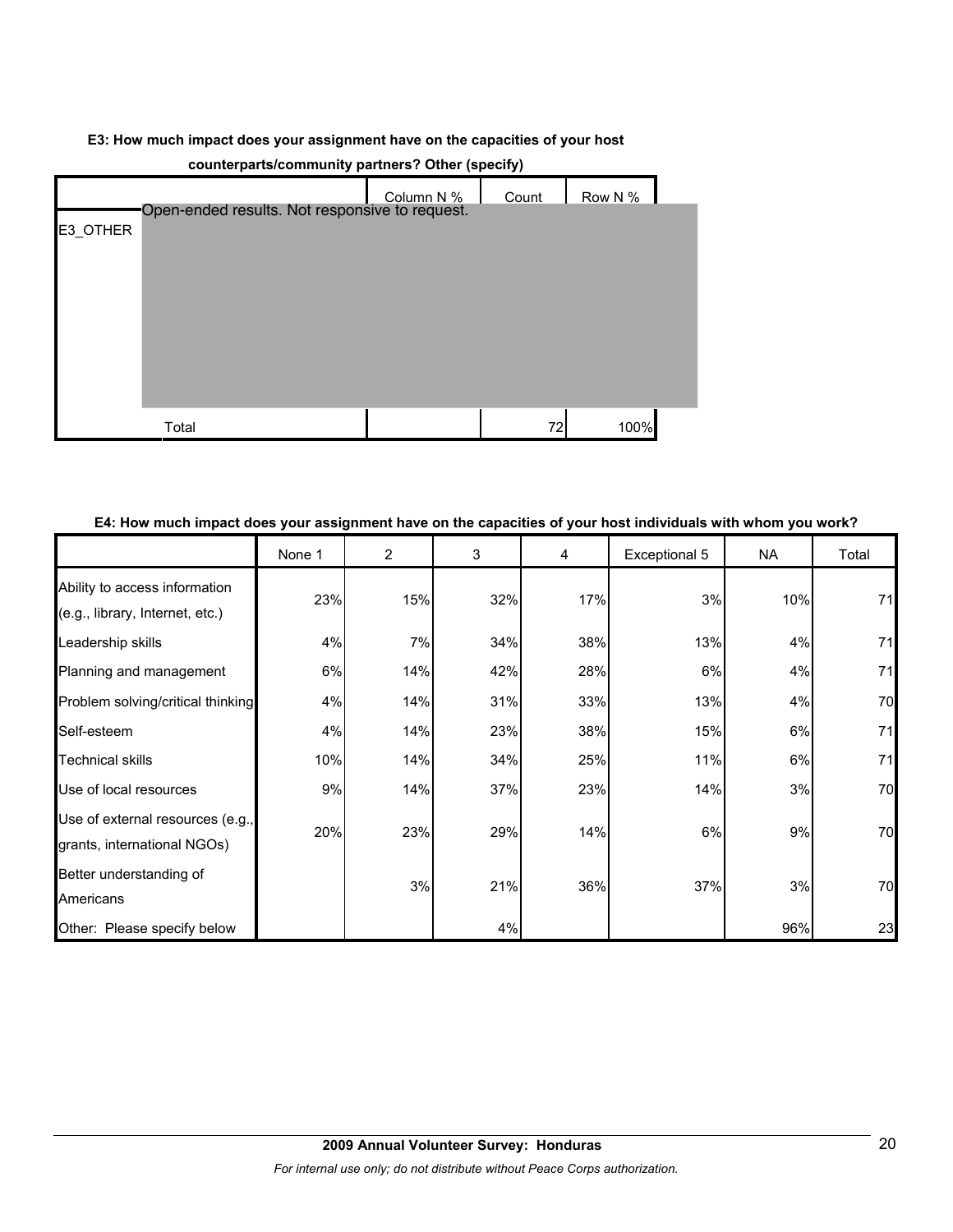## **E4: How much impact does your assignment have on the capacities of your host**

| $\mathbf{v}$<br>. .                                     |            |       |         |  |  |  |  |
|---------------------------------------------------------|------------|-------|---------|--|--|--|--|
|                                                         | Column N % | Count | Row N % |  |  |  |  |
| E4_OTHER Open-ended results. Not responsive to request. |            |       |         |  |  |  |  |
|                                                         |            |       |         |  |  |  |  |
|                                                         |            |       |         |  |  |  |  |
|                                                         |            |       |         |  |  |  |  |
|                                                         |            |       |         |  |  |  |  |
|                                                         |            |       |         |  |  |  |  |
| Total                                                   |            | 72    | 100%    |  |  |  |  |

## **individuals with whom you work? Other (specify)**

#### **E5: To what extent does your assignment enhance the capacities of organizations with whom you work?**

|                                                              | None 1 | 2   | 3   | 4   | Exceptional 5 | <b>NA</b> | Total |
|--------------------------------------------------------------|--------|-----|-----|-----|---------------|-----------|-------|
| Identifying and prioritizing<br>organizational needs         | 16%    | 23% | 24% | 23% | 4%            | 10%       | 70    |
| Leadership                                                   | 17%    | 17% | 31% | 23% | 1%            | 10%       | 70    |
| Management                                                   | 14%    | 20% | 21% | 29% | 4%            | 11%       | 70    |
| Monitoring and evaluation                                    | 17%    | 20% | 20% | 27% | 4%            | 11%       | 70    |
| Planning and implementing<br>organizational activities       | 13%    | 13% | 27% | 30% | 7%            | 10%       | 70    |
| Teamwork/participatory<br>decision-making                    | 13%    | 19% | 21% | 24% | 9%            | 14%       | 70    |
| Use of local resources                                       | 13%    | 19% | 30% | 19% | 7%            | 13%       | 70    |
| Ability to mobilize, manage,<br>and sustain local volunteers | 21%    | 23% | 24% | 13% | 6%            | 13%       | 70    |
| Other: Please specify below                                  | 5%     |     |     | 5%  |               | 91%       | 22    |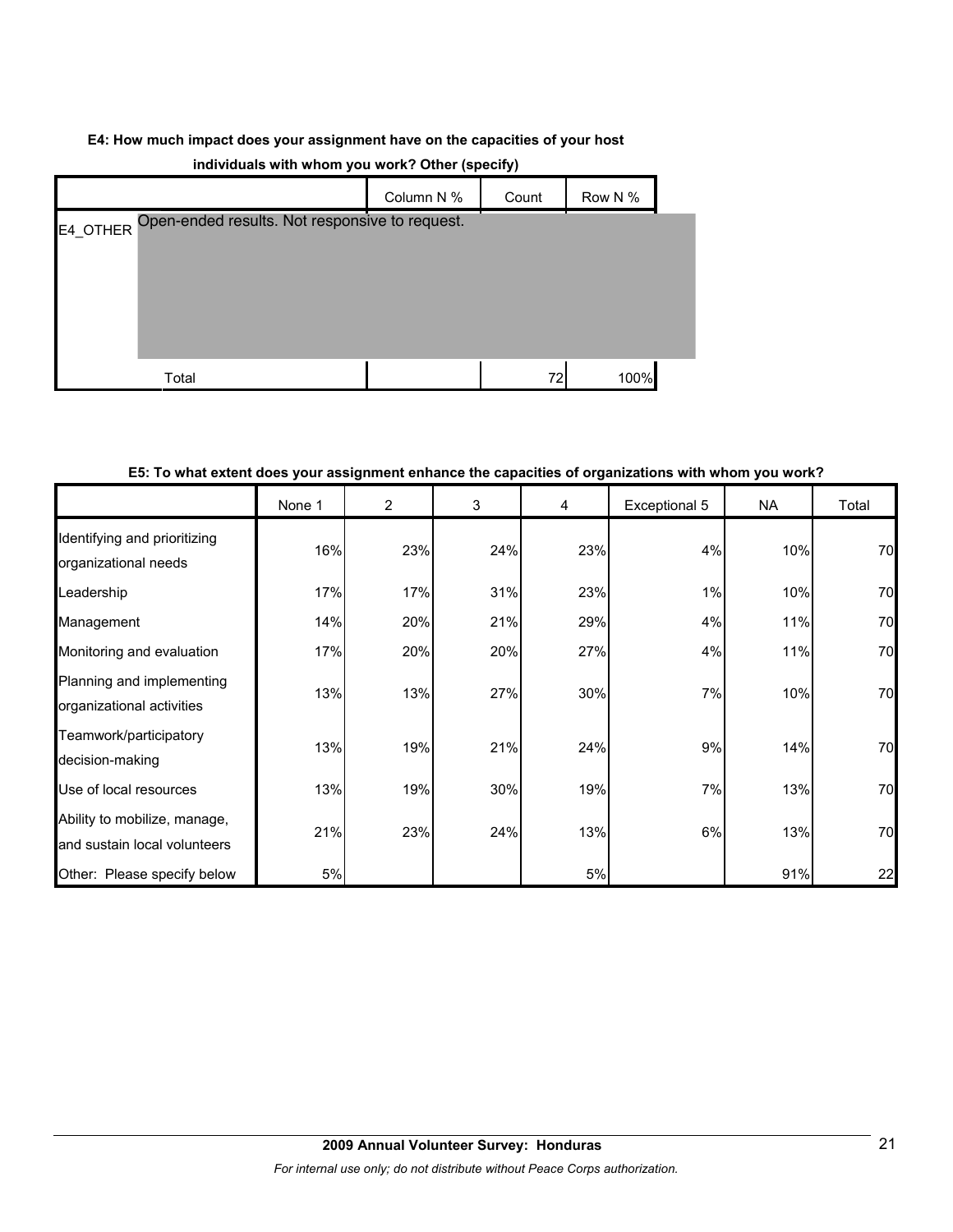#### **E5: To what extent does your assignment enhance the capacities of organizations with**

|          |                                                | Column N % | Count | Row N % |  |
|----------|------------------------------------------------|------------|-------|---------|--|
| E5_OTHER | Open-ended results. Not responsive to request. |            |       |         |  |
|          |                                                |            |       |         |  |
|          |                                                |            |       |         |  |
|          |                                                |            |       |         |  |
|          |                                                |            |       |         |  |
|          |                                                |            |       |         |  |
|          |                                                |            |       |         |  |
|          |                                                |            |       |         |  |
|          |                                                |            |       |         |  |
|          |                                                |            |       |         |  |
|          |                                                |            |       |         |  |
|          |                                                |            |       |         |  |
|          |                                                |            |       |         |  |
|          | Total                                          |            | 72    | 100%    |  |

**whom you work? Other (specify)**

## **E6: How effective have you been in transferring knowledge and skills to help the following persons or groups build their**

| capacities? |  |
|-------------|--|

|                                       | Not at all 1 | 2   | 3   | 4   | Exceptionally 5 | <b>NA</b> | Total           |
|---------------------------------------|--------------|-----|-----|-----|-----------------|-----------|-----------------|
| Your counterpart/community<br>partner | 6%           | 20% | 36% | 27% | 9%              | 3%        | 70              |
| Another institution/organization      | 11%          | 17% | 37% | 19% | 6%              | 10%       | 70              |
| Members of your host<br>community     | 1%           | 4%  | 36% | 34% | 20%             | 4%        | 70              |
| Other: Please specify below           |              |     | 6%  | 12% |                 | 82%       | 17 <sub>l</sub> |

## **E7: To what extent have HC individuals gained a better understanding of Americans? Includes "Too early to tell."**

|                 | Not at all | Minimally | Moderately | <b>Considerably</b> | Exceptionally | Too early to tell | $\tau$ otal |
|-----------------|------------|-----------|------------|---------------------|---------------|-------------------|-------------|
| IE <sub>7</sub> | 0%I        | 4%l       | 34%        | 46%                 | 11%           | 4%                | 74.         |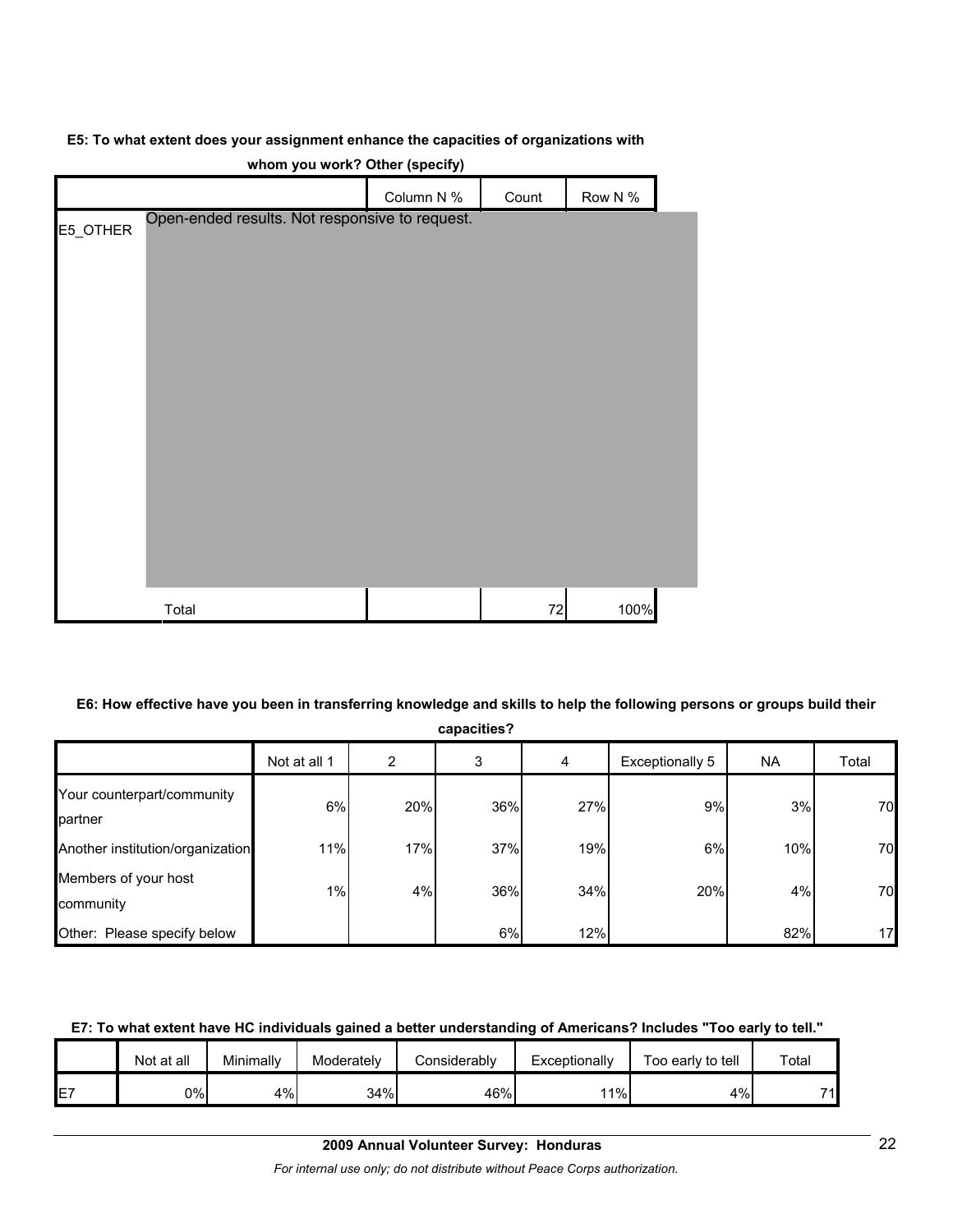## **E7: To what extent have HC individuals gained a better understanding of Americans? Excludes**

**"Too early to tell."**

|     | Not at all | Minimally | Moderately | Considerably | Exceptionally | ™otal |
|-----|------------|-----------|------------|--------------|---------------|-------|
| IE7 |            | $4\%$     | 35%        | 49%          | 12%           | 68    |

## **E9. In which of the following third goal activities have you participated during your PC service?**

|               |                                                              | PCV Responses | % Doing This | <b>Total PCVs</b><br>Responding |
|---------------|--------------------------------------------------------------|---------------|--------------|---------------------------------|
| \$E9Goal3Acts | Electronic updates                                           | 65            | 93%          |                                 |
|               | Hosting American visitors                                    | 44            | 63%          |                                 |
|               | Personal website or blog                                     | 35            | 50%          |                                 |
|               | Enrollment in the CWWS/CMS<br>program                        | 29            | 41%          |                                 |
|               | Hard copy/paper update                                       | 18            | 26%          |                                 |
|               | While on home leave, spoke at<br>a school or community group | 8             | 11%          |                                 |
|               | Pen pal program/letter<br>exchange                           | 5             | 7%           |                                 |
|               | Other please specify                                         | 5             | 7%           |                                 |
|               | Peace Corps Week activities                                  | 3             | 4%           |                                 |
|               | Podcasted/created a slide show<br>or video posted online     | 2             | 3%           |                                 |
|               | Total                                                        |               |              | 70                              |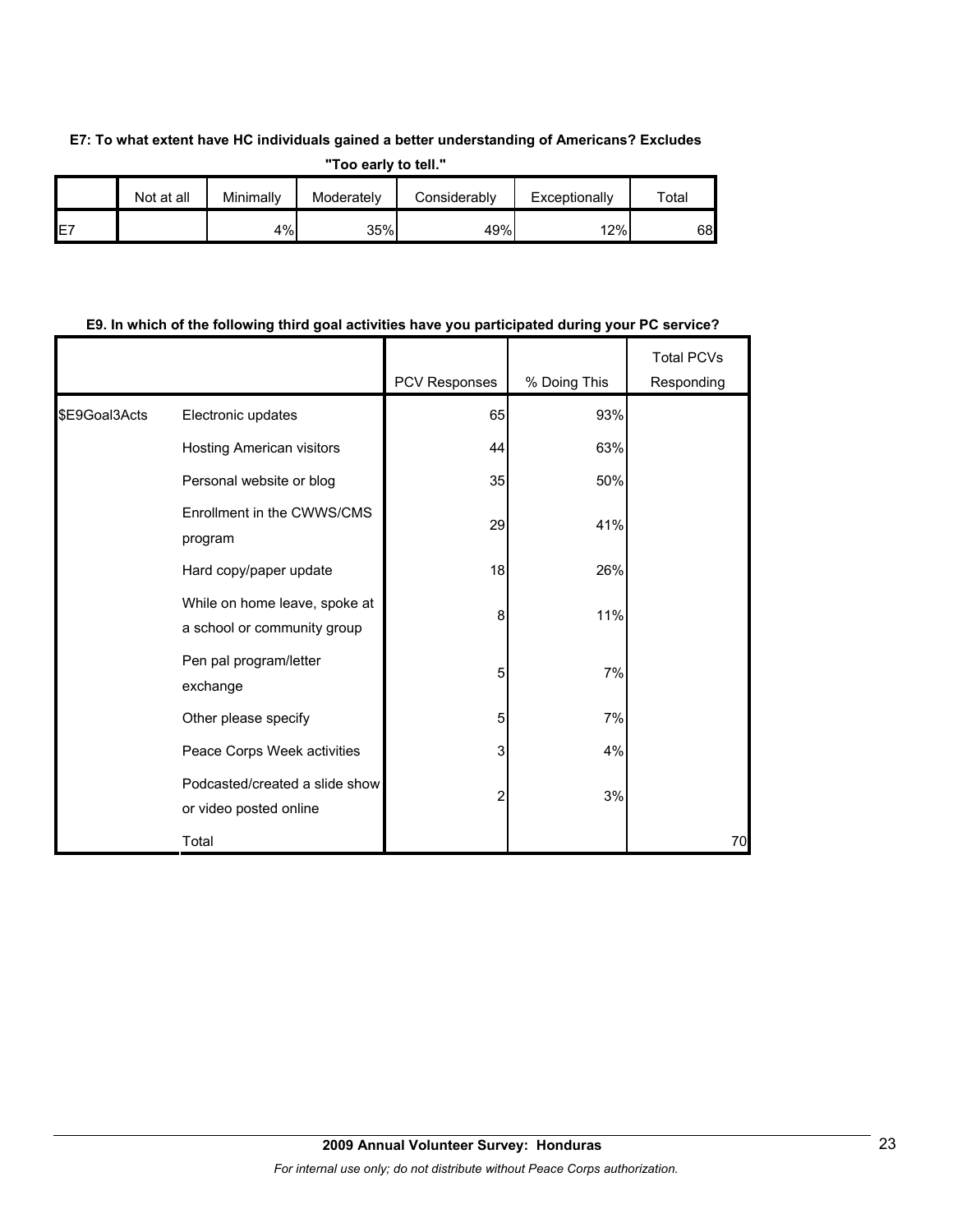# **E9: When asked about third goal activities, Volunteer answered "No**

|                                                                                                                                                                                                                                                                                       | Have done third<br>goal activities | No third goal<br>activities | Total |
|---------------------------------------------------------------------------------------------------------------------------------------------------------------------------------------------------------------------------------------------------------------------------------------|------------------------------------|-----------------------------|-------|
| Peace Corps' third goal is to<br>"help promote a better<br>understanding of other peoples<br>on the part of Americans." In<br>which of the following third goal<br>activities, including your contact<br>with family and friends, have<br>you participated during your<br>Peace Corps | 100%                               |                             | 72I   |

## **E10: Would you recommend participation in the CWWS CMS to other Volunteers?**

|     |                            | I have participated in | I have participated in |       |
|-----|----------------------------|------------------------|------------------------|-------|
|     | I have not participated in | CWWS/CM & would        | CWWS/CM and would      |       |
|     | CWWS/CM.                   | recommend it           | NOT recommend it       | Total |
| E10 | 62%                        | 26%                    | 12%                    | 68    |

**E11: To what extent have Americans gained a better understanding of HCNs? Includes "Too early to tell."**

|      | Not at all | Minimally | Moderately | Considerably | Exceptionally | Too early to tell | Total |
|------|------------|-----------|------------|--------------|---------------|-------------------|-------|
| IE11 | 9%         | $4\%$     | 18%        | 51%          | 24%           | 3%                | 74    |

## **E11: To what extent have Americans gained a better understanding of HCNs? Excludes "Too early**

|  | to tell. |  |
|--|----------|--|
|--|----------|--|

|             | Not at all | Minimally | Moderately | Considerably | Exceptionally | $\tau$ otal |
|-------------|------------|-----------|------------|--------------|---------------|-------------|
| <b>IE11</b> |            | 4%        | 19%        | 52%          | 25%           | 69          |

## **E12: Which of the following resources have been useful to you in your third goal activities?**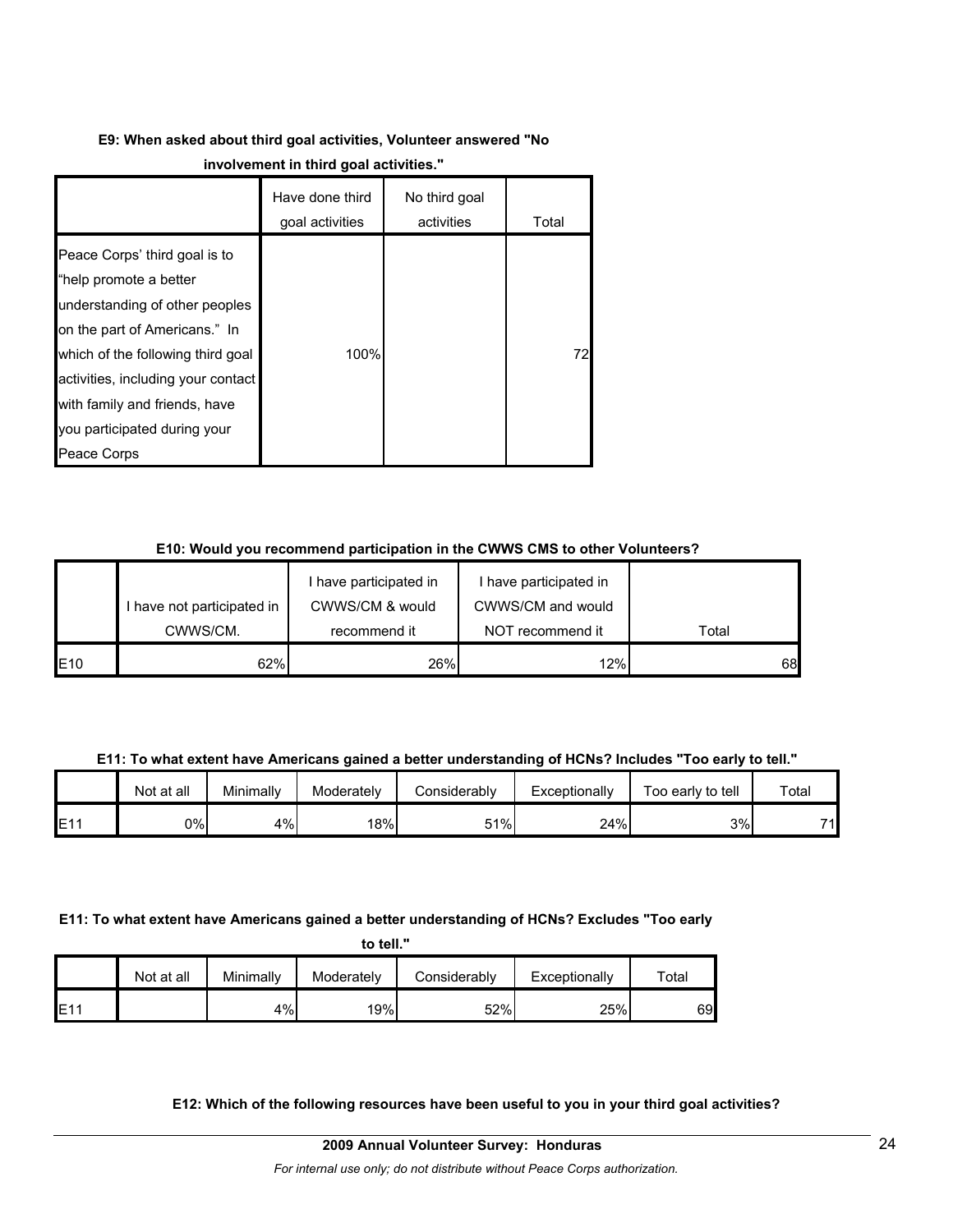|                                                                                | Yes |
|--------------------------------------------------------------------------------|-----|
| Coverdell World Wise Schools staff (Useful)                                    | 13  |
| Contact with other Peace Corps staff in Washington, D.C. (Useful)              | 13  |
| Information at staging (Useful)                                                | 31  |
| Information from your post sent to you before departure (Useful)               | 41  |
| Internet (Useful)                                                              | 58  |
| Invitation kits (Useful)                                                       | 41  |
| Material in staging packet (Useful)                                            | 36  |
| Peace Corps staff at post (e.g., World Wise School contact) (Useful)           | 25  |
| Recruiting (Useful)                                                            | 19  |
| Resources available from Coverdell World Wise Schools (Useful)                 | 12  |
| Resources available on Peace Corps website (e.g., third goal section) (Useful) | 26  |
| Training on third goal (Useful)                                                | 20  |
| Other: Please specify below (Useful)                                           |     |

## **E12: Which of the following resources would/will be helpful to you in your third goal activities?**

|                                                                                          | Yes |
|------------------------------------------------------------------------------------------|-----|
| Coverdell World Wise Schools staff (Would be helpful)                                    | 27  |
| Contact with other Peace Corps staff in Washington, D.C. (Would be helpful)              | 21  |
| Information at staging (Would be helpful)                                                | 18  |
| Information from your post sent to you before departure (Would be helpful)               | 15  |
| Internet (Would be helpful)                                                              | 12  |
| Invitation kits (Would be helpful)                                                       | 11  |
| Material in staging packet (Would be helpful)                                            | 10  |
| Peace Corps staff at post (e.g., World Wise School contact) (Would be helpful)           | 12  |
| Recruiting (Would be helpful)                                                            | 11  |
| Resources available from Coverdell World Wise Schools (Would be helpful)                 | 14  |
| Resources available on Peace Corps website (e.g., third goal section) (Would be helpful) | 12  |
| Training on third goal (Would be helpful)                                                | 24  |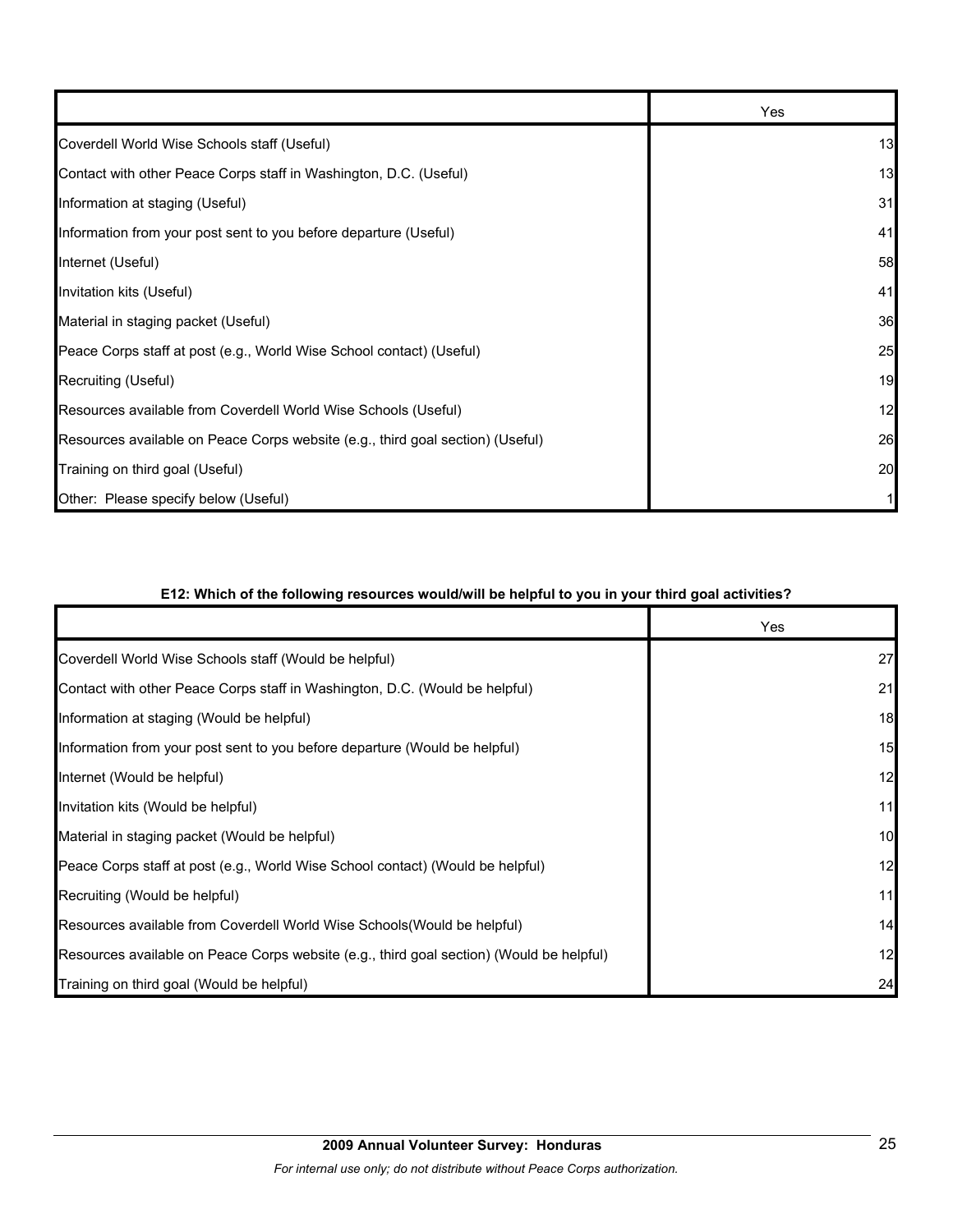| E12: Other useful/helpful resources? Other (specify) |                                                |            |       |         |  |  |  |  |
|------------------------------------------------------|------------------------------------------------|------------|-------|---------|--|--|--|--|
|                                                      |                                                | Column N % | Count | Row N % |  |  |  |  |
| E12 OTHER                                            | Open-ended results. Not responsive to request. |            |       |         |  |  |  |  |
|                                                      | Total                                          |            | 72I   | 100%    |  |  |  |  |

## **E12: Other useful/helpful resources? Other (specify)**

## **E13: Do you know about the Peace Corps Partnership Program (PCPP)?**

|     | No  | Yes, but I haven't used it. | Yes, I<br>I have used it. | Total |
|-----|-----|-----------------------------|---------------------------|-------|
| E13 | 37% | 63%                         |                           | 74    |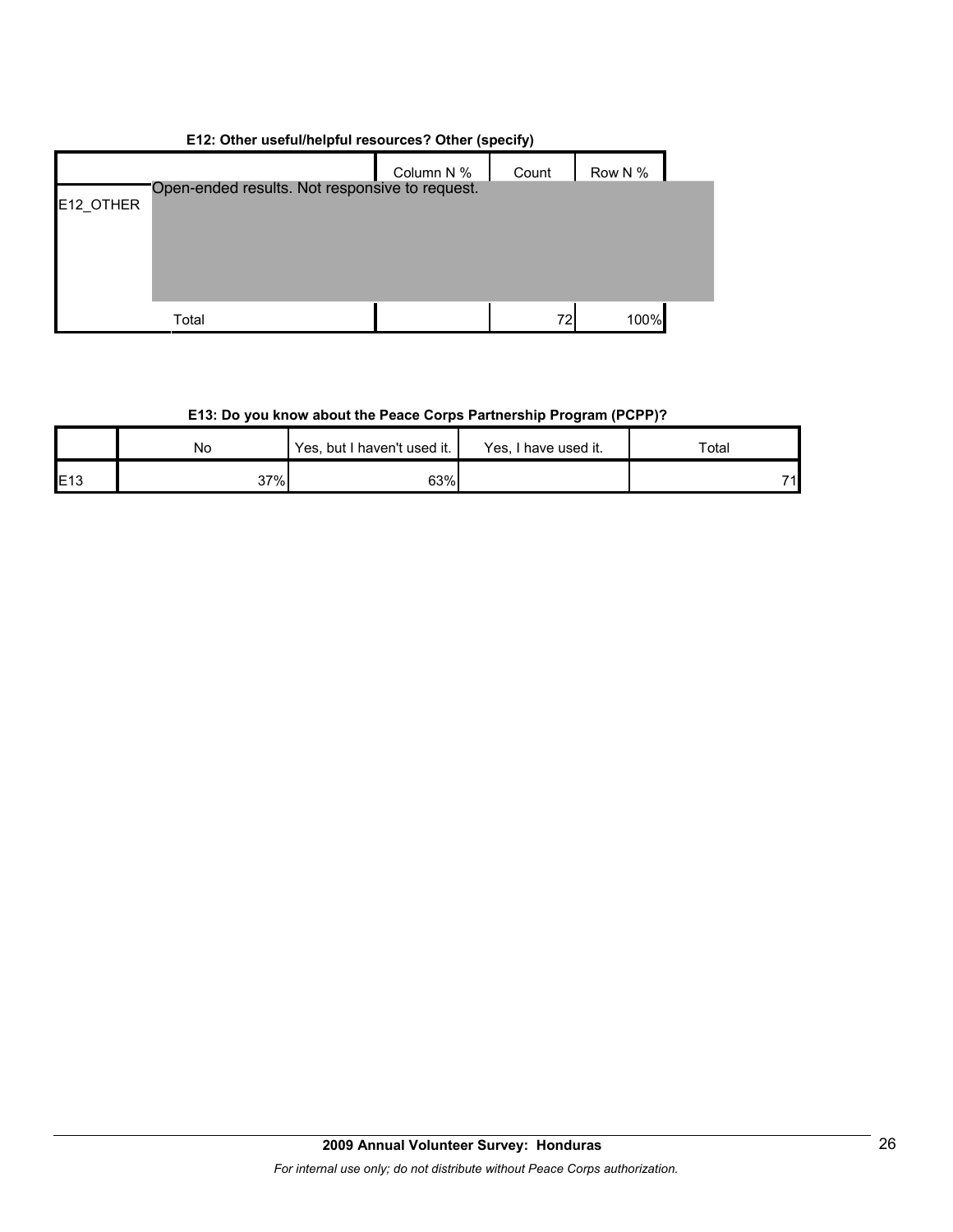## **F. Peace Corps Support**

*This section reports Volunteers' assessments of in-country Peace Corps.* 

|   | Not at all | Poorly | Adequately | Well | Very well | Total          |
|---|------------|--------|------------|------|-----------|----------------|
| E | 10%        | 19%    | 33%        | 19%  | 19%       | n,<br><u>.</u> |





F1: When you arrived at your community, how prepared for your arrival were the host people with whom you work?

|  | F2: How satisfied are you with the health care you received from your PCMO(s)? |  |  |
|--|--------------------------------------------------------------------------------|--|--|
|--|--------------------------------------------------------------------------------|--|--|

|         | Not at all | Minimally | Adequately | こonsiderablv | Exceptionally | Not Used | Total |
|---------|------------|-----------|------------|--------------|---------------|----------|-------|
| ロク<br>L | $1\%$      | 13%       | 24%        | י%ד∘         | 32%           | 3%       | 71    |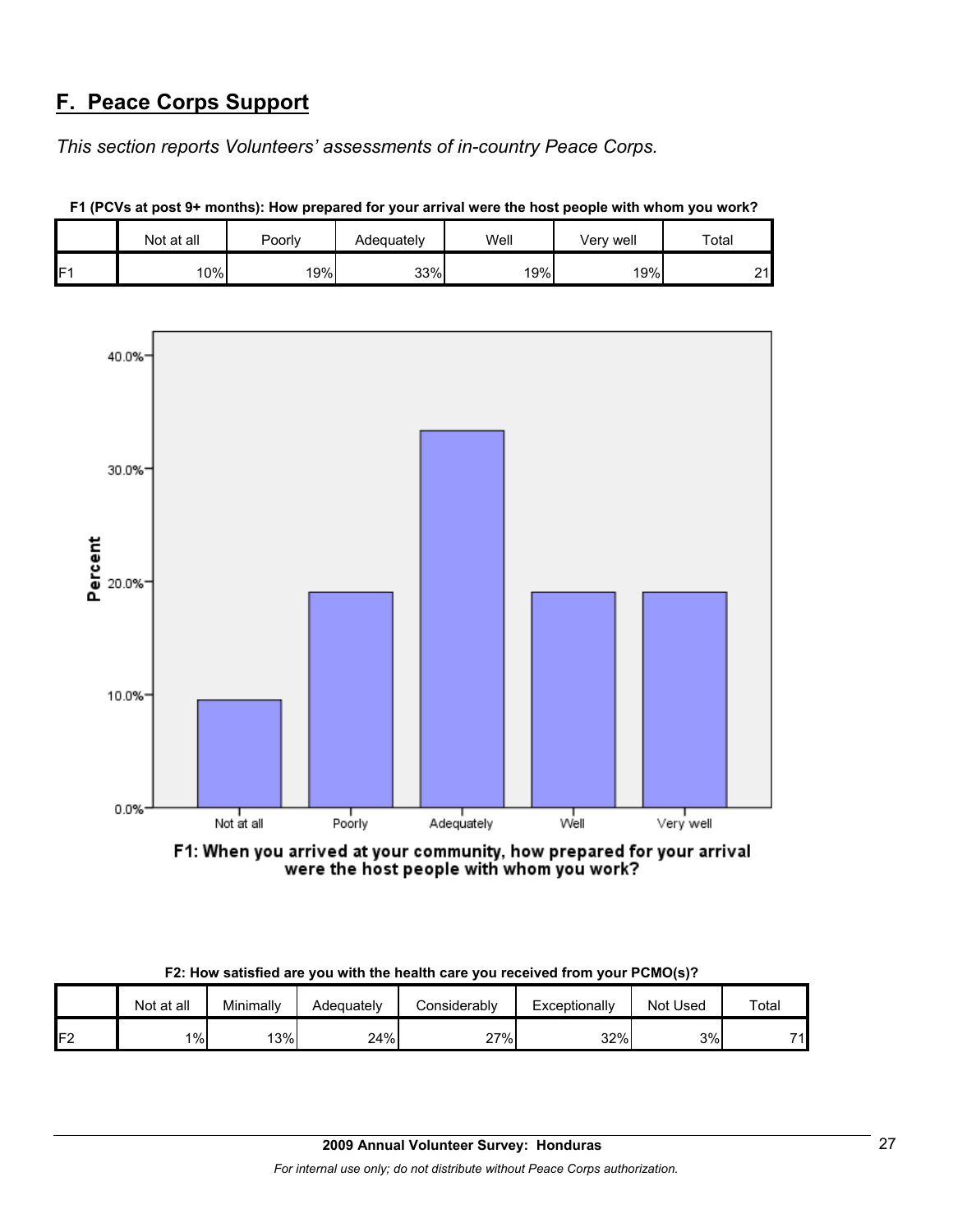|                             | Not at all 1 | 2   | 3   | 4   | Completely 5 | NA  | Total |
|-----------------------------|--------------|-----|-----|-----|--------------|-----|-------|
| Administrative/logistical   |              | 8%  | 21% | 42% | 28%          | 1%  | 72    |
| Cross-cultural              |              | 3%  | 17% | 43% | 35%          | 3%  | 72    |
| Emotional                   | 1%           | 14% | 32% | 21% | 21%          | 10% | 71    |
| Feedback on my work reports | 8%           | 17% | 25% | 26% | 17%          | 7%  | 72    |
| Job assignment              | 4%           | 12% | 24% | 31% | 28%          | 1%  | 72    |
| Language learning           |              | 3%  | 18% | 43% | 35%          | 1%  | 72    |
| Medical                     | 3%           | 15% | 10% | 39% | 33%          |     | 72    |
| Safety and security         |              |     | 3%  | 31% | 67%          |     | 72    |
| Site selection/preparation  | 7%           | 21% | 19% | 21% | 32%          |     | 72    |
| <b>Technical skills</b>     | 1%           | 10% | 20% | 42% | 25%          | 1%  | 71    |

**F3: How satisfied are you with the following support provided by in-country PC staff?**

#### **F4: How satisfied are you with the PC time and resources allocated to mental health/adjustment**

| issues? |                      |     |     |     |                           |       |  |  |  |
|---------|----------------------|-----|-----|-----|---------------------------|-------|--|--|--|
|         | Not at all satisfied |     |     | Δ   | Completely<br>satisfied 5 | Total |  |  |  |
| IF4     | 3%                   | 19% | 32% | 32% | 14%                       | 72    |  |  |  |

**F5: What level of PC support have you received to help cope with stress from issues such as HIV/AIDS, food insecurity, etc. in your community? (Including PCVs w/no need for support)**

|                 |            |     |                                    | Considerable | Exceptional | NA/I have no     |       |
|-----------------|------------|-----|------------------------------------|--------------|-------------|------------------|-------|
|                 | No support |     | Minimal support   Adequate support | support      | support     | need for support | Total |
| IF <sub>5</sub> | $1\%$      | 15% | 18%                                | 11%          | 7%1         | 47%              | 72    |

## **F5: What level of PC support have you received to help cope with stress from issues such as HIV/AIDS, food insecurity, etc. in your community? (Excluding PCVs w/no need for support)**

|                |            |                 |                  | Considerable | Exceptional |       |
|----------------|------------|-----------------|------------------|--------------|-------------|-------|
|                | No support | Minimal support | Adequate support | support      | support     | Total |
| F <sub>5</sub> | 3%         | 29%             | 34%              | 21%          | 13%         | 38I   |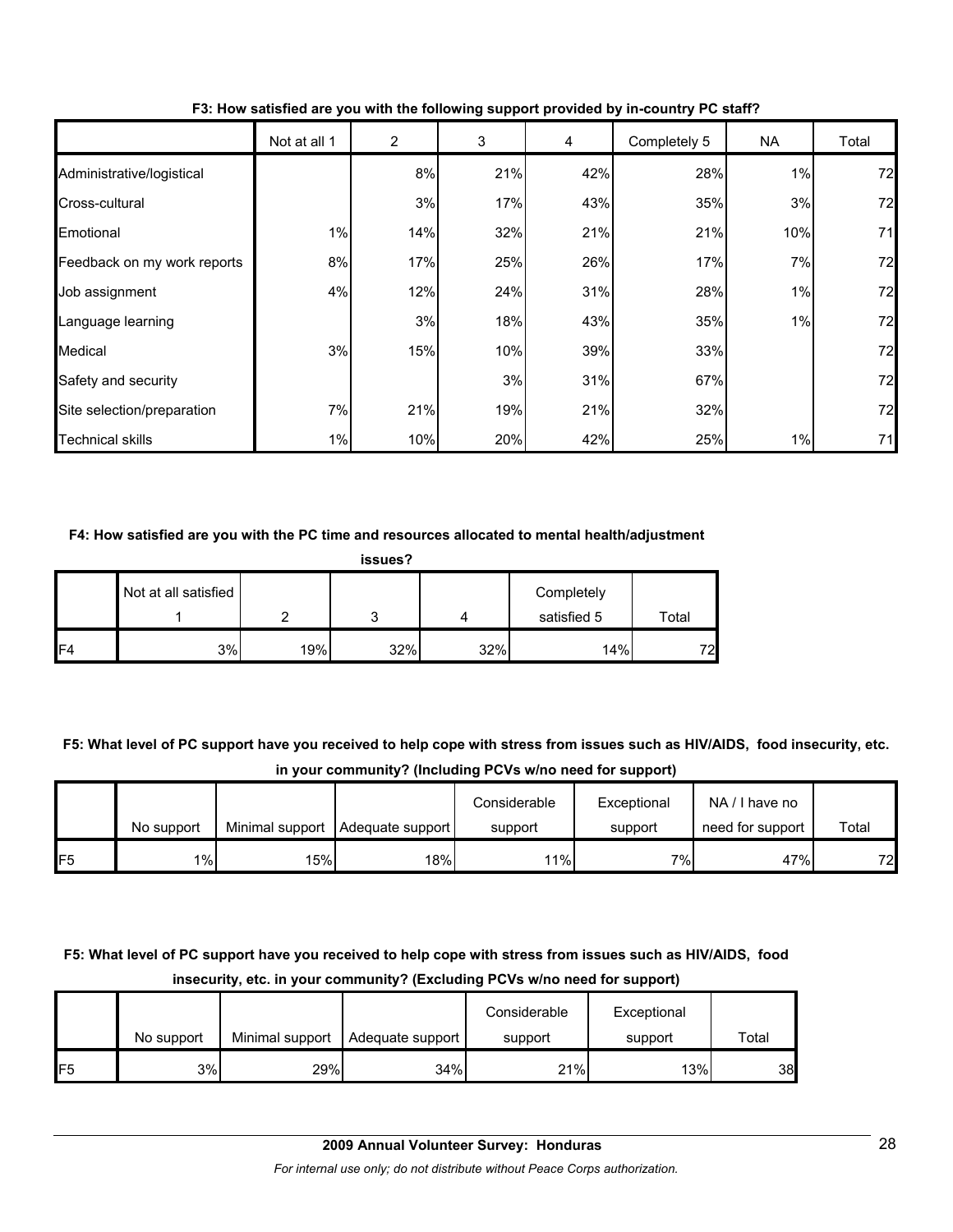## **F6: How would you rate your interaction with the Country Director in**

|                                              | Not adequate | Adequate | Total |
|----------------------------------------------|--------------|----------|-------|
| Responsiveness to my issues                  | 25%          | 75%      | 72    |
| Informative content                          | 19%          | 81%      | 70    |
| My comfort level discussing<br><b>issues</b> | 51%          | 49%      | 70    |
| Adequacy of visits                           | 18%          | 82%      | 65    |

## **terms of the following?**

## **F6: How would you rate your interaction with the PTO/SRPTC in terms of**

|                                       | Not adequate | Adequate | Total |
|---------------------------------------|--------------|----------|-------|
| Responsiveness to my issues           | 10%          | 90%      | 69    |
| Informative content                   | 8%           | 92%      | 66    |
| My comfort level discussing<br>issues | 13%          | 87%      | 67    |
| Adequacy of visits                    | 11%          | 89%      | 66    |

## **the following?**

## **F6: How would you rate your interaction with the APCD/Program Manager in terms of the following?**

|                                       | Not adequate | Adequate | Total |
|---------------------------------------|--------------|----------|-------|
| Responsiveness to my issues           | 14%          | 86%      | 72    |
| Informative content                   | 7%           | 93%      | 69    |
| My comfort level discussing<br>issues | 19%          | 81%      | 69    |
| Adequacy of visits                    | 15%          | 85%      | 66    |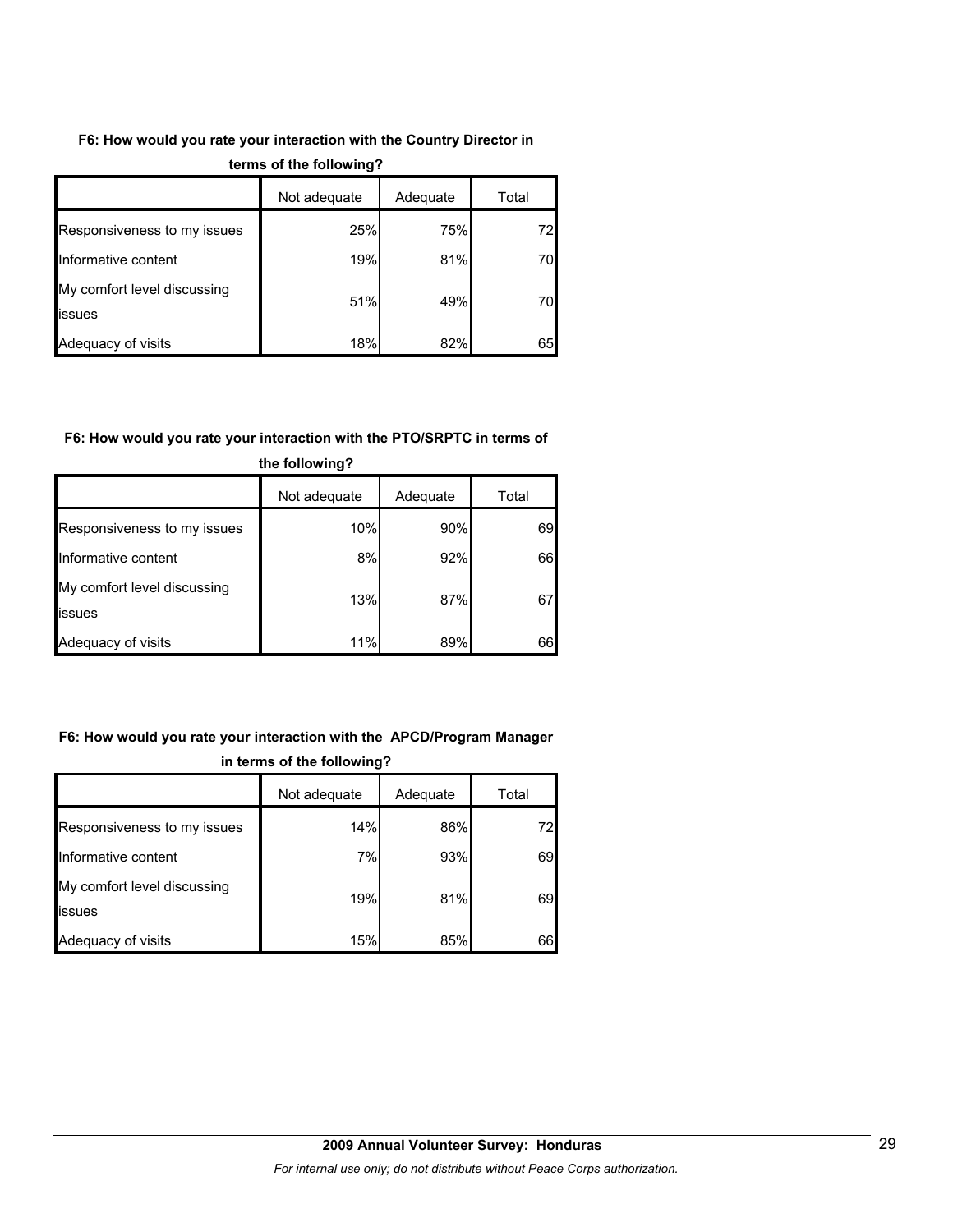## **F6: How would you rate your interaction with the PCMO in terms of the**

| following?                            |              |          |       |  |  |  |  |
|---------------------------------------|--------------|----------|-------|--|--|--|--|
|                                       | Not adequate | Adequate | Total |  |  |  |  |
| Responsiveness to my issues           | 17%          | 83%      | 70    |  |  |  |  |
| Informative content                   | 19%          | 81%      | 67    |  |  |  |  |
| My comfort level discussing<br>issues | 12%          | 88%      | 68    |  |  |  |  |
| Adequacy of visits                    | 14%          | 86%      | 64    |  |  |  |  |

## **F6: How would you rate your interaction with the Safety and Security**

|                                               | Not adequate | Adequate | Total |
|-----------------------------------------------|--------------|----------|-------|
| Responsiveness to my issues                   | 1%           | 99%      |       |
| Informative content                           | 0%           | 100%     | 69    |
| My comfort level discussing<br><b>lissues</b> | 4%           | 96%      | 70    |
| Adequacy of visits                            | 3%           | 97%      | 66    |

## **Coordinator in terms of the following?**

## **F6: How would you rate your interaction with the Training Manager in**

|                                       | Not adequate | Adequate | Total |  |  |  |  |
|---------------------------------------|--------------|----------|-------|--|--|--|--|
| Responsiveness to my issues           | 4%           | 96%      | 71    |  |  |  |  |
| Informative content                   | 3%           | 97%      | 68    |  |  |  |  |
| My comfort level discussing<br>issues | 3%           | 97%      | 69    |  |  |  |  |
| Adequacy of visits                    | 2%           | 98%      | 65    |  |  |  |  |

#### **terms of the following?**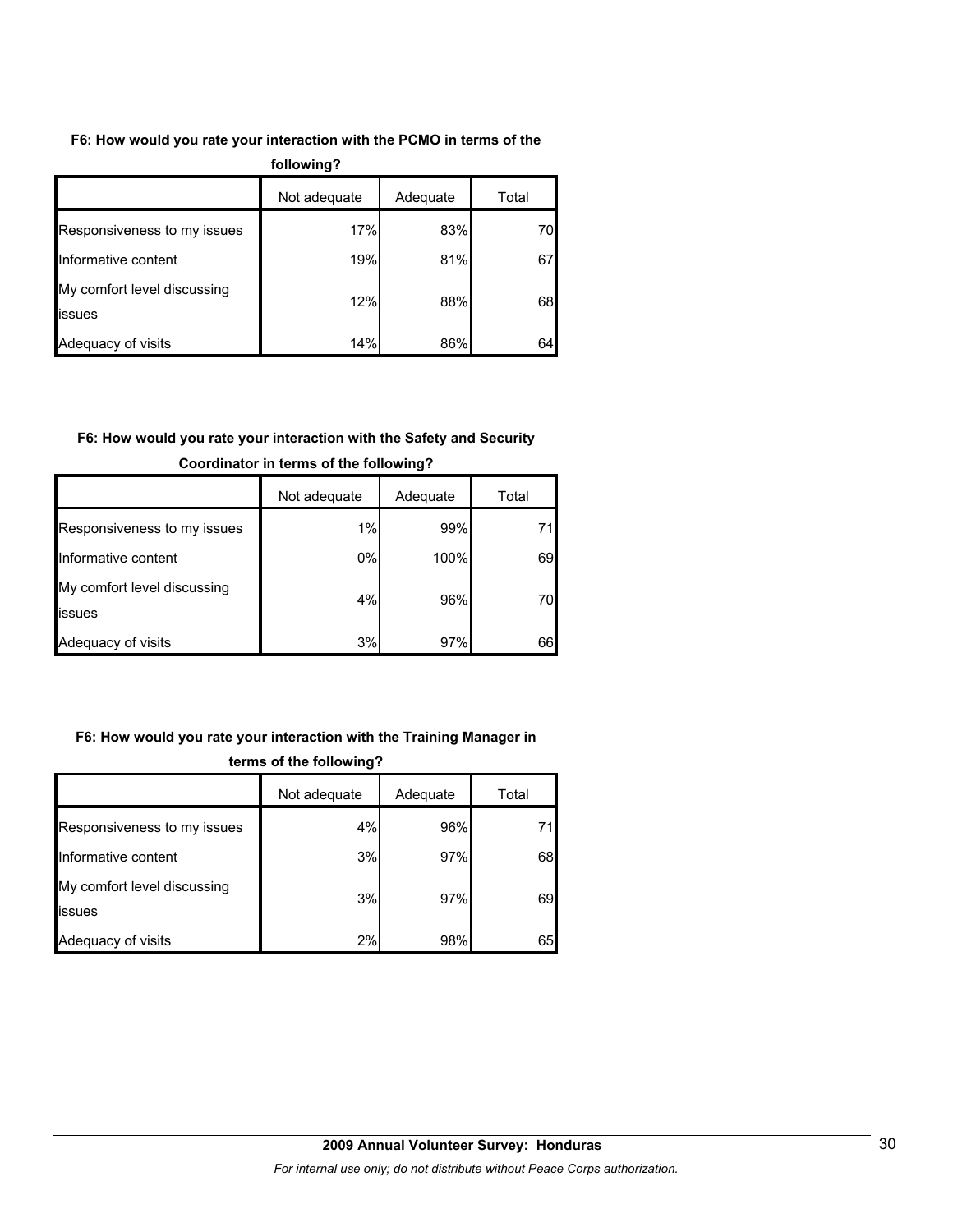## **F6: How would you rate your interaction with administrative staff in terms**

| of the following?                     |              |          |       |  |  |  |  |  |
|---------------------------------------|--------------|----------|-------|--|--|--|--|--|
|                                       | Not adequate | Adequate | Total |  |  |  |  |  |
| Responsiveness to my issues           | 3%           | 97%      | 70    |  |  |  |  |  |
| Informative content                   | 0%           | 100%     | 68    |  |  |  |  |  |
| My comfort level discussing<br>issues | 12%          | 88%      | 67    |  |  |  |  |  |
| Adequacy of visits                    | 3%           | 97%      | 62    |  |  |  |  |  |

## **F6: How would you rate your interaction with other post staff (please**

|                                       | Not adequate | Adequate | Total          |
|---------------------------------------|--------------|----------|----------------|
| Responsiveness to my issues           | 25%          | 75%      |                |
| Informative content                   | 50%          | 50%      |                |
| My comfort level discussing<br>issues | 0%           | 100%     | 3 <sub>l</sub> |
| Adequacy of visits                    | 0%           | 100%     | 31             |

**specify) in terms of the following?**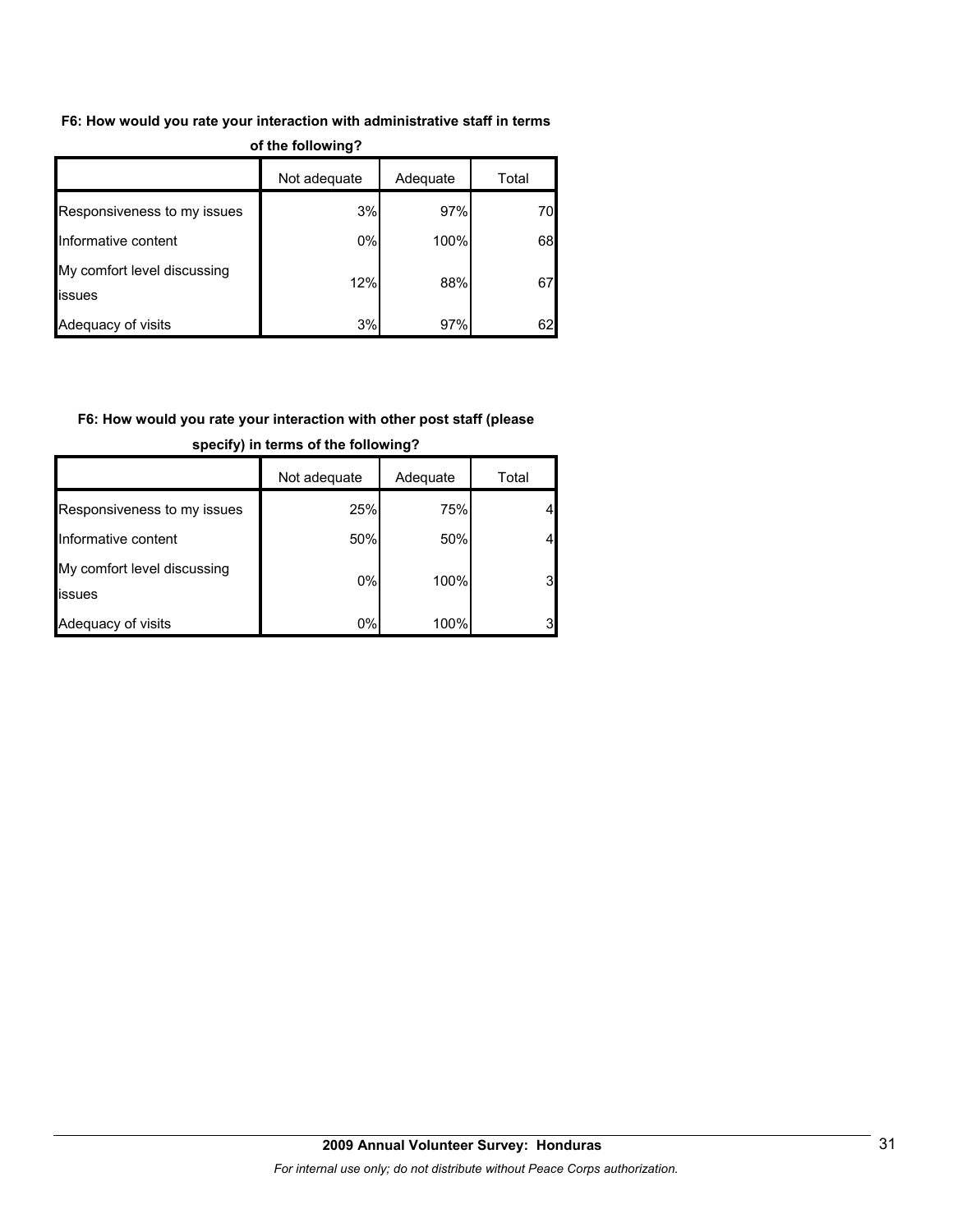|     | Not at all | Minimally | Adequately | Considerablv | Completely | $\tau$ otal |
|-----|------------|-----------|------------|--------------|------------|-------------|
| IF7 | 4%         | 15%       | 30%        | 41%          | 10%        | 71.         |

**F7: To what extent is your CD aware of Volunteer issues and concerns through interactions with Volunteers?**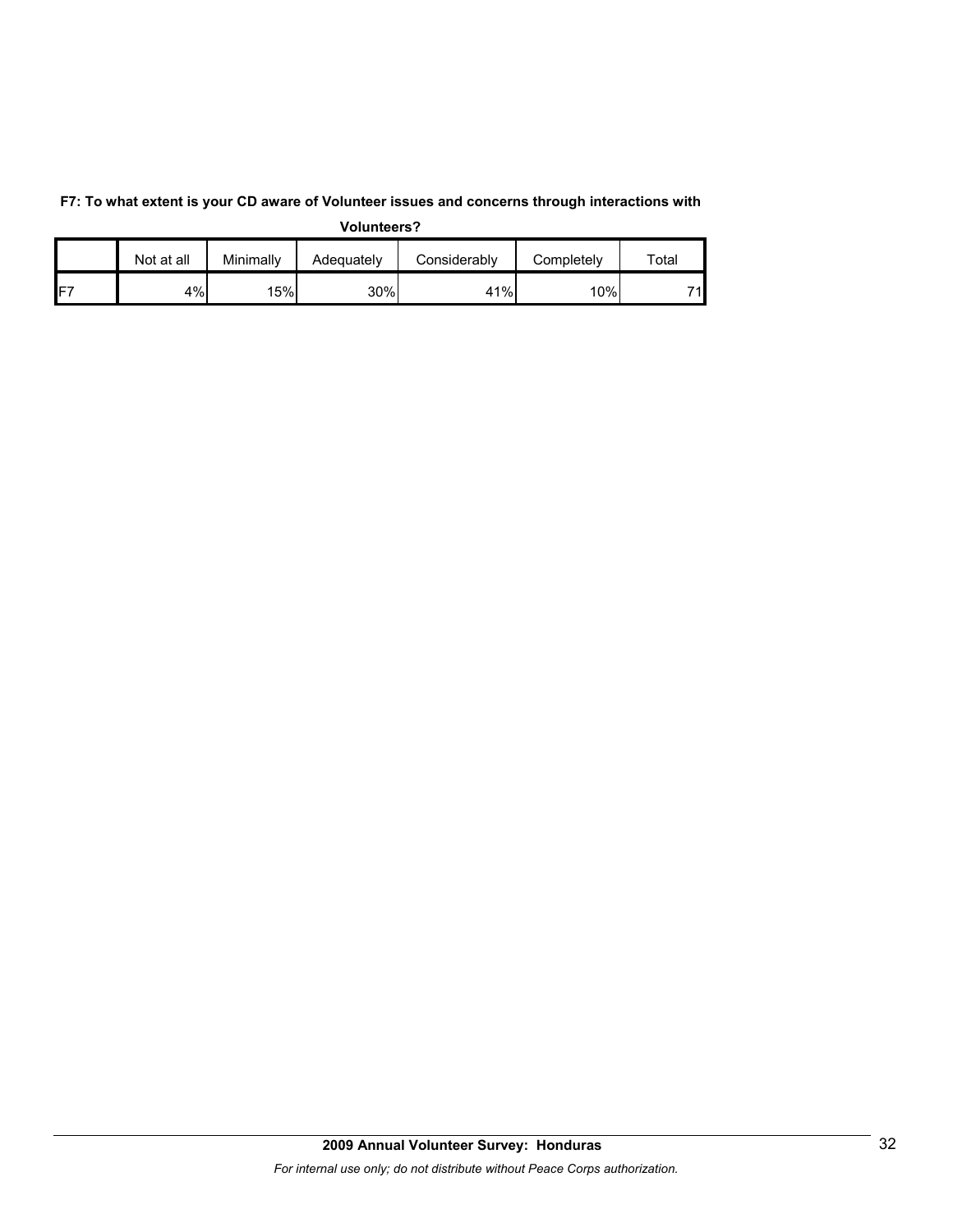| Most effective | Cellphone (voice)                     | 64%  | 46                      |
|----------------|---------------------------------------|------|-------------------------|
|                | Email/ Internet                       | 19%  | 14                      |
|                | In-person visits                      | 7%   | 5                       |
|                | Text messaging                        | 6%   | $\overline{\mathbf{4}}$ |
|                | Telephone not at residence or<br>work | 3%   | $\overline{a}$          |
|                | Telephone at residence or work        | 1%   | 1                       |
|                | Other. Please specify                 |      |                         |
|                | Letters                               |      |                         |
|                | CB radio                              |      |                         |
|                | Total                                 | 100% | 72                      |

**F8: What is the most effective way you use to communicate with PC staff?**

#### **F8: What is the second most effective way you use to communicate with PC staff?**

| Second most effective | Email/ Internet                       | 51%  | 37 |
|-----------------------|---------------------------------------|------|----|
|                       | Cellphone (voice)                     | 22%  | 16 |
|                       | Text messaging                        | 19%  | 14 |
|                       | In-person visits                      | 7%   | 5  |
|                       | Other. Please specify                 |      |    |
|                       | Telephone not at residence or<br>work |      |    |
|                       | Telephone at residence or work        |      |    |
|                       | Letters                               |      |    |
|                       | CB radio                              |      |    |
|                       | Total                                 | 100% |    |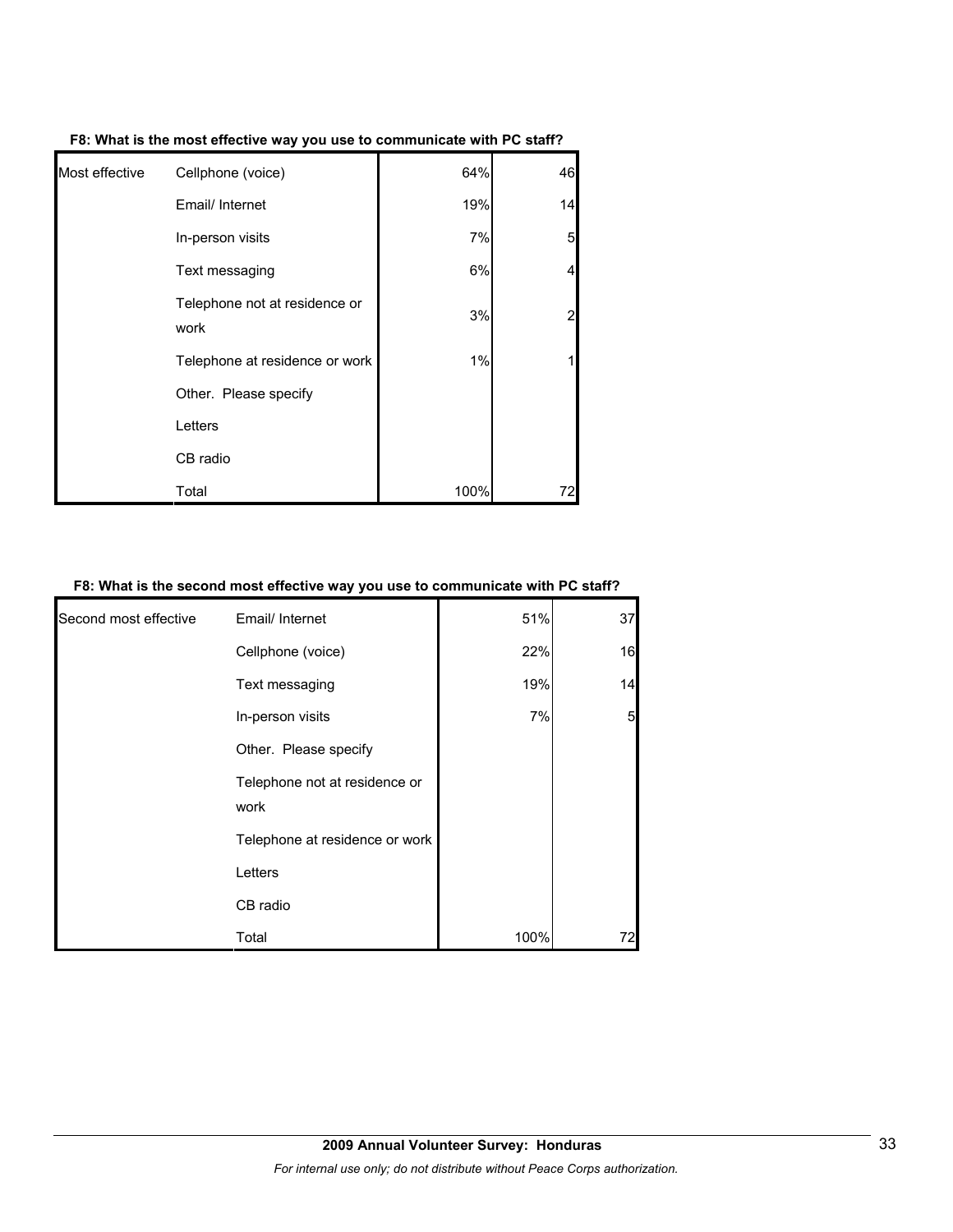| (C11_THREE) Third most | Text messaging                        | 39%  | 28 |
|------------------------|---------------------------------------|------|----|
| leffective             | In-person visits                      | 25%  | 18 |
|                        | Email/ Internet                       | 20%  | 14 |
|                        | Cellphone (voice)                     | 8%   | 6  |
|                        | Telephone at residence or work        | 7%   | 5  |
|                        | Other. Please specify                 |      |    |
|                        | Telephone not at residence or<br>work |      |    |
|                        | Letters                               |      |    |
|                        | CB radio                              |      |    |
|                        | Total                                 | 100% | 71 |

## **F8: What is the third most effective way you use to communicate with PC staff?**

## **F9: How do you rate the effectiveness of your communication resources for contacting in-country PC staff?**

|                 | Very poor | Poor | Adequate | Good | Excellent | Total |
|-----------------|-----------|------|----------|------|-----------|-------|
| IF <sub>9</sub> |           |      | 15%      | 33%  | 51%       | 72    |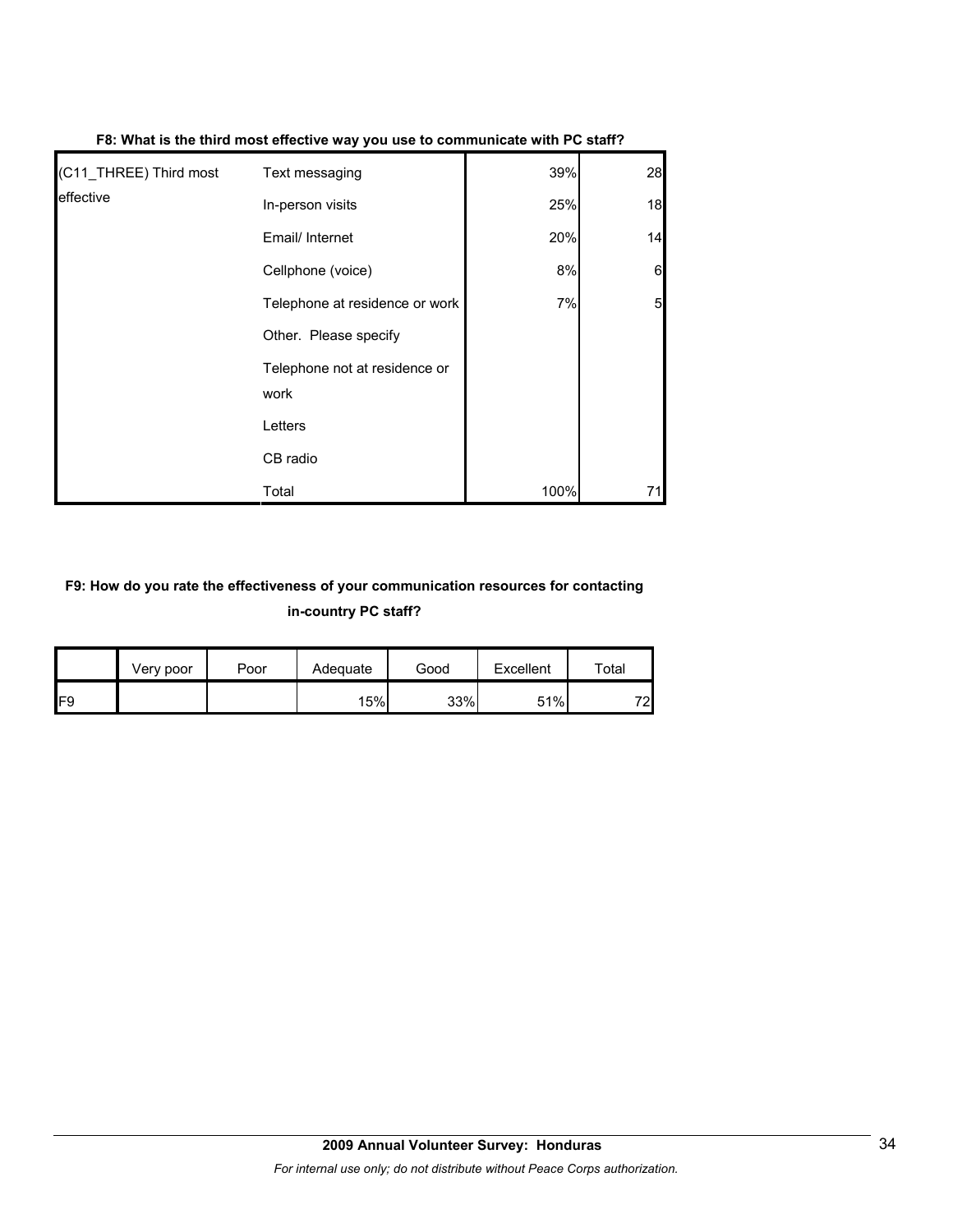# **G. Your Safety and Security**

*This section reports on how safe and informed about their safety Volunteers feel. Their experiences with reported and unreported crimes are summarized.* 

|                                                  |                 |            | Adequately |              |           |       |
|--------------------------------------------------|-----------------|------------|------------|--------------|-----------|-------|
|                                                  | Not at All Safe | Often Safe | Safe       | Usually Safe | Very Safe | Total |
| Where you live                                   |                 | 7%         | 8%         | 32%          | 53%       | 72    |
| Where you work                                   |                 | $1\%$      | 3%         | 30%          | 66%       | 71    |
| When you travel in-country                       | $1\%$           | 10%        | 49%        | 38%          | 3%        | 72    |
| City where main Peace Corps<br>office is located | 26%             | 32%        | 33%        | 7%           | $1\%$     | 72    |

#### **G1: How safe do you feel...?**

## **G2: Please indicate the number of times you experienced the following types of discrimination/harassment.**

|                    | Never  | Once  | 2-5 times | 6-10 times | 11-25 times | $26+$ times | Total |
|--------------------|--------|-------|-----------|------------|-------------|-------------|-------|
| Age                | 81.6%  | 6.1%  | 8.2%      | 2.0%       | 2.0%        |             | 49    |
| Anti-American      | 42.6%  | 20.4% | 31.5%     | 1.9%       | 1.9%        | 1.9%        | 54    |
| Disability         | 100.0% |       |           |            |             |             | 48    |
| Gender             | 72.3%  | 2.1%  | 10.6%     | 2.1%       | 4.3%        | 8.5%        | 47    |
| Racial/color       | 78.7%  | 4.3%  | 8.5%      |            | 2.1%        | 6.4%        | 47    |
| Religious          | 83.0%  | 6.4%  | 2.1%      | 2.1%       | 4.3%        | 2.1%        | 47    |
| Sexual (verbal)    | 51.0%  | 3.9%  | 11.8%     | 2.0%       | 13.7%       | 17.6%       | 51    |
| Sexual (physical)  | 81.2%  | 14.6% | 2.1%      | 2.1%       |             |             | 48    |
| Sexual orientation | 97.9%  | 2.1%  |           |            |             |             | 48    |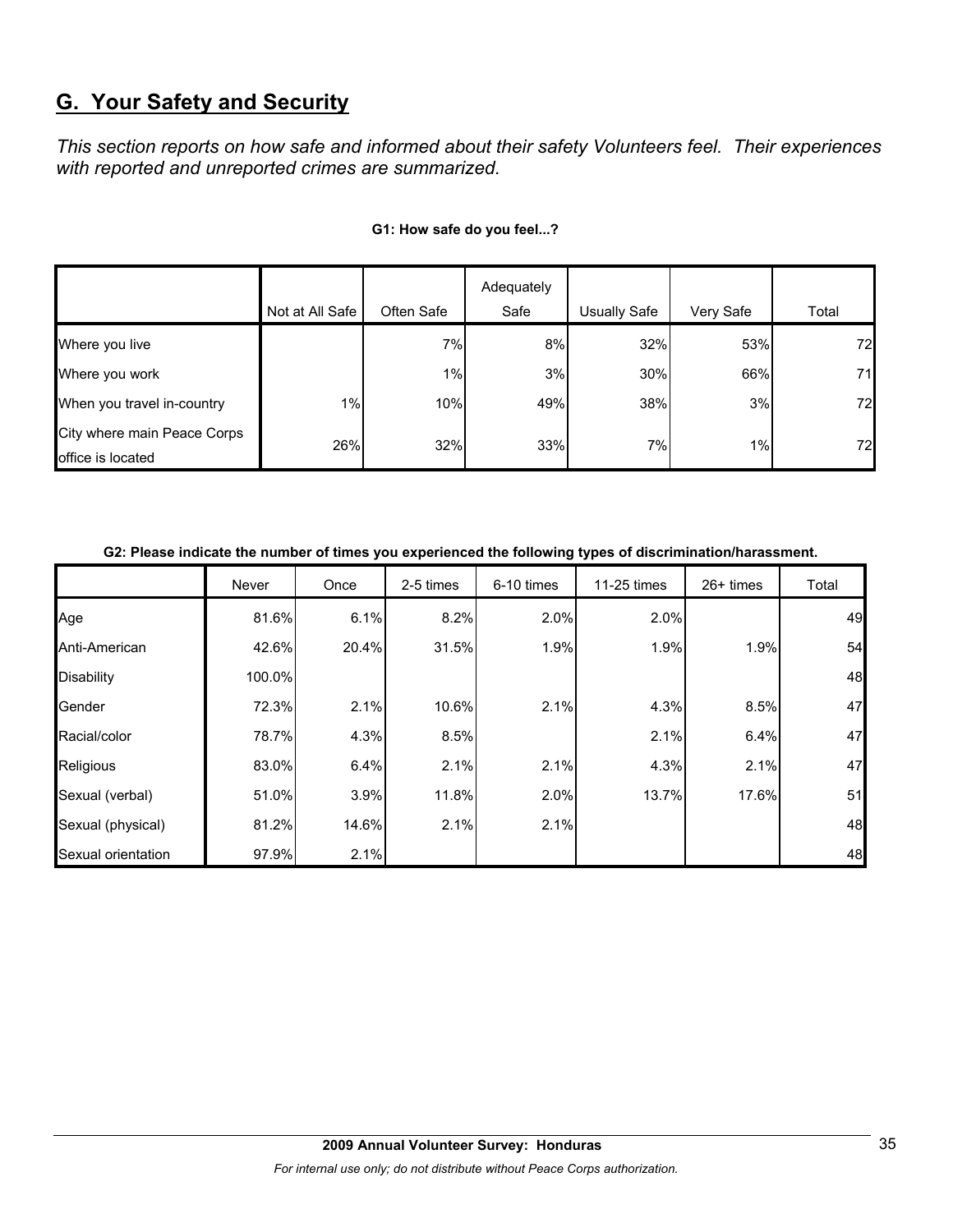|                    | Never  | Once  | 2-5 times | 6-10 times | 11-25 times | 26+ times | Total        |
|--------------------|--------|-------|-----------|------------|-------------|-----------|--------------|
| Age                | 100.0% |       |           |            |             |           | 10           |
| Anti-American      | 96.2%  | 3.8%  |           |            |             |           | 26           |
| <b>Disability</b>  | 100.0% |       |           |            |             |           | 1            |
| Gender             | 92.3%  | 7.7%  |           |            |             |           | 13           |
| Racial/color       | 100.0% |       |           |            |             |           | 11           |
| Religious          | 100.0% |       |           |            |             |           | 9            |
| Sexual (verbal)    | 96.0%  | 4.0%  |           |            |             |           | 25           |
| Sexual (physical)  | 72.7%  | 27.3% |           |            |             |           | 11           |
| Sexual orientation | 100.0% |       |           |            |             |           | $\mathbf{z}$ |

**G2: Please indicate the number of times you reported discrimination/harassment events to PC.**

|                    | Never | Once  | 2-5 times | 6-10 times | 11-25 times | $26+$ times | Total |
|--------------------|-------|-------|-----------|------------|-------------|-------------|-------|
| <b>Burglary</b>    | 88.5% | 7.7%  | 3.8%      |            |             |             | 52    |
| Theft              | 75.9% | 14.8% | 9.3%      |            |             |             | 54    |
| Robbery            | 86.8% | 9.4%  | 3.8%      |            |             |             | 53    |
| Physical assault   | 96.2% | 3.8%  |           |            |             |             | 52    |
| Aggravated assault | 98.0% | 2.0%  |           |            |             |             | 51    |
| Sexual assault     | 92.3% | 7.7%  |           |            |             |             | 52    |
| Rape               | 96.1% | 3.9%  |           |            |             |             | 51    |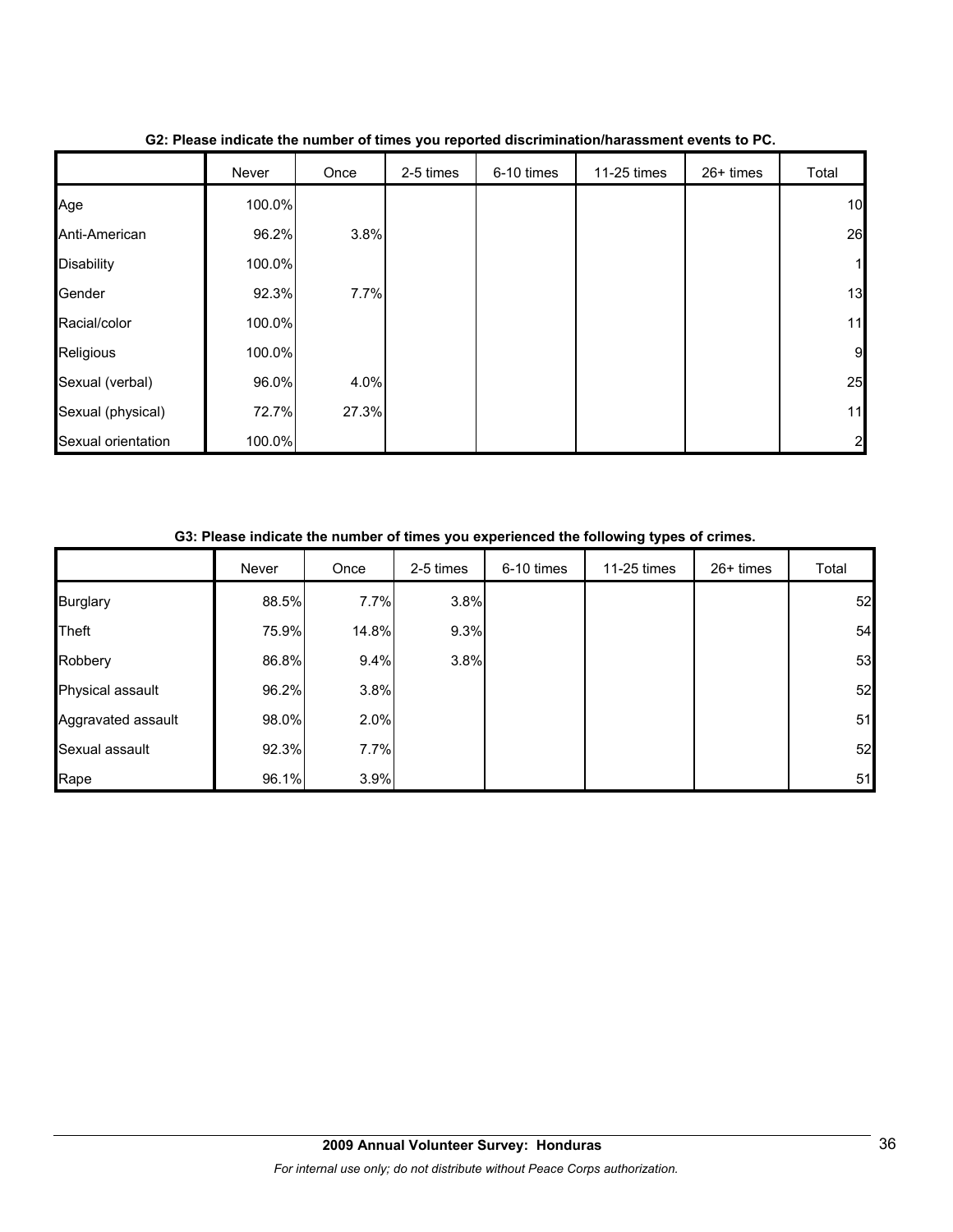|                    | Never  | Once  | 2-5 times | 6-10 times | 11-25 times | $26+$ times | Total          |
|--------------------|--------|-------|-----------|------------|-------------|-------------|----------------|
| <b>Burglary</b>    | 28.6%  | 71.4% |           |            |             |             | 7              |
| Theft              | 46.2%  | 46.2% | 7.7%      |            |             |             | 13             |
| Robbery            | 50.0%  | 50.0% |           |            |             |             | 8              |
| Physical assault   | 100.0% |       |           |            |             |             | 3 <sup>1</sup> |
| Aggravated assault | 50.0%  | 50.0% |           |            |             |             | $\mathbf{2}$   |
| Sexual assault     | 40.0%  | 60.0% |           |            |             |             | 5              |
| Rape               | 33.3%  | 66.7% |           |            |             |             | 3              |

**G3: Please indicate the number of times you reported the following crimes to Peace Corps.**

#### **G4: If you did not report your experience with burglary, please your reason(s) for not reporting.**

|            |                                                             | PCV Responses | % Reason Not<br>Rptd | <b>Total PCVs</b><br>Responding |
|------------|-------------------------------------------------------------|---------------|----------------------|---------------------------------|
| \$NoRpBurg | I felt it was too minor or                                  | 2             | 67%                  |                                 |
|            | common to report<br>I did not think the PC could help       |               | 33%                  |                                 |
|            | Reporting might result in<br>disciplinary action against me |               | 33%                  |                                 |
|            | I believed it could result in<br>changing sites             |               |                      |                                 |
|            | Concerns of a possible breach<br>in confidentiality         |               |                      |                                 |
|            | It might hurt my relationship<br>with the community         |               |                      |                                 |
|            | Other                                                       |               |                      |                                 |
|            | Total                                                       |               |                      | 3                               |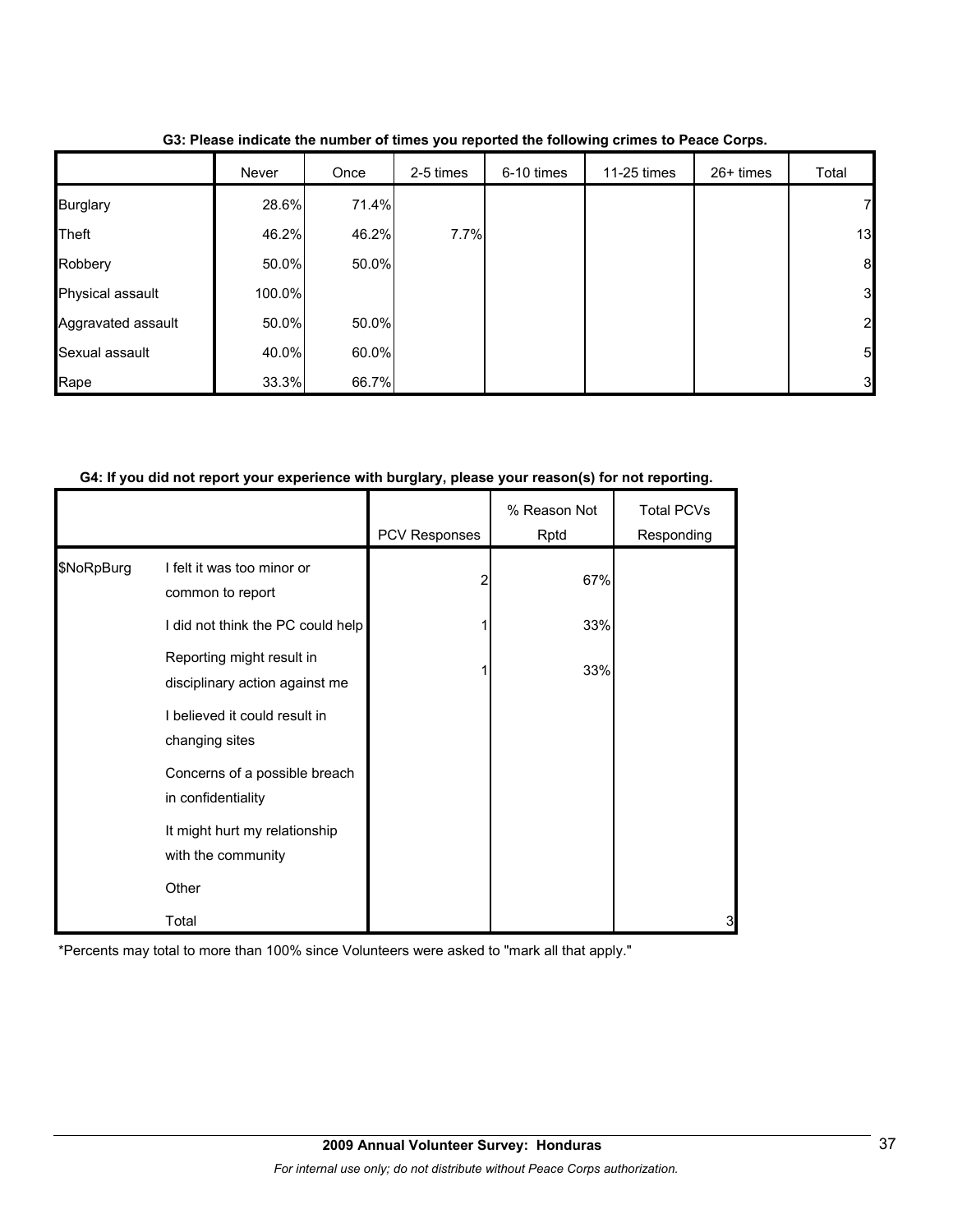|             |                                                             | PCV Responses | % Reason Not<br>Rptd | <b>Total PCVs</b><br>Responding |
|-------------|-------------------------------------------------------------|---------------|----------------------|---------------------------------|
| \$NoRpTheft | I felt it was too minor or<br>common to report              |               | 67%                  |                                 |
|             | It might hurt my relationship<br>with the community         | 3             | 50%                  |                                 |
|             | I did not think the PC could help                           | 2             | 33%                  |                                 |
|             | I believed it could result in<br>changing sites             |               |                      |                                 |
|             | Concerns of a possible breach<br>in confidentiality         |               |                      |                                 |
|             | Reporting might result in<br>disciplinary action against me |               |                      |                                 |
|             | Other                                                       |               |                      |                                 |
|             | Total                                                       |               |                      | 6                               |

## **G4: If you did not report your experience with theft, please your reason(s) for not reporting.**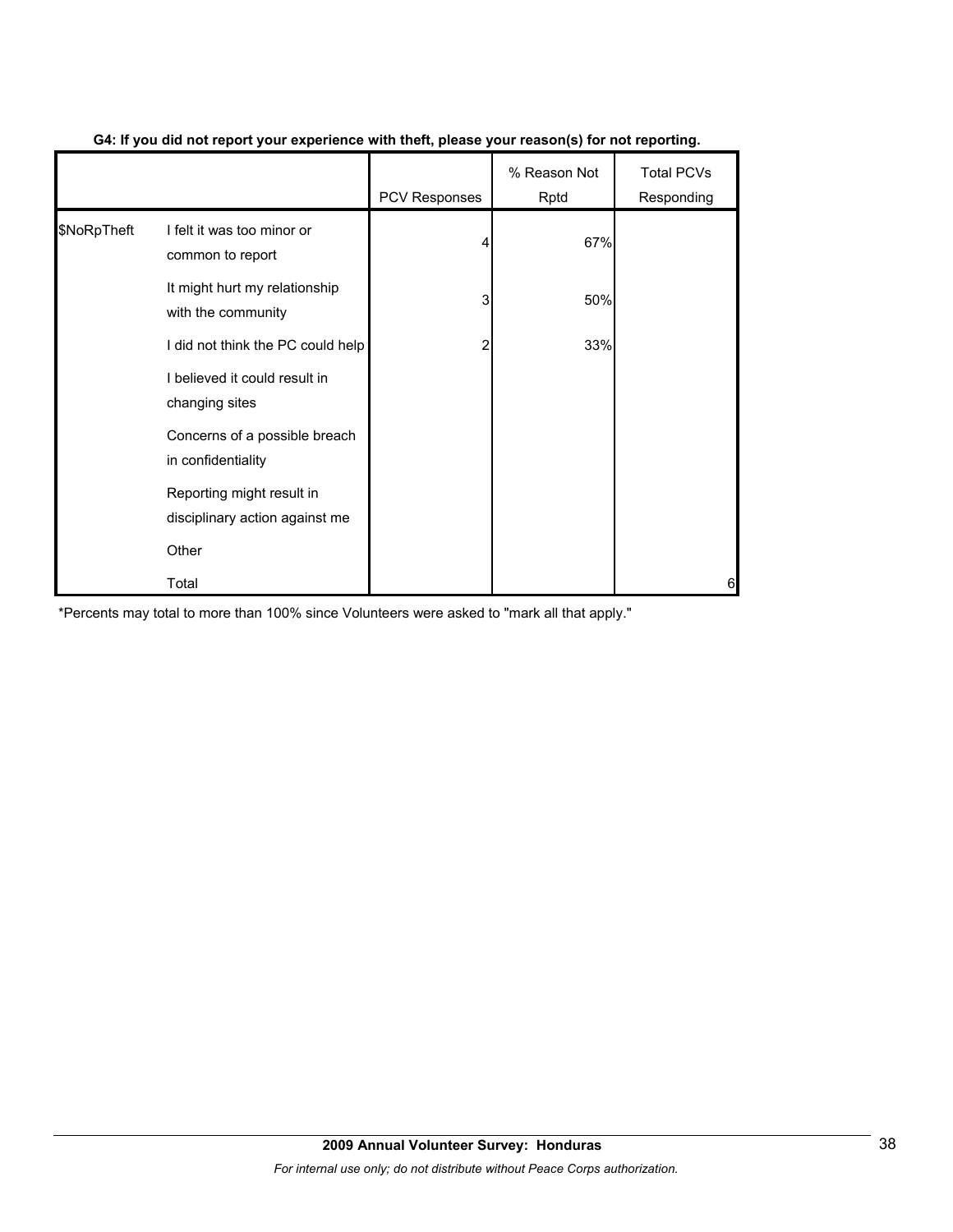|            |                                                             | <b>PCV Responses</b> | % Reason Not<br>Rptd | <b>Total PCVs</b><br>Responding |
|------------|-------------------------------------------------------------|----------------------|----------------------|---------------------------------|
| \$NoRpRobb | Reporting might result in<br>disciplinary action against me | 2                    | 50%                  |                                 |
|            | Other                                                       | 2                    | 50%                  |                                 |
|            | I did not think the PC could help                           |                      | 25%                  |                                 |
|            | I believed it could result in<br>changing sites             |                      | 25%                  |                                 |
|            | I felt it was too minor or<br>common to report              |                      |                      |                                 |
|            | Concerns of a possible breach<br>in confidentiality         |                      |                      |                                 |
|            | It might hurt my relationship<br>with the community         |                      |                      |                                 |
|            | Total                                                       |                      |                      | 4                               |

## **G4: If you did not report your experience with robbery, please your reason(s) for not reporting.**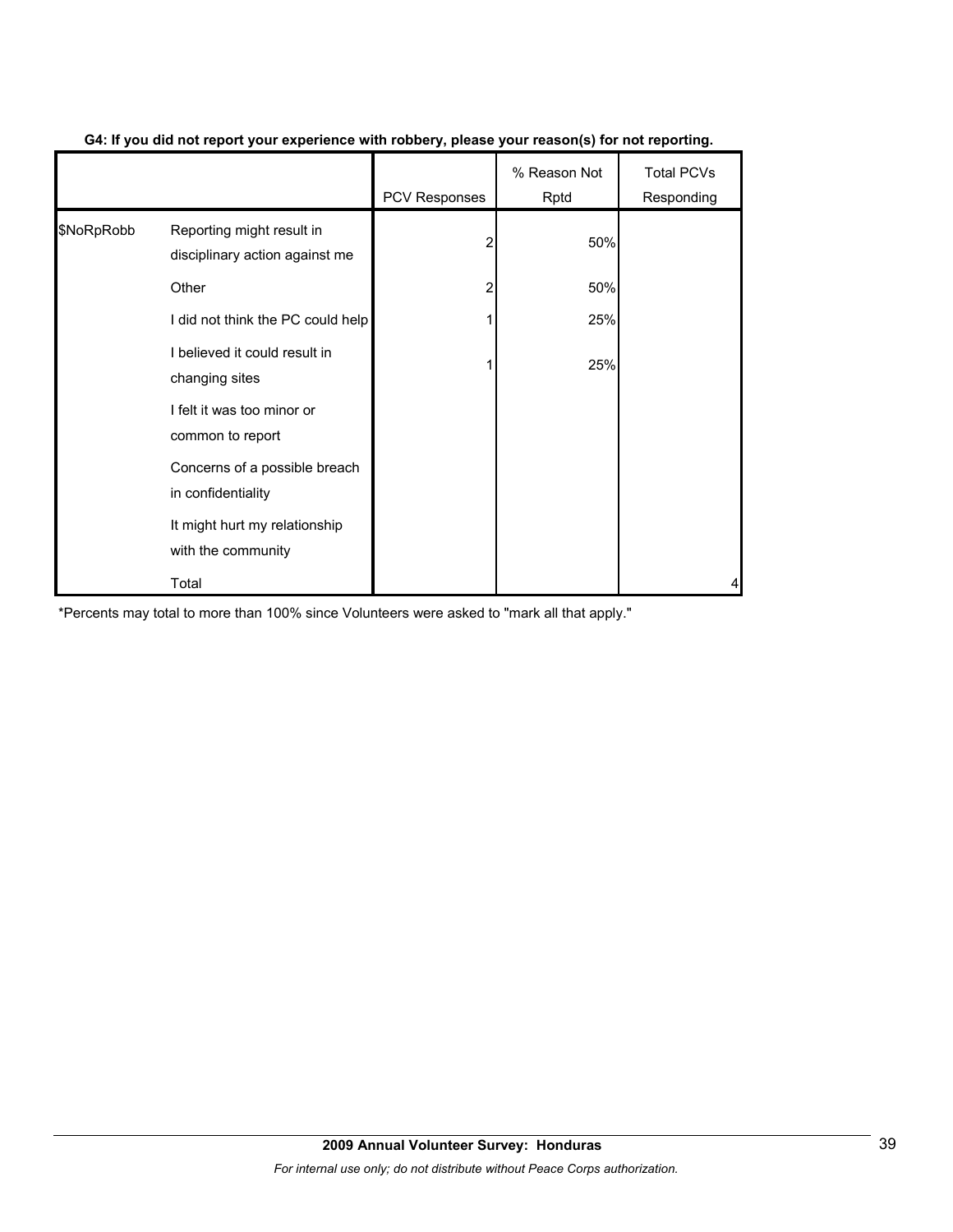|            |                                                             | 10portung.    |                      |                                 |
|------------|-------------------------------------------------------------|---------------|----------------------|---------------------------------|
|            |                                                             | PCV Responses | % Reason Not<br>Rptd | <b>Total PCVs</b><br>Responding |
| \$NoRpPhAs | Other                                                       |               | 100%                 |                                 |
|            | I did not think the PC could help                           |               | 50%                  |                                 |
|            | I believed it could result in<br>changing sites             |               | 50%                  |                                 |
|            | I felt it was too minor or<br>common to report              |               | 50%                  |                                 |
|            | Concerns of a possible breach<br>in confidentiality         |               |                      |                                 |
|            | Reporting might result in<br>disciplinary action against me |               |                      |                                 |
|            | It might hurt my relationship<br>with the community         |               |                      |                                 |
|            | Total                                                       |               |                      | $\overline{2}$                  |

## **G4: If you did not report your experience with physical assault, please your reason(s) for not reporting.**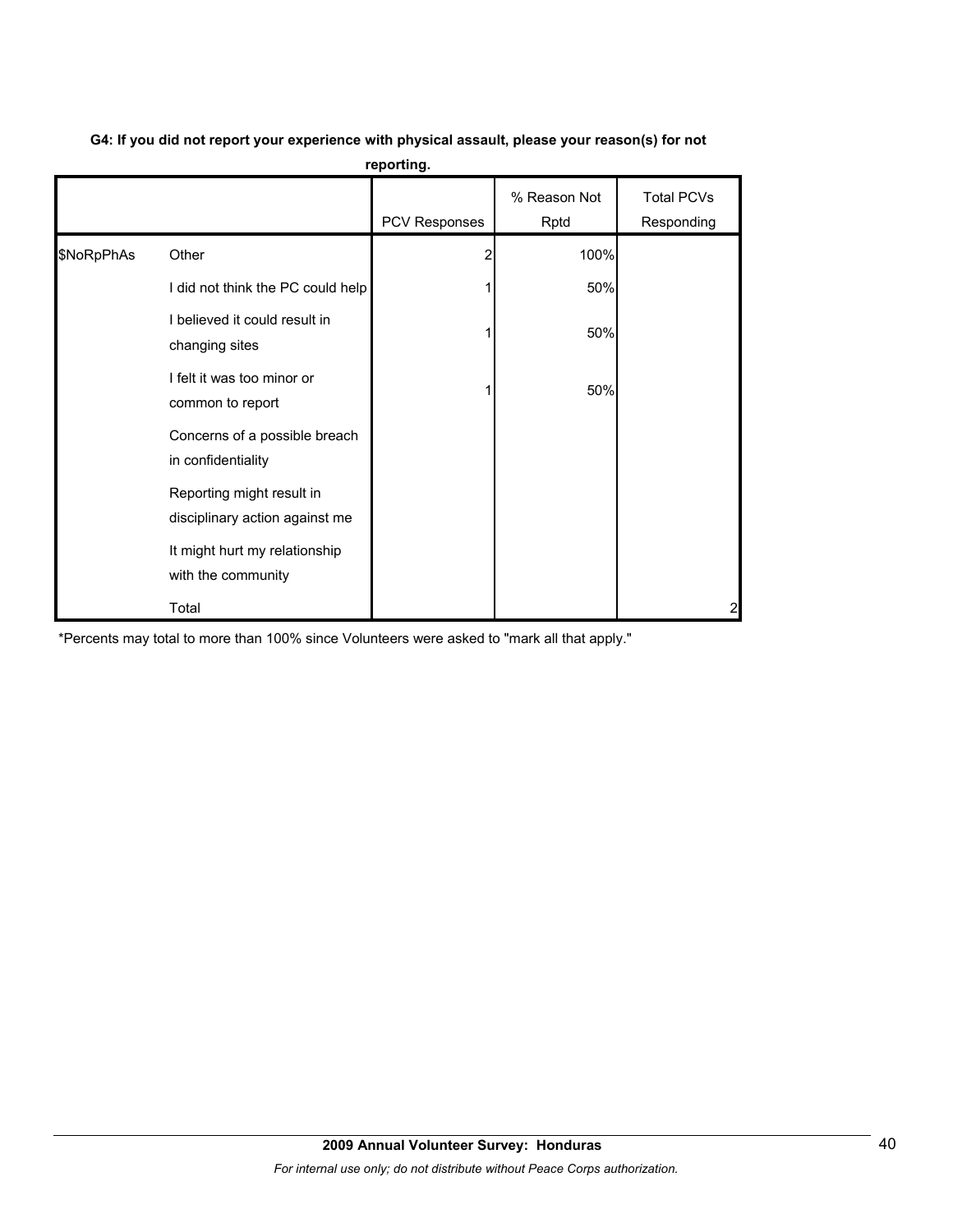# **G4: If you did not report your experience with aggravated assault, please your reason(s) for not**

**reporting.**

|            |                                                                                                                                                                                                                                                                                                                              | PCV Responses | % Reason Not<br>Rptd | <b>Total PCVs</b><br>Responding |
|------------|------------------------------------------------------------------------------------------------------------------------------------------------------------------------------------------------------------------------------------------------------------------------------------------------------------------------------|---------------|----------------------|---------------------------------|
| \$NoRpAgAs | I did not think the PC could help<br>I believed it could result in<br>changing sites<br>I felt it was too minor or<br>common to report<br>Concerns of a possible breach<br>in confidentiality<br>Reporting might result in<br>disciplinary action against me<br>It might hurt my relationship<br>with the community<br>Other |               |                      |                                 |
|            | Total                                                                                                                                                                                                                                                                                                                        |               |                      |                                 |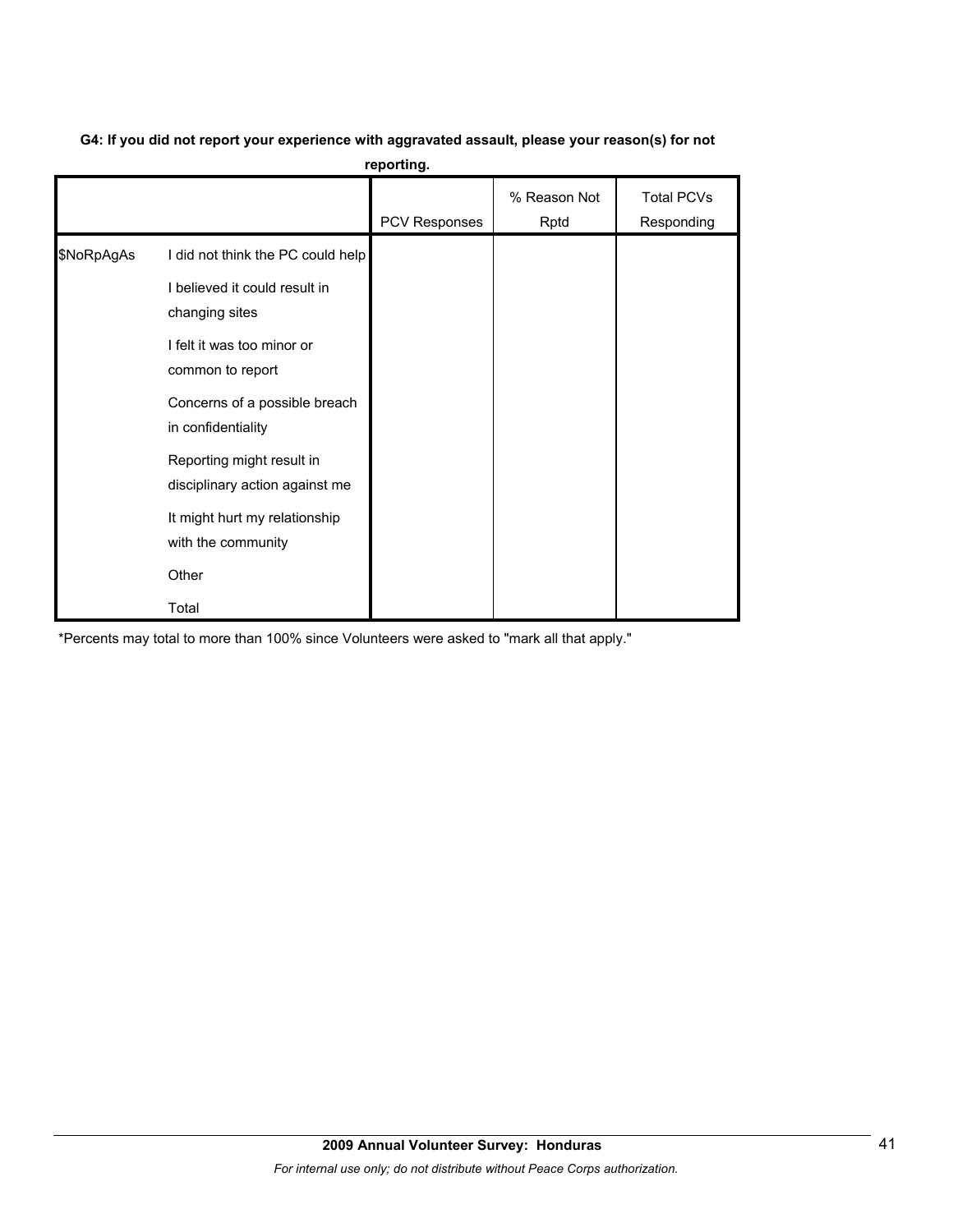|            |                                                             | <b>PCV Responses</b> | % Reason Not<br>Rptd | <b>Total PCVs</b><br>Responding |
|------------|-------------------------------------------------------------|----------------------|----------------------|---------------------------------|
| \$NoRpSxAs | I felt it was too minor or<br>common to report              |                      | 100%                 |                                 |
|            | I did not think the PC could help                           |                      |                      |                                 |
|            | I believed it could result in<br>changing sites             |                      |                      |                                 |
|            | Concerns of a possible breach<br>in confidentiality         |                      |                      |                                 |
|            | Reporting might result in<br>disciplinary action against me |                      |                      |                                 |
|            | It might hurt my relationship<br>with the community         |                      |                      |                                 |
|            | Other                                                       |                      |                      |                                 |
|            | Total                                                       |                      |                      |                                 |

## **G4: If you did not report your experience with sexual assault, please your reason(s) for not reporting.**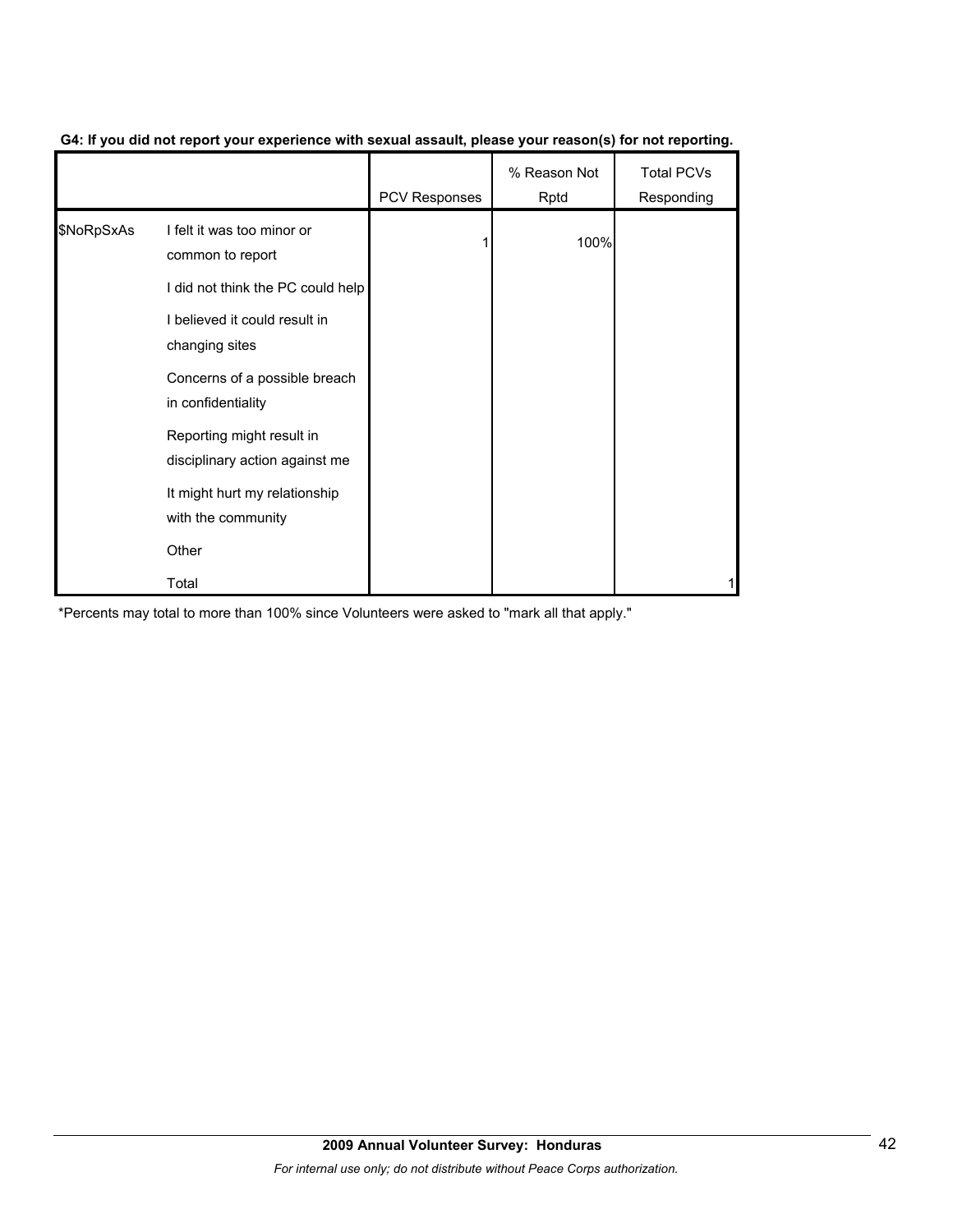|            |                                                             | <b>PCV Responses</b> | % Reason Not<br>Rptd | <b>Total PCVs</b><br>Responding |
|------------|-------------------------------------------------------------|----------------------|----------------------|---------------------------------|
| \$NoRpRape | I did not think the PC could help                           |                      |                      |                                 |
|            | I believed it could result in<br>changing sites             |                      |                      |                                 |
|            | I felt it was too minor or<br>common to report              |                      |                      |                                 |
|            | Concerns of a possible breach<br>in confidentiality         |                      |                      |                                 |
|            | Reporting might result in<br>disciplinary action against me |                      |                      |                                 |
|            | It might hurt my relationship<br>with the community         |                      |                      |                                 |
|            | Other                                                       |                      |                      |                                 |
|            | Total                                                       |                      |                      |                                 |

## **G4: If you did not report your experience with rape, please your reason(s) for not reporting.**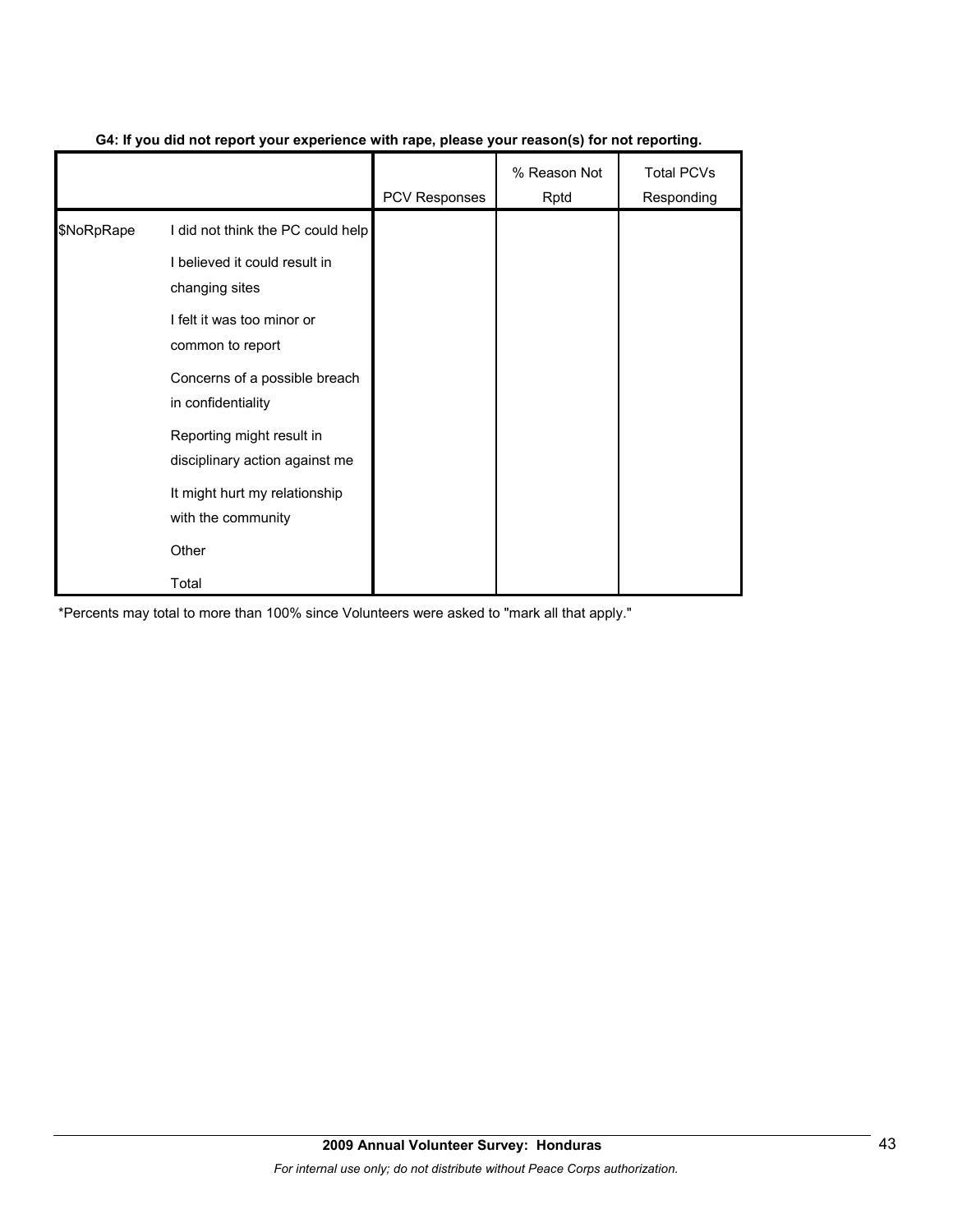# **H. Volunteers working in HIV/AIDS**

*This section reports Volunteers' involvement in HIV/AIDS and their perceived effectiveness of their HIV/AIDS related activities.* 

## **H1: Which of the following best describes your involvement in HIV/AIDS activities?**

|                |                  |                  | Involved in       |                    |       |
|----------------|------------------|------------------|-------------------|--------------------|-------|
|                |                  | HIV/AIDS work is | HIV/AIDS efforts, |                    |       |
|                | HIV/AIDS work is | part of my       | not               | Not involved in    |       |
|                | my primary       | secondary        | primary/secondary | any HIV/AIDS       |       |
|                | assignment.      | activities.      | work              | related activities | Total |
| H <sub>1</sub> | 14%              | 17%              | 24%               | 45%                |       |

**H2: How well has PC training prepared you to undertake your HIV/AIDS activities?**

|                | Not at all | Poorly | Adequately | Well | Verv well | NA | Total |
|----------------|------------|--------|------------|------|-----------|----|-------|
| H <sub>2</sub> |            | 3%     | 18%        | 33%  | 46%       |    | 39    |

## **H3: In working with HC individuals or groups, how would you rate the effectiveness of your specific HIV/AIDS activities? (Including the "Don't Know" responses)**

|                 | Seldom effective | Sometimes<br>effective | Often effective | Almost always<br>effective | Don't know | Total |
|-----------------|------------------|------------------------|-----------------|----------------------------|------------|-------|
| IH <sub>3</sub> | 3%               | 22%                    | 50%             | 19%                        | 6%         | 36    |

## **H3: In working with HC individuals or groups, how would you rate the effectiveness of your**

**specific HIV/AIDS activities? (Excluding the "Don't Know" responses)**

|                | Seldom effective | Sometimes<br>effective | Often effective | Almost always<br>effective | Total |
|----------------|------------------|------------------------|-----------------|----------------------------|-------|
| H <sub>3</sub> | 3%               | 24%                    | 53%             | 21%                        | 34    |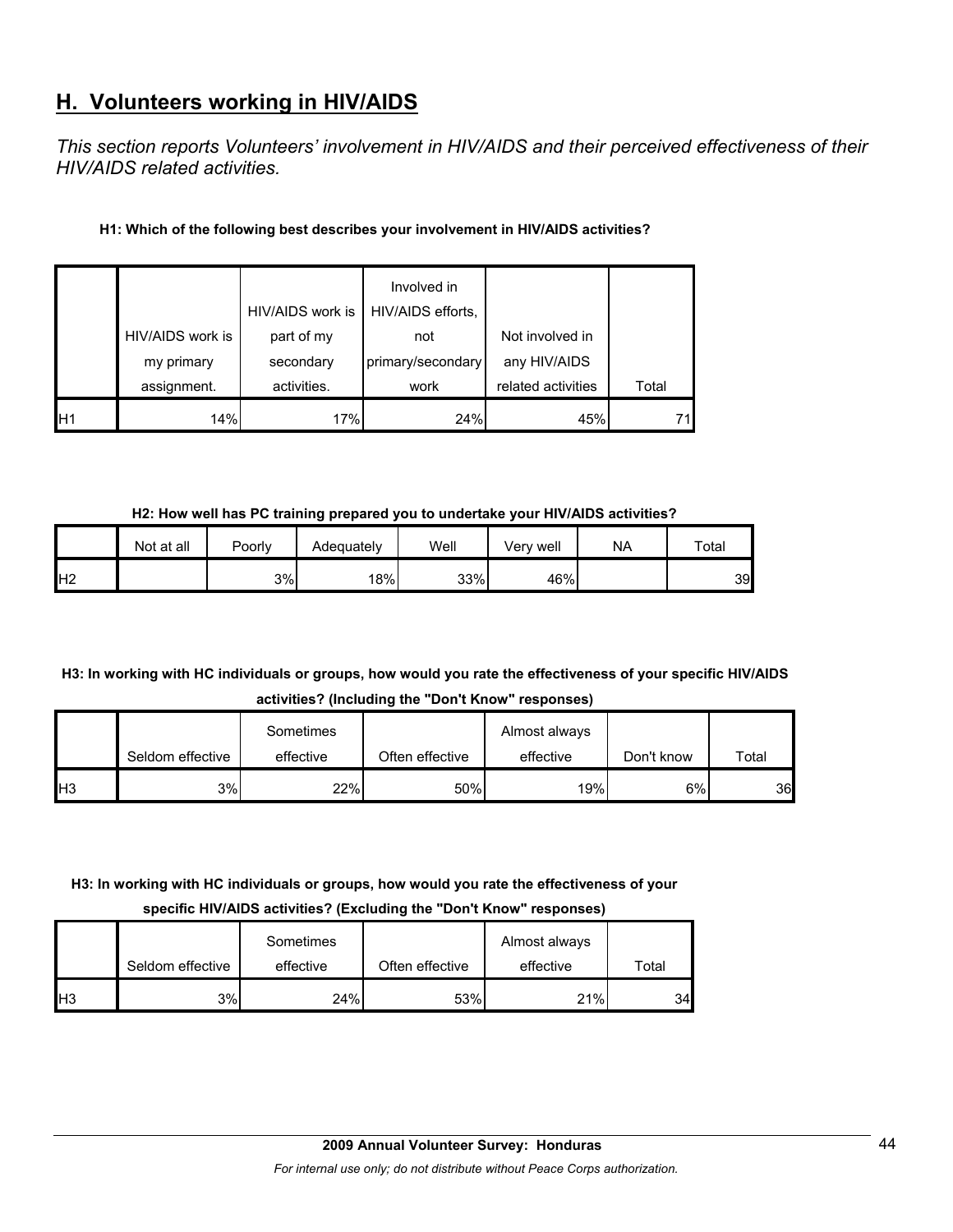# **I. Your Life in the Peace Corps**

*This section reports on Volunteers' descriptions of and adjustments to their living conditions, including stress factors and how Volunteers cope with stress.* 

## **I1: Have you lived with a host country individual or family?**

|                 | No, I have never<br>lived with a host | Yes, I lived with a<br>host country | Yes, in my     | Yes, both during |       |
|-----------------|---------------------------------------|-------------------------------------|----------------|------------------|-------|
|                 | country individual                    | individual or family                | community (not | PST and later in |       |
|                 | or f                                  | only                                | during PST).   | my community.    | Total |
| $\mathsf{II}$ 1 |                                       | 1%                                  | 1%             | 97%              | 72    |

## **I2: How often do you interact with HCNs in community/family social events?**

|    |       | Several times a |        | Several times a |         | Less than once a |       |
|----|-------|-----------------|--------|-----------------|---------|------------------|-------|
|    | Dailv | week            | Weekly | month           | Monthly | month            | Total |
| 12 | 38%   | 20%             | 11%    | 17%             | 4%l     | $10\%$           | 74    |

# **I3: How well can you communicate in the language used by most people in your**

## **community?**

|     | Not at all | Poorly | Adequately | Well | Verv well | Total |
|-----|------------|--------|------------|------|-----------|-------|
| II3 |            | 3%     | 21%        | 39%  | 37%       | 71    |

## **I4: Do you have the following at your worksite?**

|               |       | Sometimes or |       |
|---------------|-------|--------------|-------|
|               | Never | more often   | Total |
| Electricity   | 1%    | 99%          |       |
| Running water | 6%    | 94%          |       |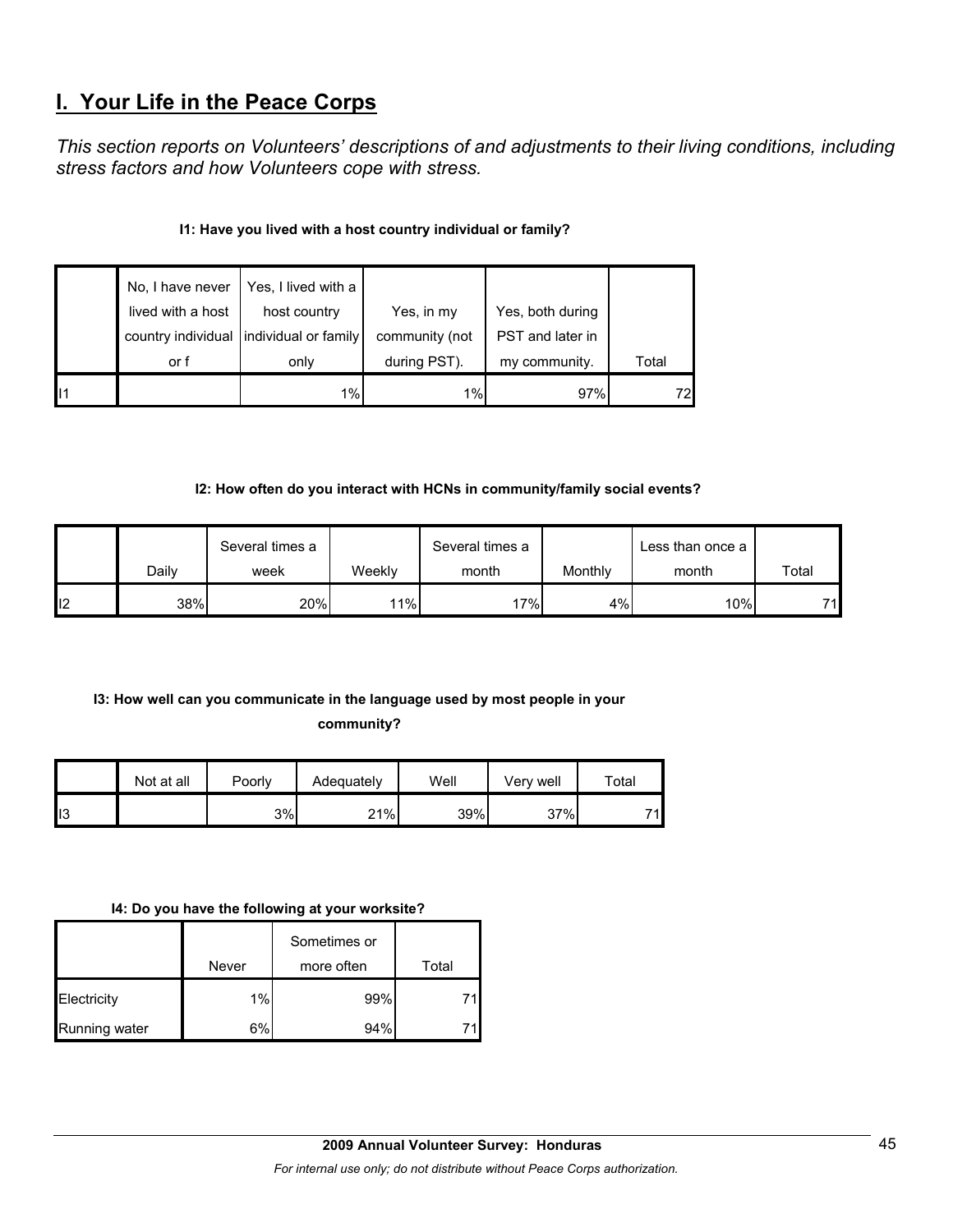**I4: Do you have the following at your residence?**

|               | Never | Sometimes or<br>more often | Total |
|---------------|-------|----------------------------|-------|
| Electricity   | 4%    | 96%                        | 68    |
| Running water | 3%    | 97%                        | 68    |

## **I5: How well do your PC experiences match the expectations you had before you became a Volunteer?**

|                 | Not at all | Minimally | Moderately | Considerably | Exceptionally | $\tau$ otal |
|-----------------|------------|-----------|------------|--------------|---------------|-------------|
| II <sub>5</sub> | 1%         | 13%       | 48%        | 32%          | 6%            | 74          |

## **I7: To what extent do the following create stress and/or emotional health issues for you?**

|                                                                                                        | Not at all<br>stressful 1 | $\overline{2}$ | 3   | $\overline{4}$ | Exceptionally<br>stressful 5 | <b>NA</b> | Total |
|--------------------------------------------------------------------------------------------------------|---------------------------|----------------|-----|----------------|------------------------------|-----------|-------|
| <b>Cultural issues</b>                                                                                 | 4%                        | 30%            | 26% | 34%            | 6%                           |           | 70    |
| Dealing with violence in<br>country (e.g., civil unrest,<br>domestic violence, corporal<br>punishment) | 14%                       | 30%            | 24% | 21%            | 11%                          |           | 71    |
| Health/medical problems                                                                                | 8%                        | 32%            | 31% | 21%            | 7%                           |           | 71    |
| Issues including family,<br>friends, loved ones in U.S.                                                | 17%                       | 27%            | 27% | 23%            | 6%                           |           | 70    |
| Isolation/Ioneliness                                                                                   | 17%                       | 31%            | 13% | 30%            | 10%                          |           | 71    |
| Local language                                                                                         | 28%                       | 32%            | 24% | 13%            | 3%                           |           | 71    |
| Primary assignment                                                                                     | 17%                       | 34%            | 34% | 8%             | 7%                           |           | 71    |
| Romantic relationships in-<br>country                                                                  | 32%                       | 24%            | 13% | 10%            | 6%                           | 15%       | 71    |
| Interactions with other<br><b>Volunteers</b>                                                           | 62%                       | 24%            | 11% | 3%             |                              |           | 71    |
| Interactions with PC Staff                                                                             | 39%                       | 33%            | 19% | 9%             | 1%                           |           | 70    |
| Safety and security                                                                                    | 14%                       | 32%            | 34% | 14%            | $6\%$                        |           | 71    |
| Other: Please specify below                                                                            | 15%                       |                |     | 8%             | 31%                          | 46%       | 13    |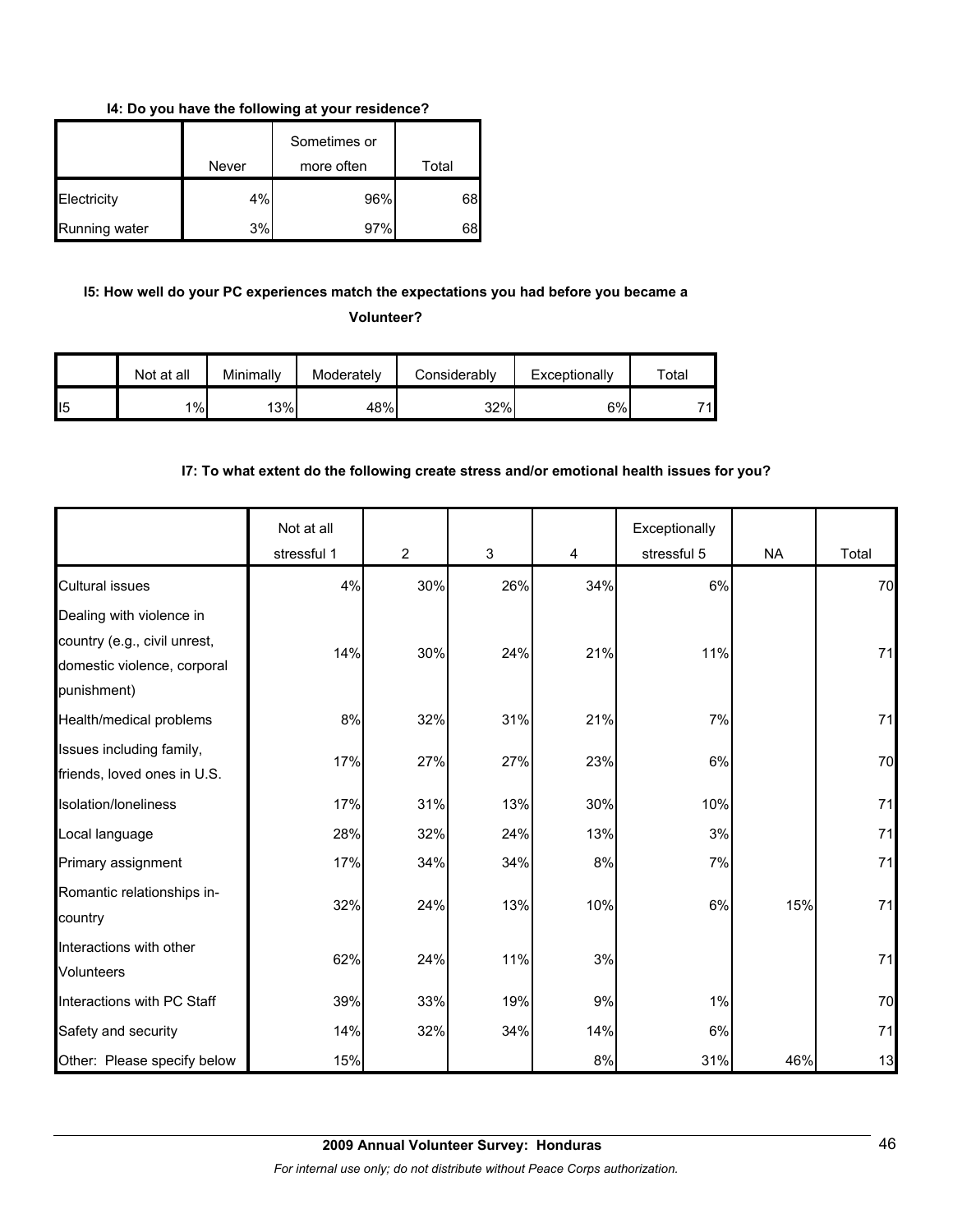|                |                                               | PCV Responses | % Using This<br><b>Stress Reducer</b> | <b>Total PCVs</b><br>Responding |
|----------------|-----------------------------------------------|---------------|---------------------------------------|---------------------------------|
| \$I8LessStress | Talk with PCVs outside my<br>community        | 63            | 89%                                   |                                 |
|                | Talk with friends and family in<br>US         | 62            | 87%                                   |                                 |
|                | Pursue personal hobbies                       | 60            | 85%                                   |                                 |
|                | Do sports                                     | 51            | 72%                                   |                                 |
|                | Leave the community for a time                | 51            | 72%                                   |                                 |
|                | Talk with co-workers or friends<br>(not PCVs) | 44            | 62%                                   |                                 |
|                | Get involved in other projects                | 42            | 59%                                   |                                 |
|                | Talk with PCVs in my<br>community             | 35            | 49%                                   |                                 |
|                | Meditate                                      | 22            | 31%                                   |                                 |
|                | Talk with my host family                      | 21            | 30%                                   |                                 |
|                | Pray                                          | 19            | 27%                                   |                                 |
|                | Talk with PC in-country staff                 | 13            | 18%                                   |                                 |
|                | Do other activity (specify)                   | 8             | 11%                                   |                                 |
|                | Talk with Office of Special<br>Services staff |               |                                       |                                 |
|                | Total                                         |               |                                       | 71                              |

## **I8: Please mark all of the typical ways in which you cope with stress.**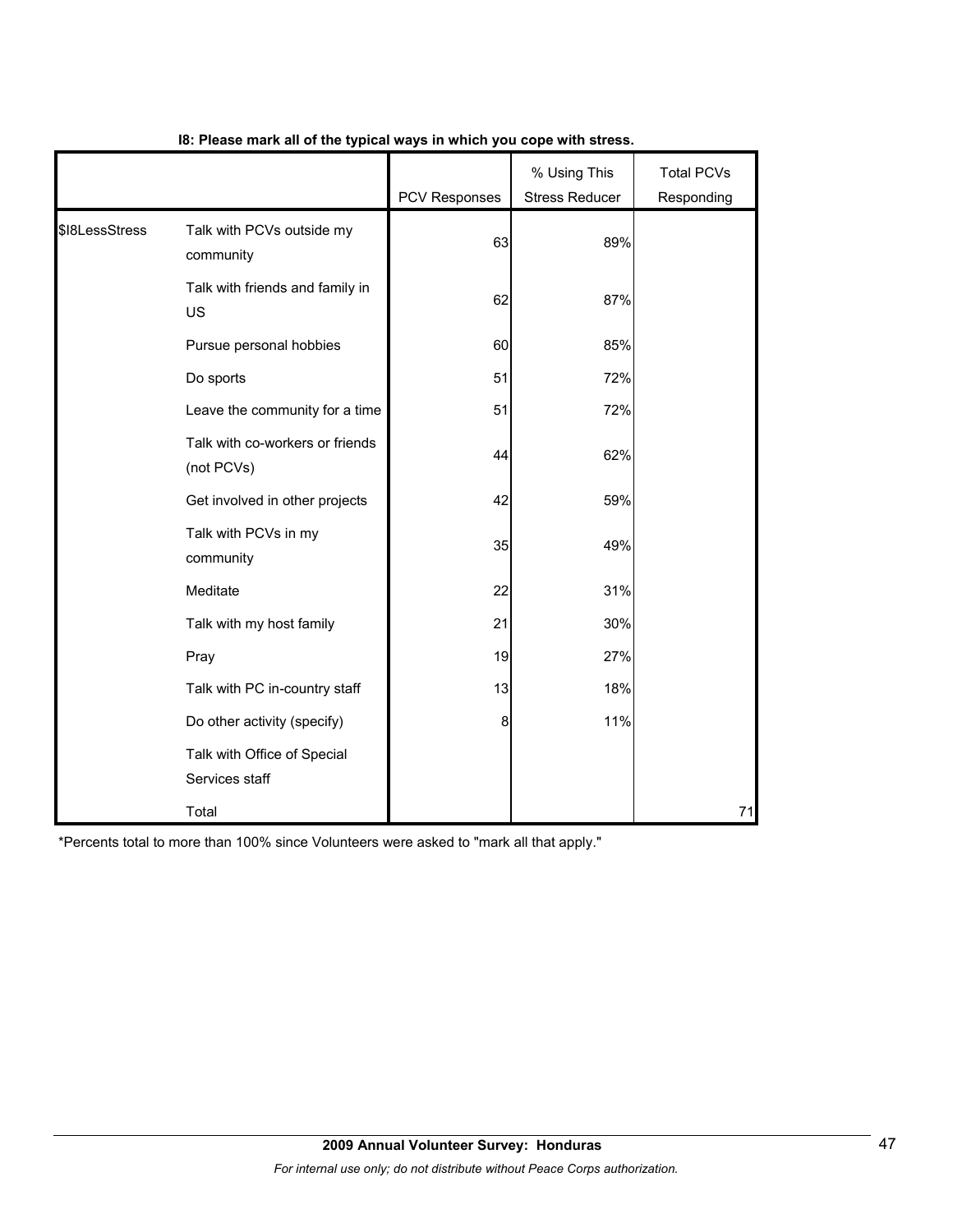| 18: Others I talk with to reduce stress |                                                |         |        |  |  |
|-----------------------------------------|------------------------------------------------|---------|--------|--|--|
|                                         |                                                | Percent | Number |  |  |
| <b>I8.OTHRS.TEXT</b>                    | Open-ended results. Not responsive to request. |         |        |  |  |
|                                         | Total                                          | 100%    | 72     |  |  |

| 18: Other activities to reduce stress |                                                |         |        |  |  |
|---------------------------------------|------------------------------------------------|---------|--------|--|--|
|                                       |                                                | Percent | Number |  |  |
| <b>18.OTHRACT.TEXT2</b>               | Open-ended results. Not responsive to request. |         |        |  |  |
|                                       | Total                                          | 100%    | 72     |  |  |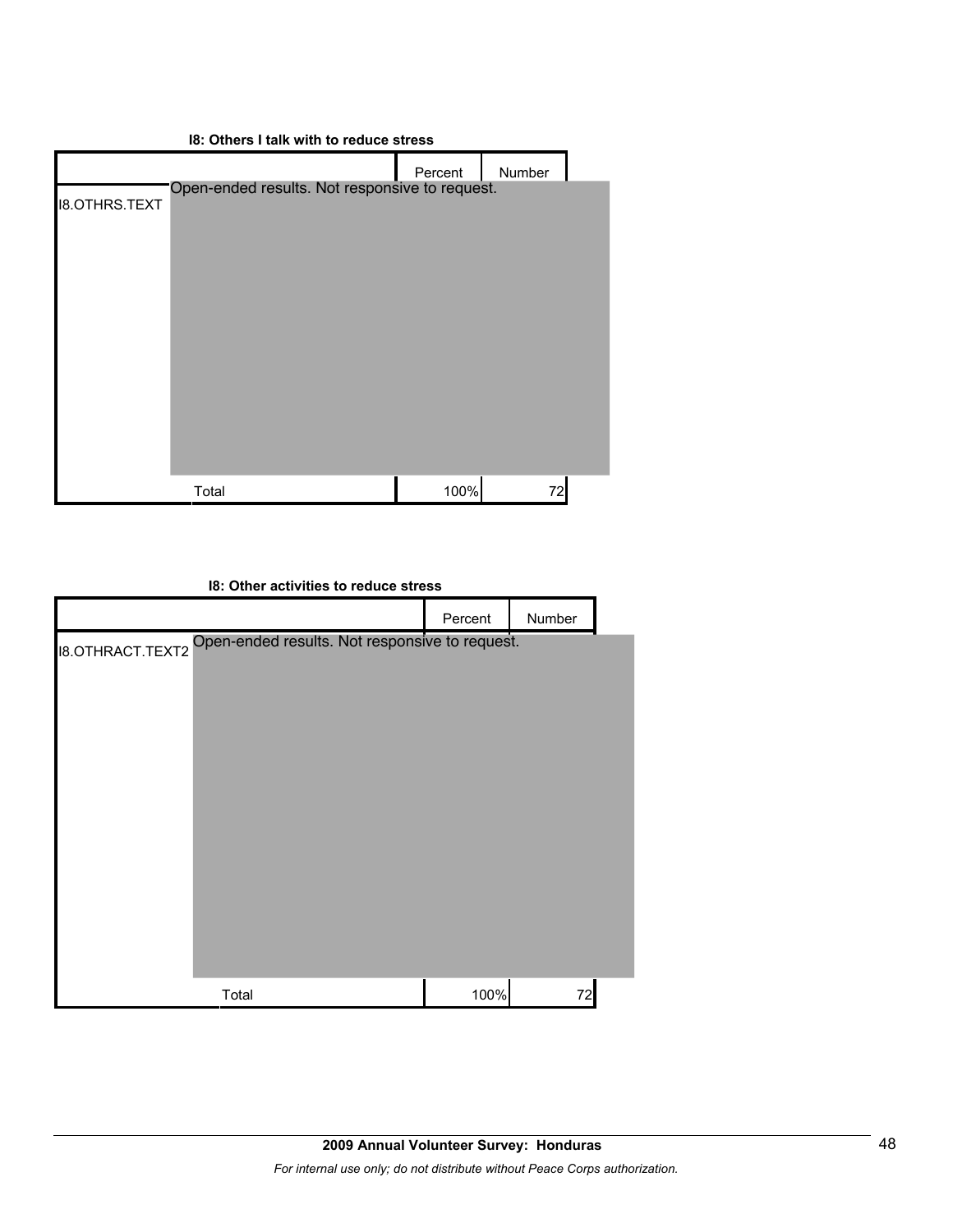## **I8: When asked about ways of coping with stress, Volunteers who answered "No stress"**

|                    |      | Yes, I have no |       |
|--------------------|------|----------------|-------|
|                    | No   | stress         | Total |
| <b>I8.NOSTRESS</b> | 100% |                |       |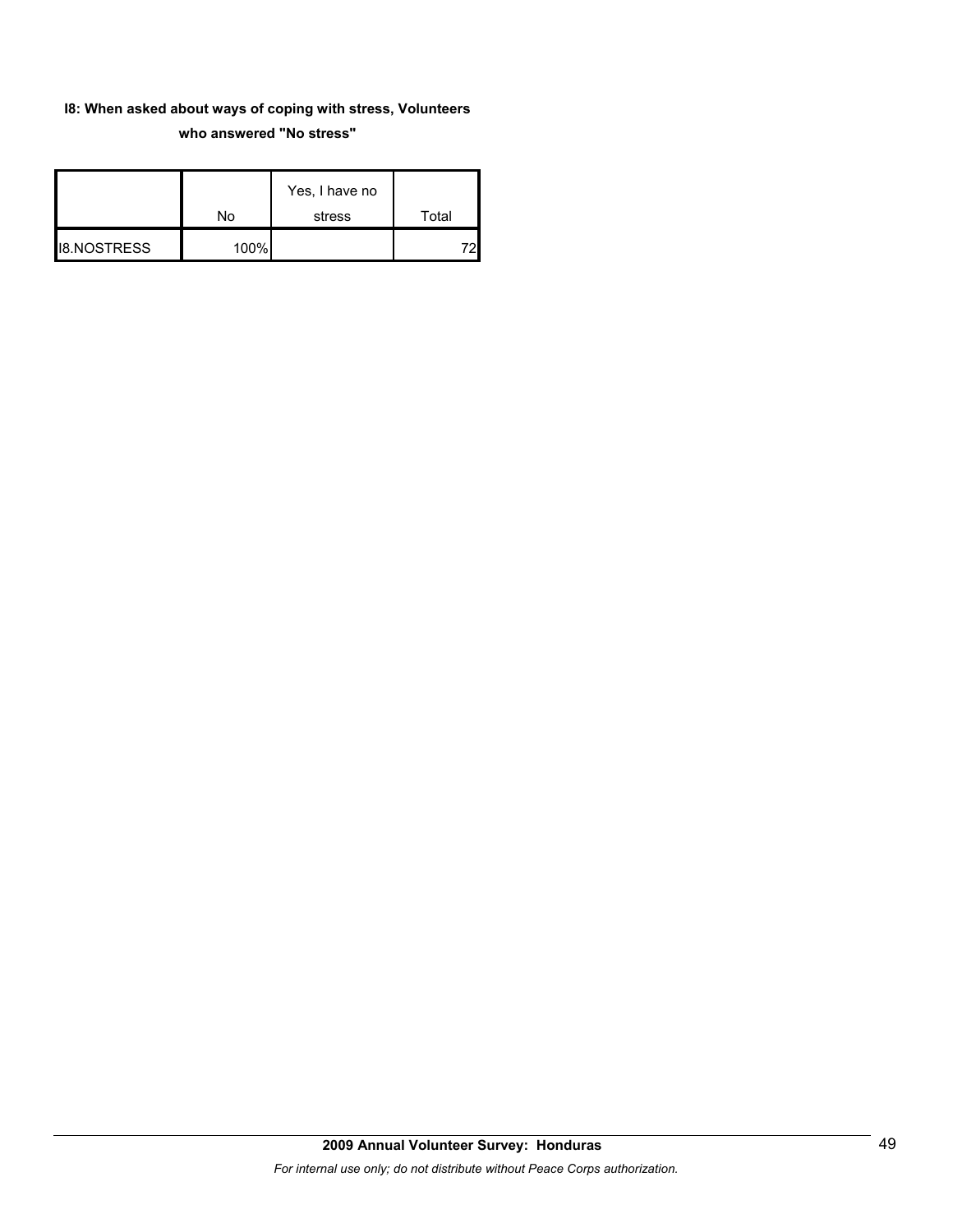# **J. Overall Assessment of Peace Corps Service**

*This section reports Volunteers' level of satisfaction with their Peace Corps service and their expectations about completing their service.* 

|                  | Not at all | Minimally | Moderately | Considerably | Exceptionally | $\tau$ otar |
|------------------|------------|-----------|------------|--------------|---------------|-------------|
| J <sub>1</sub> A |            | 6%        | 24%        | 42%          | 28%           | 71          |

**J1a: How personally rewarding do you find your overall Peace Corps service?**



J1a: How personally rewarding do you find your overall Peace Corps<br>service?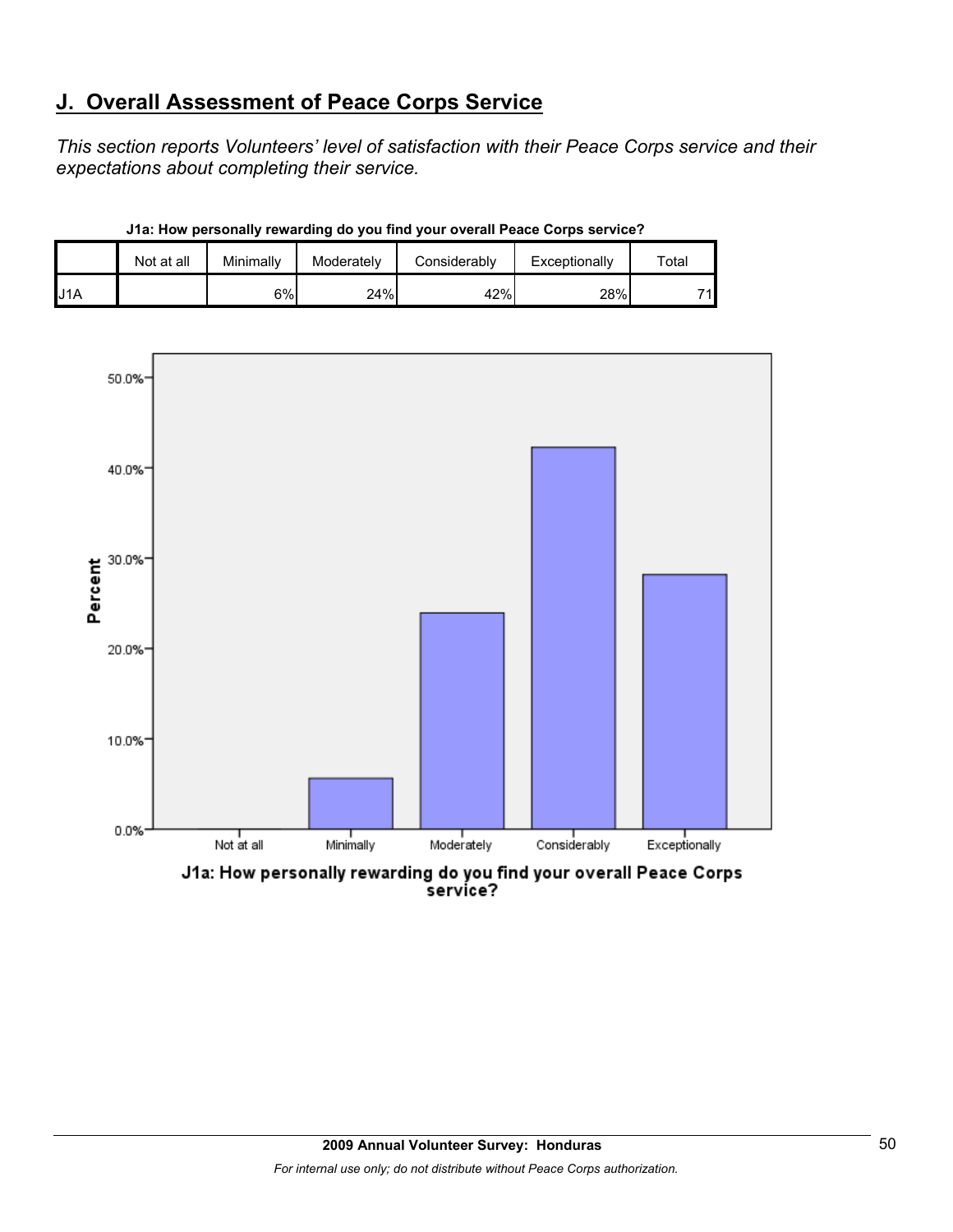

**J1b: How personally rewarding do you find your community involvement?**



J1b: How personally rewarding do you find your community involvement?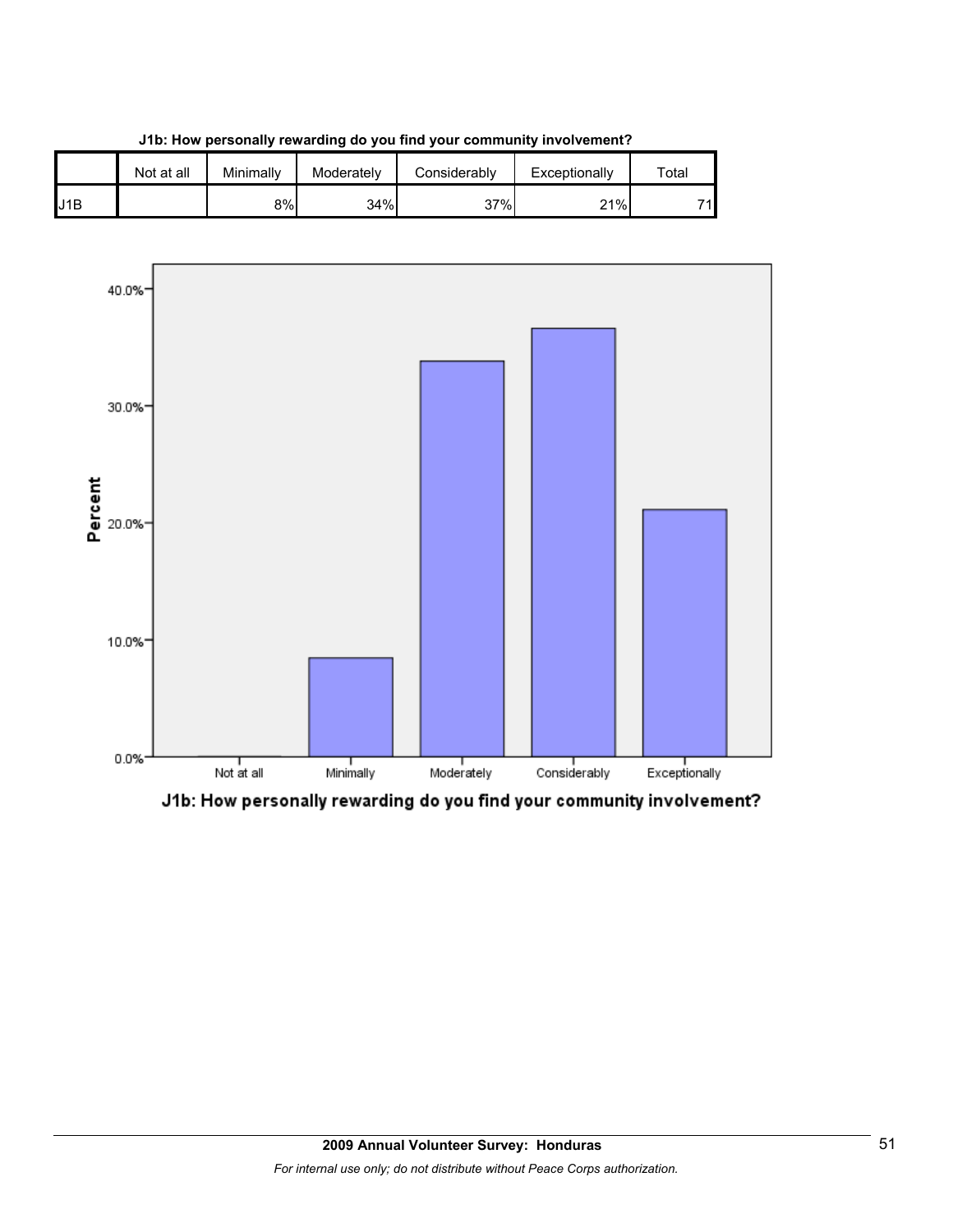





J1c: How personally rewarding do you find your experience with other<br>Volunteers?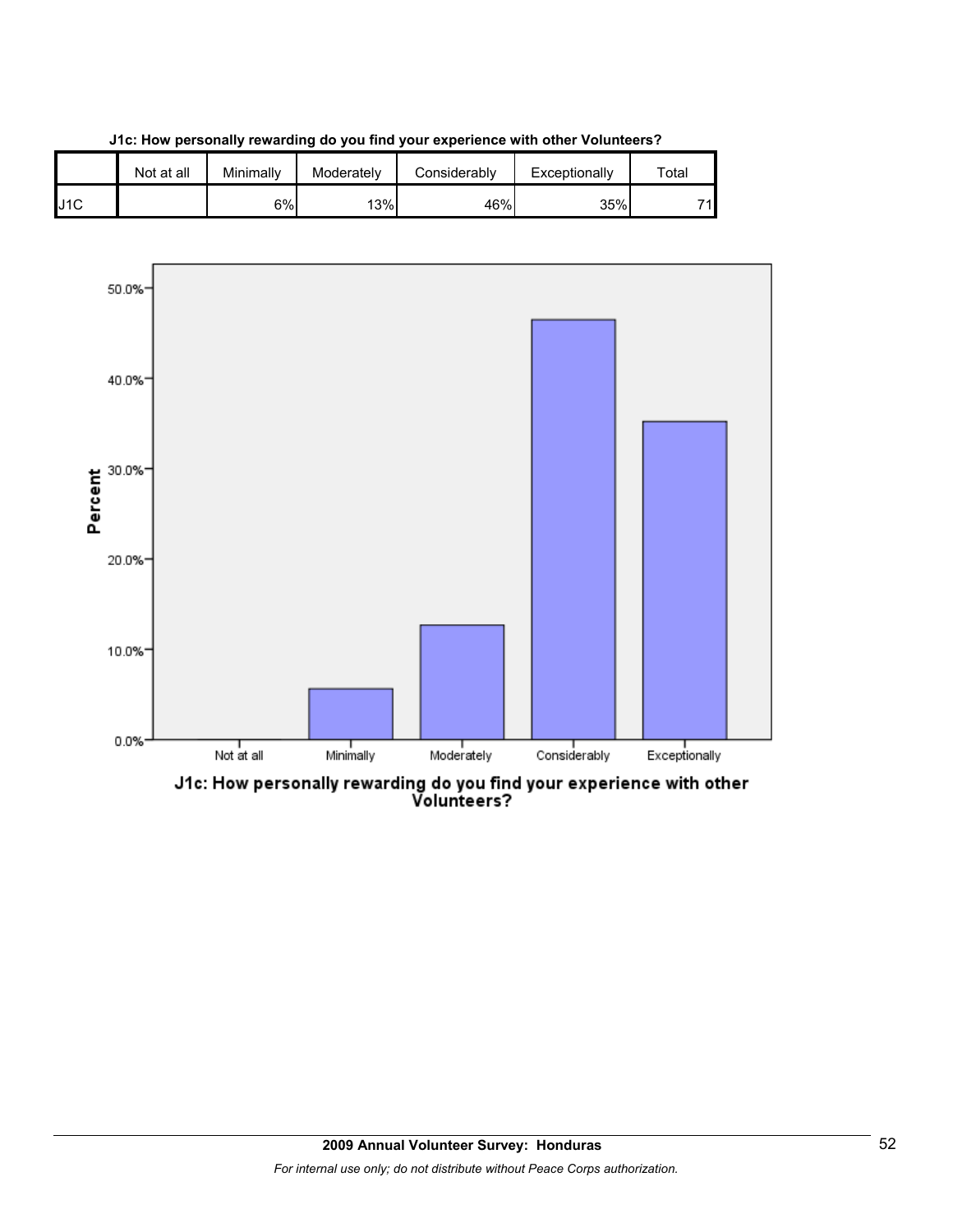

**J1d: How personally rewarding do you find your work with counterparts/community partners?**



counterparts/community partners?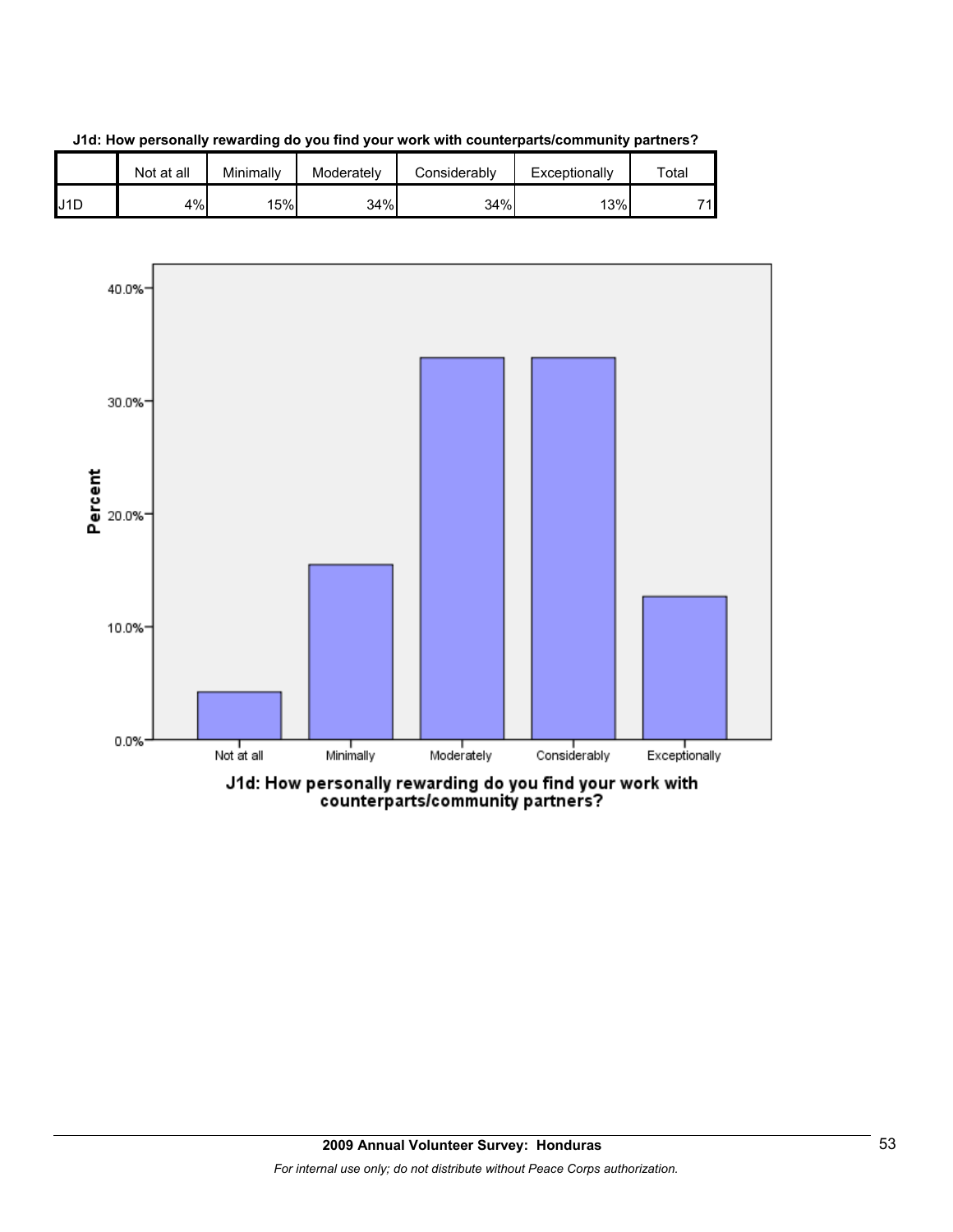



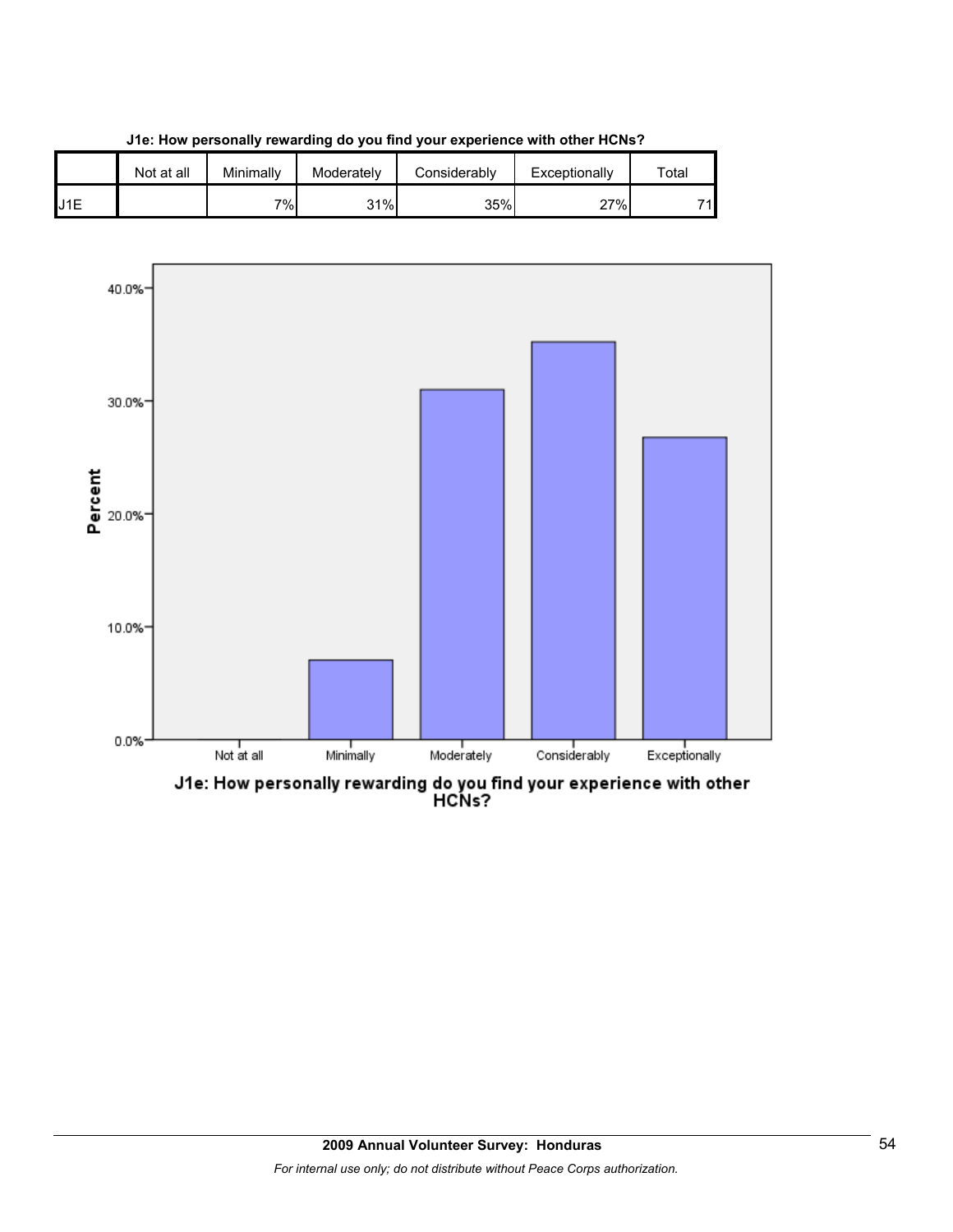





J2a (PCVs at post 9 months+ months): Rate how well you think you<br>achieved Goal 1.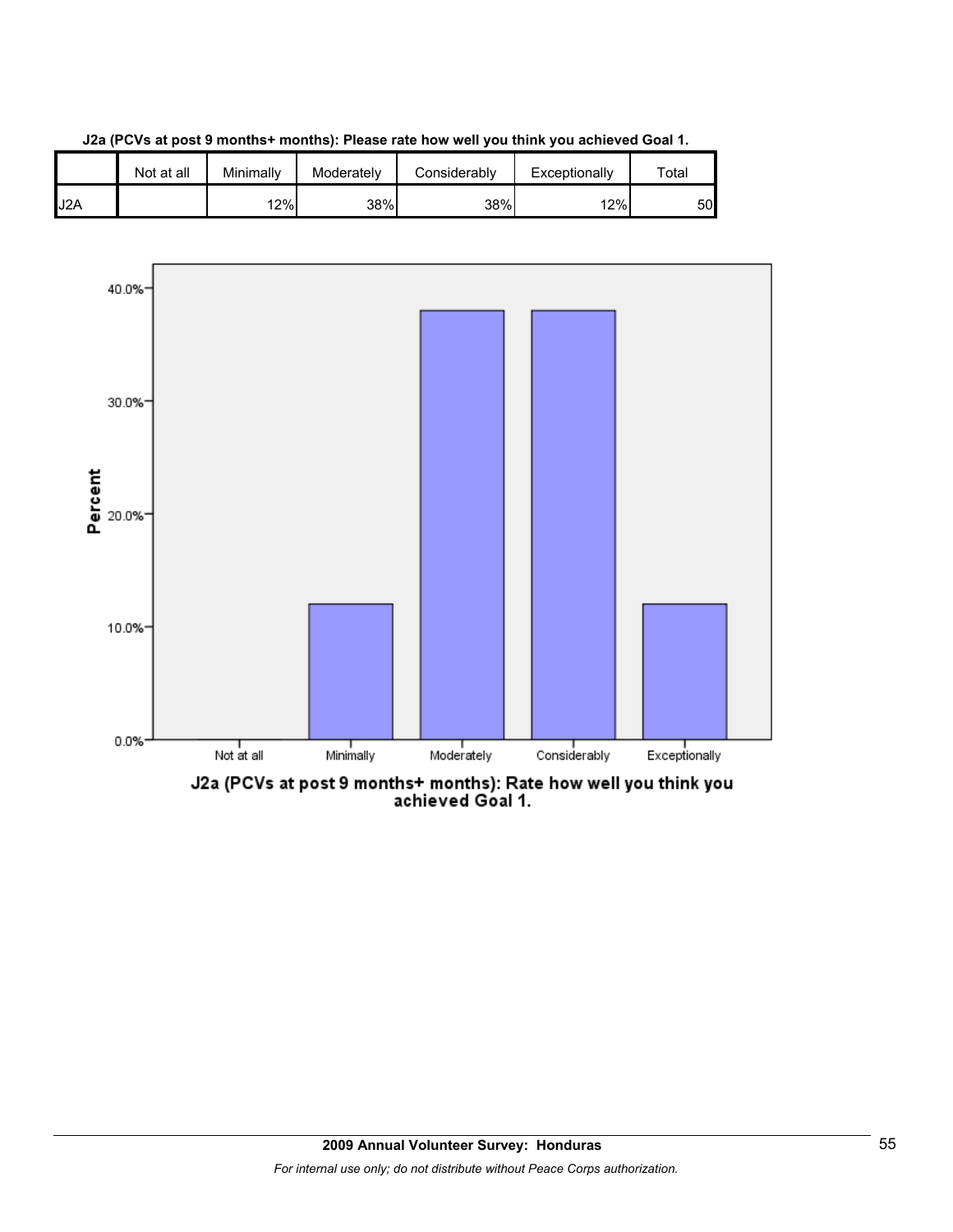

**J2b: (PCVs at post 9 months+ months): Please rate how well you think you achieved Goal 2.**

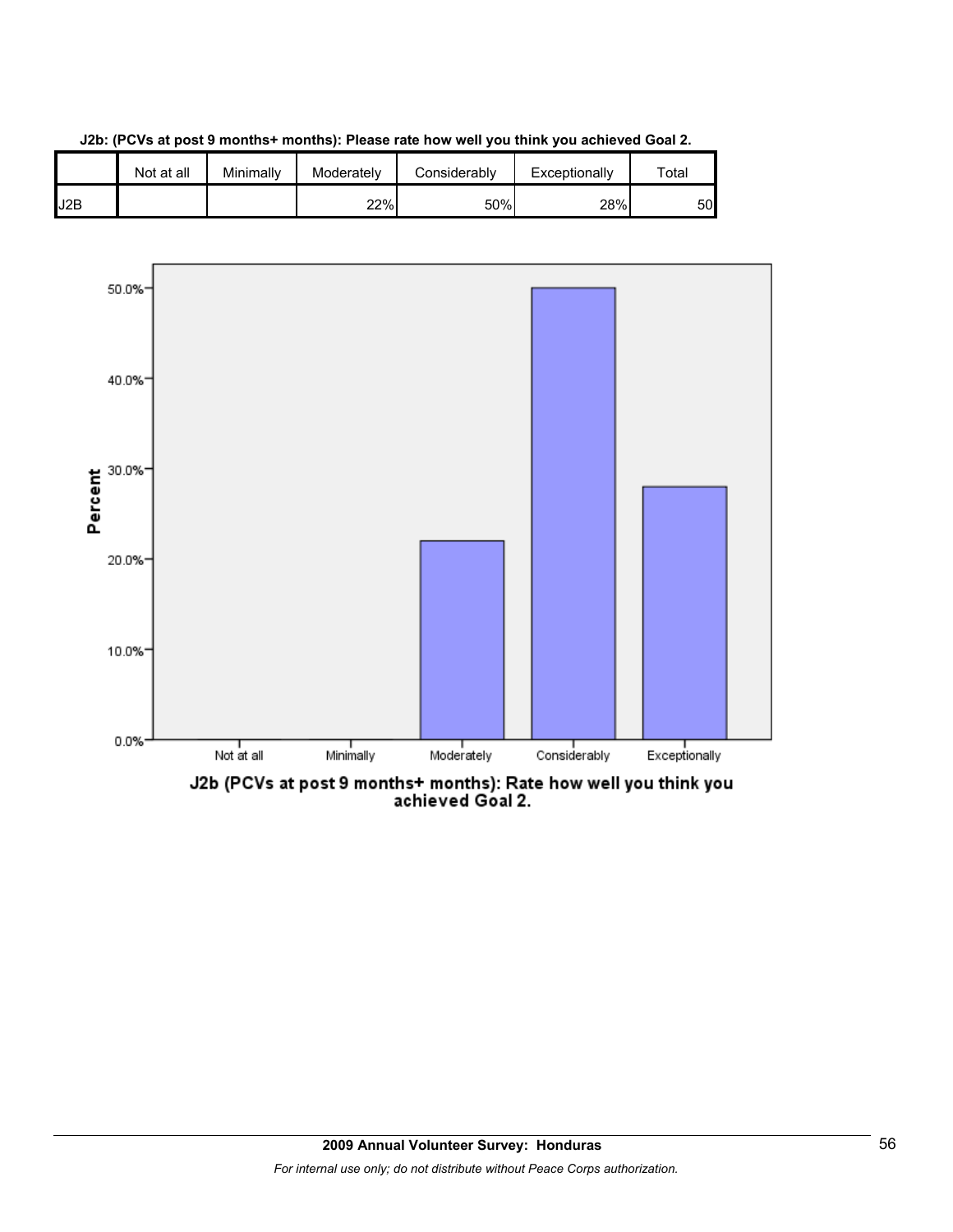





J2c (PCVs at post 9 months+ months): Please rate how well you think you<br>achieved Goal 3.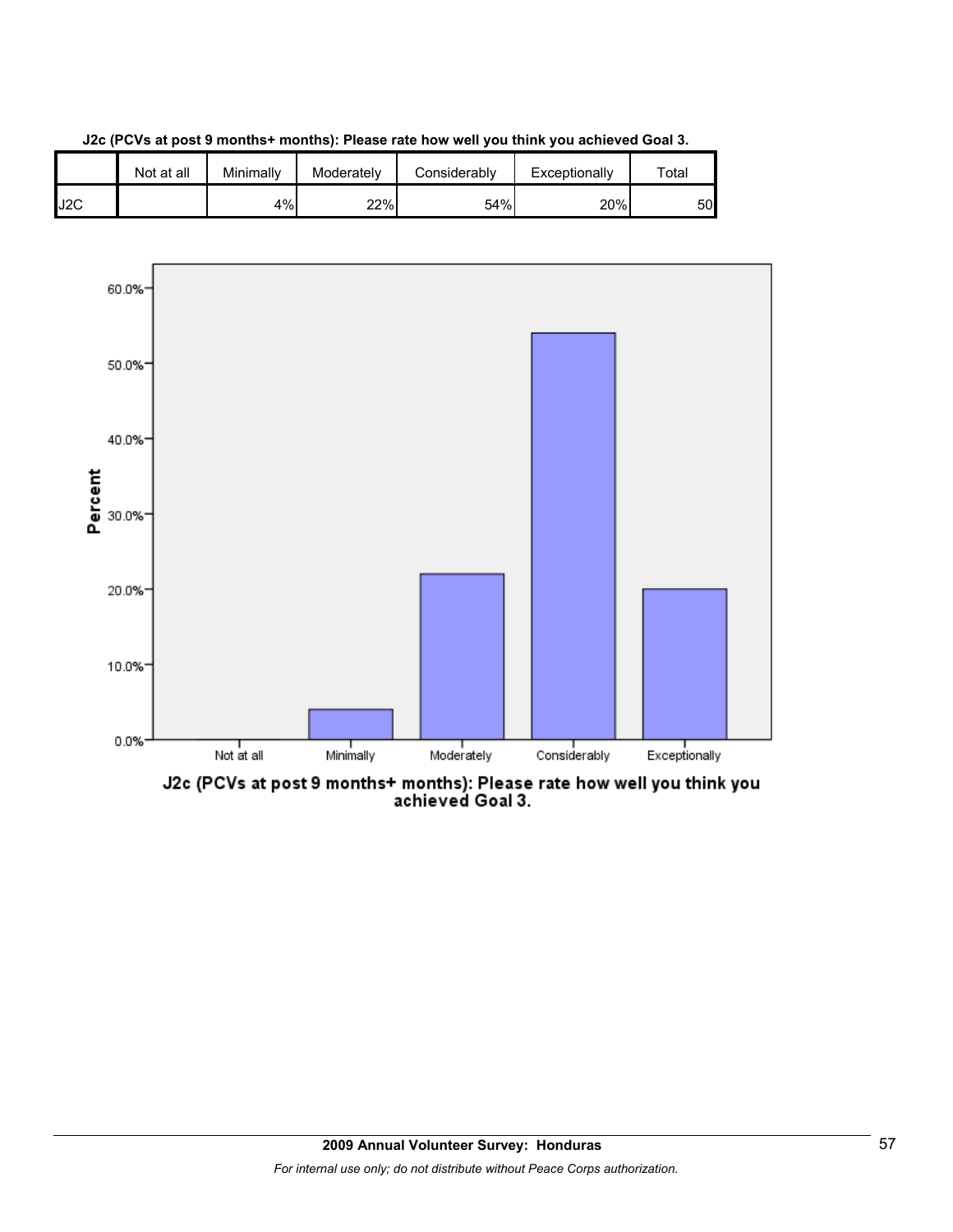|  | J3: Today, would you make the same decision to join the Peace Corps? |  |  |  |  |
|--|----------------------------------------------------------------------|--|--|--|--|
|  |                                                                      |  |  |  |  |

|     | No | Not likely | Possibly | Probably | Definitely | $\tau$ otal |
|-----|----|------------|----------|----------|------------|-------------|
| IJ3 |    | 4%         | 4%       | 31%      | 60%        | 70          |

#### **J4: Would you recommend Peace Corps service to others you think are qualified?**

|     | No    | Not likely | Possibly | Probably | Definitely | $\tau$ otal |
|-----|-------|------------|----------|----------|------------|-------------|
| IJ4 | $1\%$ | 3%         | 11%      | 23%      | 61%        | 70          |

#### **J5: Do you intend to complete your Peace Corps service?**

|                | No | Not sure | Yes | Might extend | $\tau$ otal |
|----------------|----|----------|-----|--------------|-------------|
| J <sub>5</sub> | 1% | 10%      | 73% | 16%          | 70          |

## **J6: Would your host country benefit most if the Peace Corps program was---?**

|    |              |         | Refocused/redesig |                  |          |       |
|----|--------------|---------|-------------------|------------------|----------|-------|
|    | Discontinued | Reduced | ned               | Maintained as is | Expanded | Total |
| J6 | 3%           | 10%     | 49%               | 30%              | 9%       | 70    |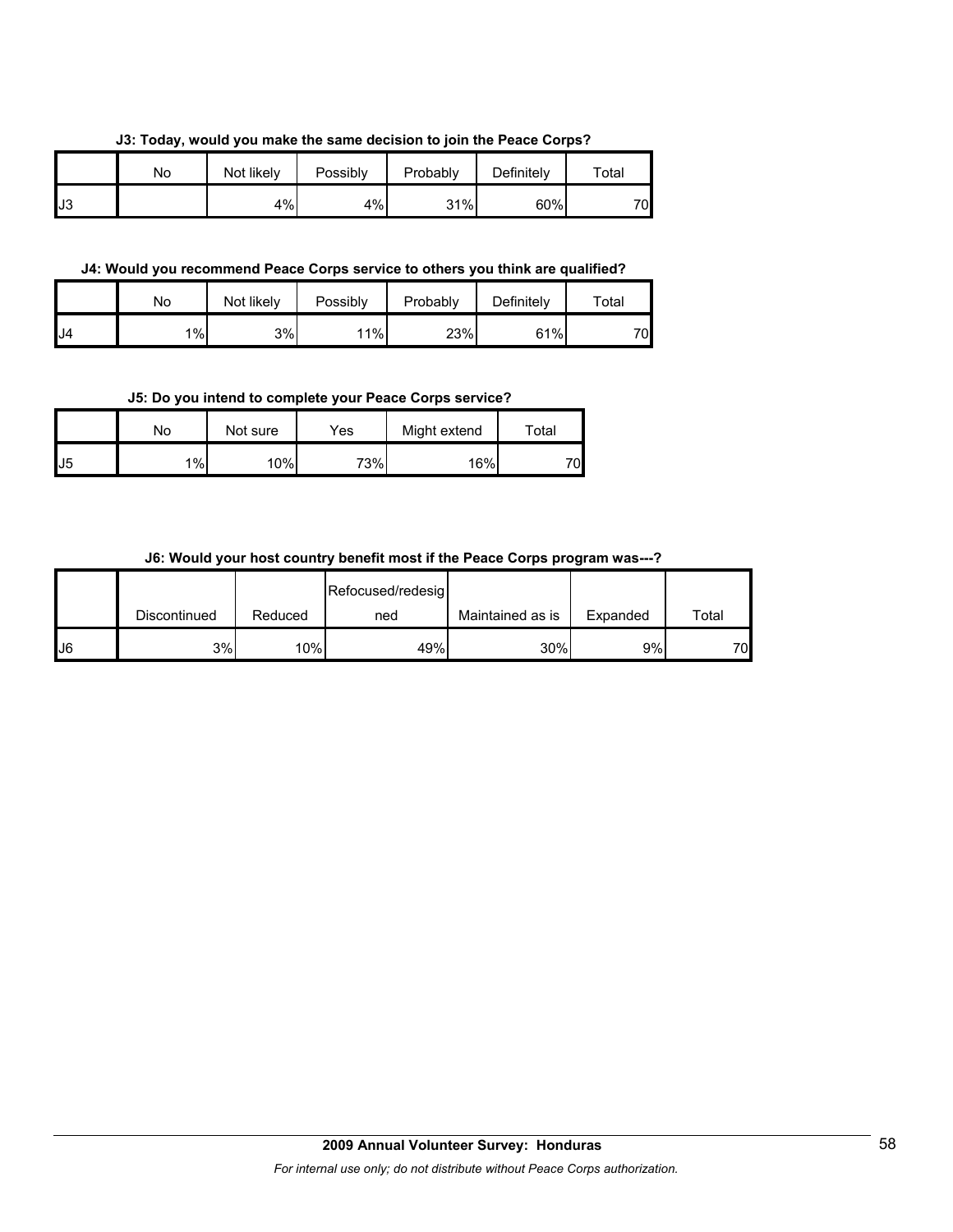# **K. Activities After Peace Corps Service**

*This section reports on Volunteers' plans for after they have completed their Peace Corps Service.* 

## **K1: What are your plans after your Peace Corps service? Work in**

| government. |              |                    |  |  |  |  |  |
|-------------|--------------|--------------------|--|--|--|--|--|
| Government  |              |                    |  |  |  |  |  |
|             | In your host |                    |  |  |  |  |  |
| In the U.S. | country      | In another country |  |  |  |  |  |
| 86%         | 0%           | 29%                |  |  |  |  |  |

\* Percent of cases was used. Percentages will be greater than 100 since

Volunteers were asked to select all that applied.

## **K1: What are your plans after your Peace Corps service? Work in the private sector.**

| .                     |                         |                    |  |  |  |  |  |
|-----------------------|-------------------------|--------------------|--|--|--|--|--|
| <b>Private Sector</b> |                         |                    |  |  |  |  |  |
| In the $U.S.$         | In your host<br>country | In another country |  |  |  |  |  |
| 100%                  | 0%                      | 29%                |  |  |  |  |  |

\* Percent of cases was used. Percentages will be greater than 100 since

Volunteers were asked to select all that applied.

## **K1: What are your plans after your Peace Corps service? Work for an**

**NGO.**

| <b>NGO</b>    |              |                    |   |  |  |  |
|---------------|--------------|--------------------|---|--|--|--|
|               | In your host |                    |   |  |  |  |
| In the $U.S.$ | country      | In another country |   |  |  |  |
| 80%           | 20%          | 20%                | 5 |  |  |  |

\* Percent of cases was used. Percentages will be greater than 100 since

Volunteers were asked to select all that applied.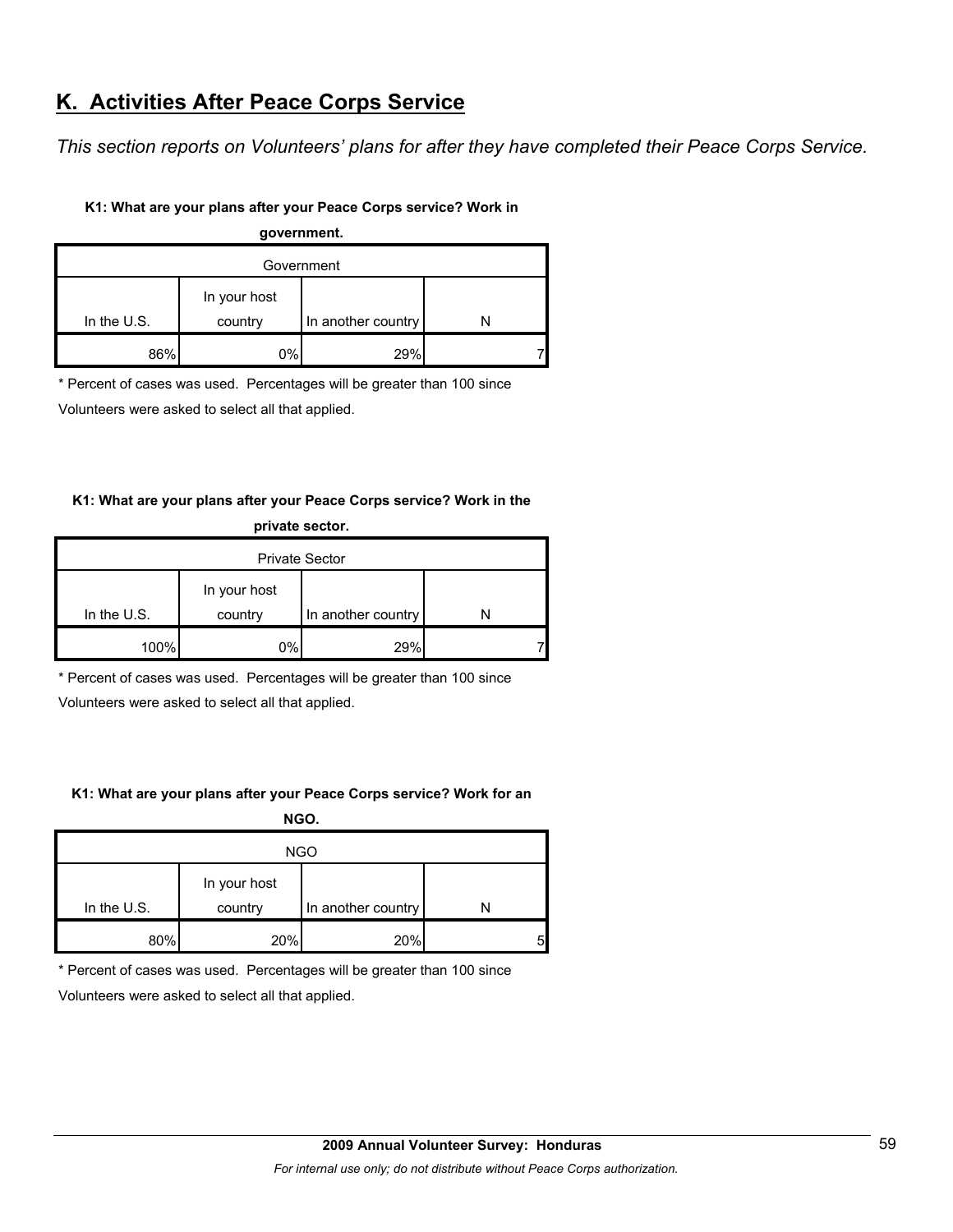#### **K1: What are your plans after your Peace Corps service? Work for PC Response.**

| .                    |                         |                    |  |  |  |  |  |
|----------------------|-------------------------|--------------------|--|--|--|--|--|
| Peace Corps Response |                         |                    |  |  |  |  |  |
| In the $U.S.$        | In your host<br>country | In another country |  |  |  |  |  |
|                      |                         |                    |  |  |  |  |  |
| 50%                  | 0%                      | 100%               |  |  |  |  |  |

\* Percent of cases was used. Percentages will be greater than 100 since Volunteers were asked to select all that applied.

## **K1: What are your plans after your Peace Corps service? Continue to participate in volunteer activities.**

| <b>Volunteer Activities</b> |                         |                    |    |  |  |  |
|-----------------------------|-------------------------|--------------------|----|--|--|--|
| In the $U.S.$               | In your host<br>country | In another country |    |  |  |  |
| Q9%                         | 23%                     | 23%                | 13 |  |  |  |

\* Percent of cases was used. Percentages will be greater than 100 since

Volunteers were asked to select all that applied.

## **K1: What are your plans after your Peace Corps service? Graduate school/academic credentialing.**

| Graduate School |              |                    |    |  |  |  |
|-----------------|--------------|--------------------|----|--|--|--|
|                 | In your host |                    |    |  |  |  |
| In the $U.S.$   | country      | In another country |    |  |  |  |
| 100%            | 0%l          | 20%                | 10 |  |  |  |

\* Percent of cases was used. Percentages will be greater than 100 since

Volunteers were asked to select all that applied.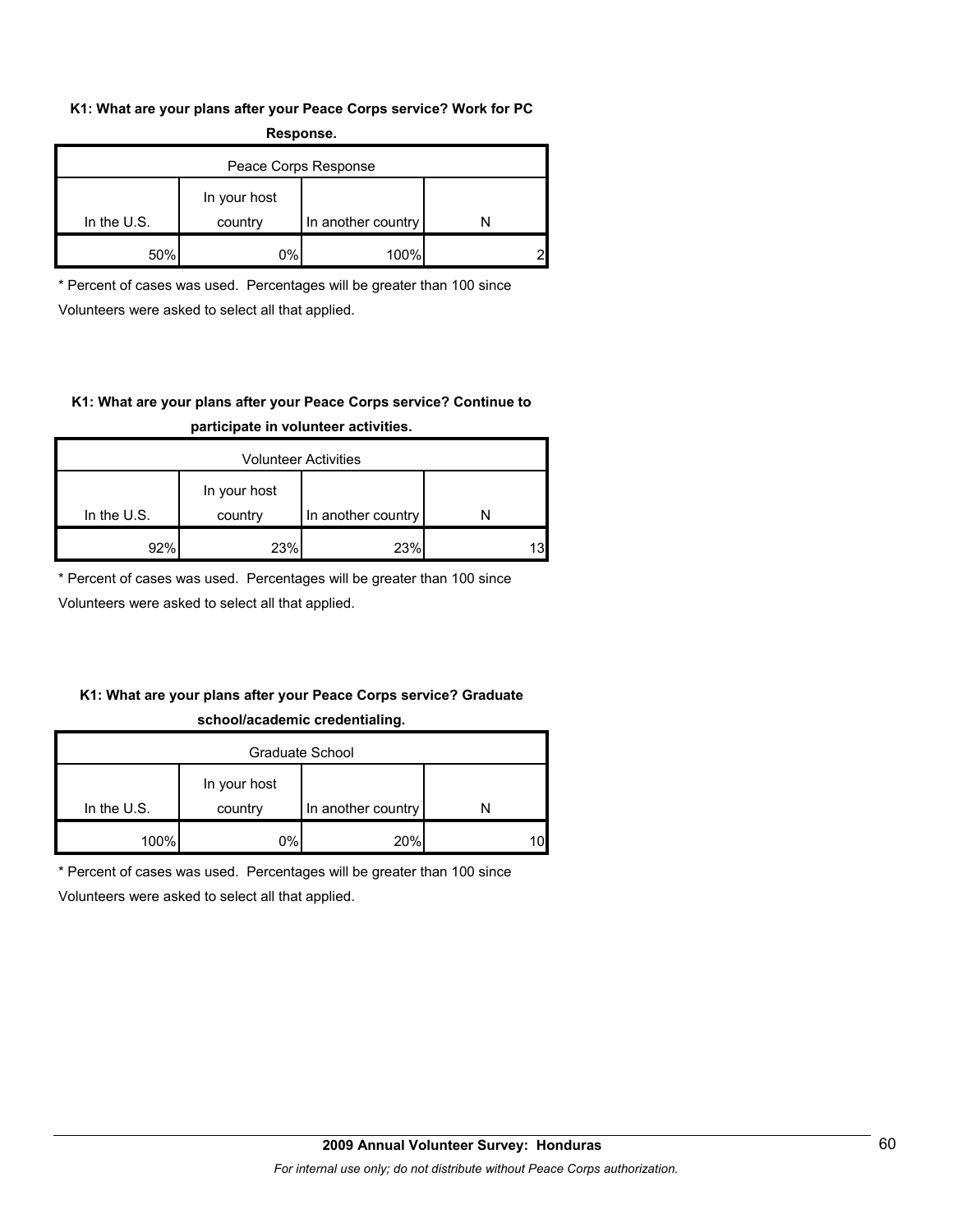#### **K1: What are your plans after your Peace Corps service? Travel.**

| Travel                                                         |     |     |  |
|----------------------------------------------------------------|-----|-----|--|
| In your host<br>In the $U.S.$<br>In another country<br>country |     |     |  |
| 67%                                                            | 42% | 75% |  |

\* Percent of cases was used. Percentages will be greater than 100 since Volunteers were asked to select all that applied.

#### **K1: What are your plans after your Peace Corps service? Other.**

| Other         |                                               |    |   |  |
|---------------|-----------------------------------------------|----|---|--|
| In the $U.S.$ | In your host<br>In another country<br>country |    |   |  |
|               |                                               |    |   |  |
| 100%          | 0%                                            | 0% | ⌒ |  |

\* Percent of cases was used. Percentages will be greater than 100 since

Volunteers were asked to select all that applied.

## **K2:How prepared do you feel to share your Peace Corps experience and knowledge of your host**

**country** 

## **with others in the United States when you return?**

|                                  | Not at all | Minimally | Moderately | Considerably | Total |
|----------------------------------|------------|-----------|------------|--------------|-------|
| How prepared do you feel to      | 0%         | 0%        | 35%        | 65%          |       |
| share your Peace Corps           |            |           |            |              |       |
| experience and knowledge of      |            |           |            |              |       |
| your host country with others in |            |           |            |              | 17    |
| the United States when you       |            |           |            |              |       |
| return?                          |            |           |            |              |       |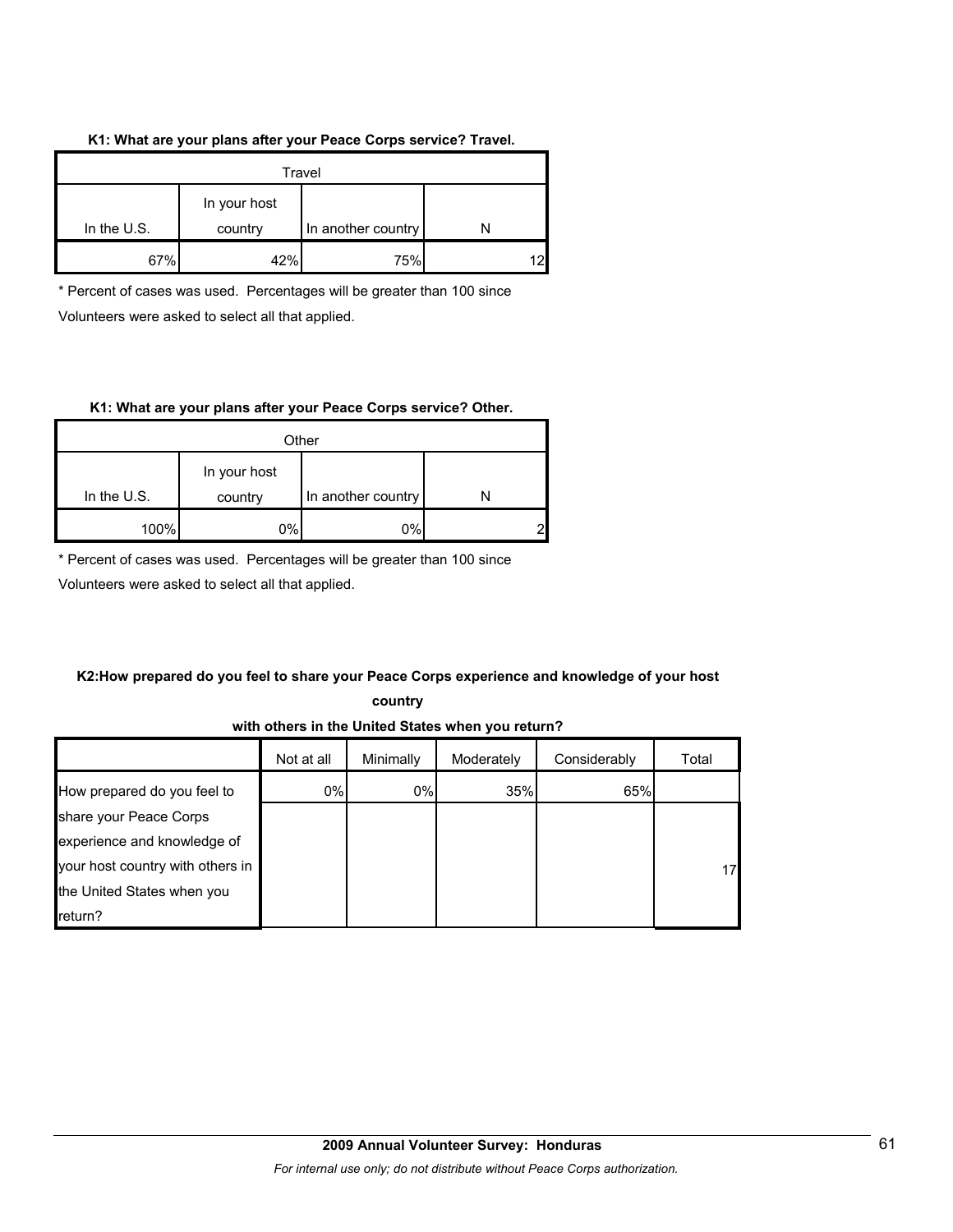|                                 | Not at all | Minimally | Moderately | Considerably | Exceptionally | Total |
|---------------------------------|------------|-----------|------------|--------------|---------------|-------|
| How well do you feel Peace      | 0%l        | 12%       | 35%        | 53%          | 0%            |       |
| Corps has prepared you for life |            |           |            |              |               |       |
| in the U.S. after your return?  |            |           |            |              |               | 17    |

**K3: How well do you feel Peace Corps has prepared you for life in the U. S. after you return?**

#### **K6: Have your life/career goals changed because of your Peace**

| <b>Corps service?</b>       |     |     |       |  |
|-----------------------------|-----|-----|-------|--|
|                             | No  | Yes | Total |  |
| Have your life/career goals | 33% | 67% |       |  |
| changed because of your     |     |     |       |  |
| Peace Corps service?        |     |     | 15    |  |

## **K7: How well informed are you about the following opportunities for returned Volunteers:**

|                                                  | Not informed | Somewhat<br>informed | Well informed | N  |
|--------------------------------------------------|--------------|----------------------|---------------|----|
| Peace Corps Response                             | 29%          | 47%                  | 24%           | 17 |
| Peace Corps' Fellows/USA<br>program              | 12%          | 35%                  | 53%           | 17 |
| Noncompetitive eligibility                       | 24%          | 41%                  | 35%           | 17 |
| <b>RPCV Career Center in</b><br>Washington, D.C. | 59%          | 29%                  | 12%           | 17 |
| <b>Returned Volunteer Services</b>               | 59%          | 35%                  | 6%            | 17 |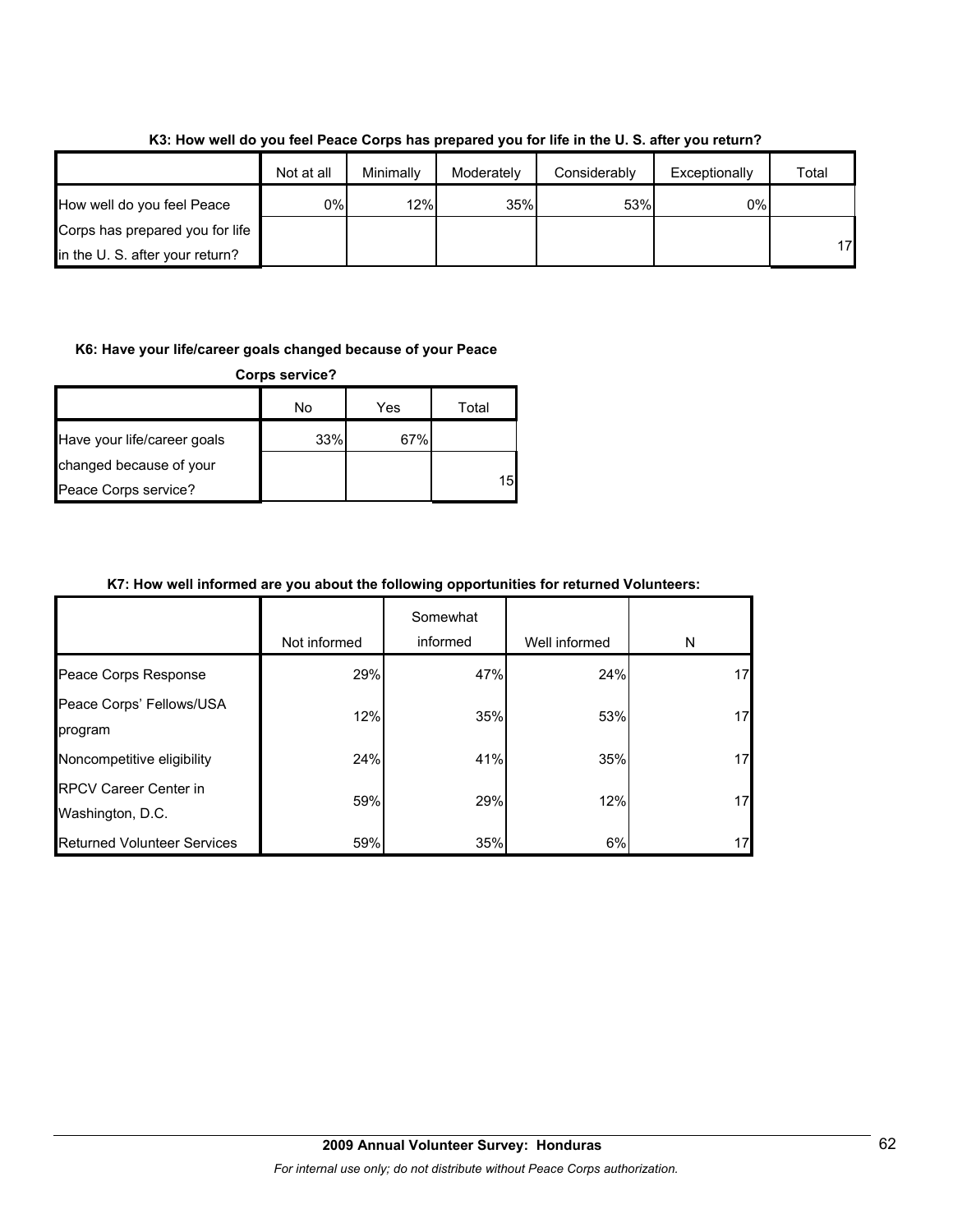|                         |                                               | .     |    |
|-------------------------|-----------------------------------------------|-------|----|
| Learn about Fellows/USA | Word of mouth                                 | 47%   |    |
| program                 | PC Website                                    | 33%   |    |
|                         | At COS Conference                             | 27%   |    |
|                         | From a recruiter                              | 20%   |    |
|                         | At PST                                        | 20%   |    |
|                         | Mid-service mailing from PC                   | 20%   |    |
|                         | At post's information resource<br>center      | 20%   |    |
|                         | From staff in the host country's<br>PC office | 13%   |    |
|                         | Hotline                                       | $0\%$ |    |
|                         | At IST                                        | $0\%$ |    |
|                         | University website                            | $0\%$ |    |
|                         | Other                                         | $0\%$ |    |
|                         | N                                             |       | 15 |

**K8: How did you first learn about the Fellows/USA program?**

\* Percent of cases was used. Percentages will be greater than 100 since Volunteers were asked to select all that applied.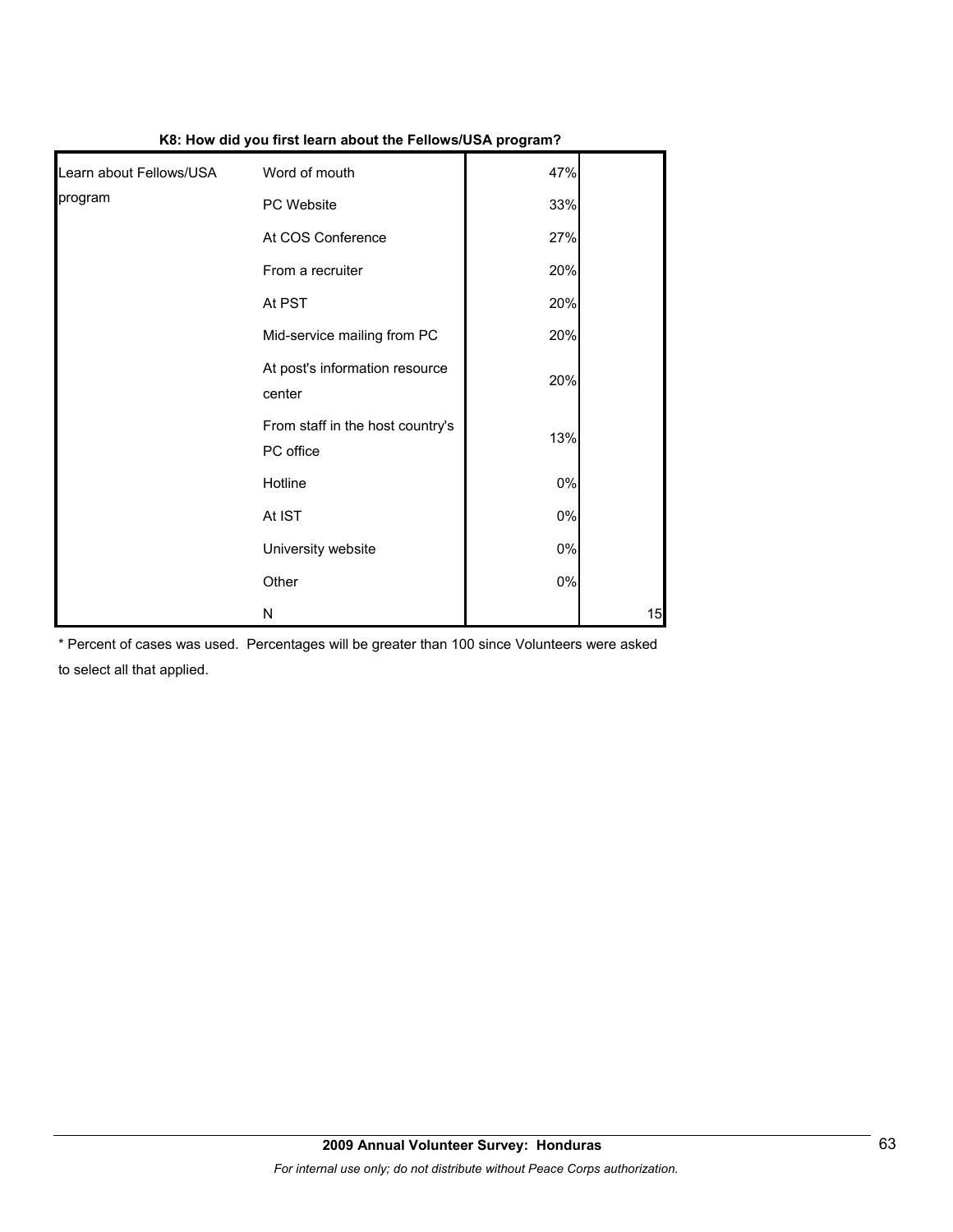#### **K9: Which of the following resources do you think will be helpful as you exit**

|  | <b>Peace Corps service?</b> |
|--|-----------------------------|

| K <sub>9</sub> Resources | <b>Career Resource Manual</b>                                             | 65% |    |
|--------------------------|---------------------------------------------------------------------------|-----|----|
|                          | Electronic newsletter with job<br>postings and career advice              | 65% |    |
|                          | Access to free job bulletins                                              | 65% |    |
|                          | <b>RPCV Handbook</b>                                                      | 59% |    |
|                          | Applying to federal government<br>with RPCV noncompetitive<br>eligibility | 59% |    |
|                          | RPCV career conferences                                                   | 59% |    |
|                          | List of RPCVs willing to talk to<br>me about their careers                | 41% |    |
|                          | RPCV job search webinars                                                  | 41% |    |
|                          | <b>Connection with RPCVs</b><br>through a mentoring program               | 35% |    |
|                          | Guide to speaking about my PC<br>service to others (third goal)           | 29% |    |
|                          | Self-assessment software (SIGI<br>3)                                      | 29% |    |
|                          | <b>NOT SURE</b>                                                           | 12% |    |
|                          | Other                                                                     | 0%  |    |
|                          | N                                                                         |     | 17 |

\* Percent of cases was used. Percentages will be greater than 100 since Volunteers were asked to select all that applied.